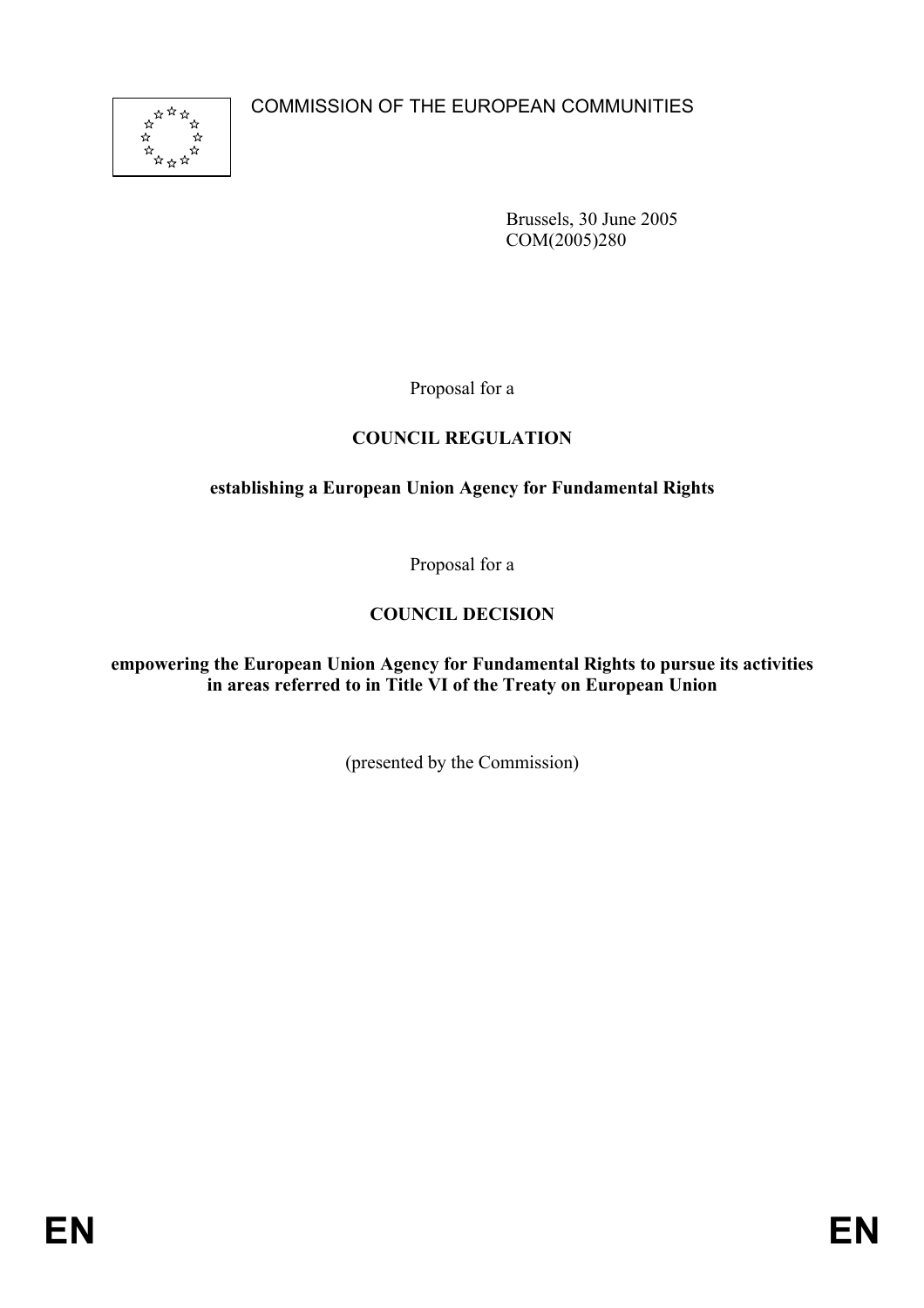# **EXPLANATORY MEMORANDUM**

#### **1) CONTEXT OF THE PROPOSALS**

#### • **Grounds for and objectives of the proposals**

Respect for and promotion of fundamental rights are founding principles and major objectives of the European Union and its Member States. Fundamental rights are general principles of Community law and accordingly amenable to judicial control. Their importance was highlighted by the proclamation of the Charter of Fundamental Rights of the European Union in 2000. Securing fundamental rights depends on appropriate governance mechanisms to ensure that they are taken fully into account in policy setting and decision-making in the Union. Not only an adequate legislative framework but also appropriate structures and adequate resource allocations are needed for that purpose

On 13 December 2003, the Representatives of the Member States meeting within the European Council, stressing the importance of human rights data collection and analysis with a view to defining Union policy in this field, agreed to build upon the existing European Monitoring Centre on Racism and Xenophobia (EUMC) and to extend its mandate to become a Human Rights Agency to that effect. The Commission agreed and indicated its intention of submitting a proposal to amend Council Regulation (EC) No 1035/97 of 2 June 1997 establishing the EUMC in that respect.

The idea of a Human Rights Agency is included in the Hague Programme; strengthening freedom, security and justice in the European Union, adopted on 4-5 November 2004. On 16-17 December 2004, the European Council called for further implementation of the agreement to establish an EU Human Rights Agency, which will play a major role in enhancing the coherence and consistency of the EU human rights policy. According to the Strategic objectives 2005-2009, Europe 2010: A Partnership for European Renewal - Prosperity, Solidarity and Security adopted by the Commission on 26 January 2005, the protection of fundamental rights must be put at the forefront of European action by establishing a European Agency of Fundamental Rights.

The European Parliament called on the Commission to submit a legislative proposal concerning the Agency in its Report on Promotion and protection of fundamental rights: the role of national and European institutions, including the Fundamental Rights Agency, adopted on 26 May 2005.

The objective of the proposal is to extend the mandate of the EUMC and to establish a European Union Agency for Fundamental Rights. It will establish a centre of expertise on fundamental rights issues at the EU level. Establishing an Agency will make the Charter more tangible, and the close relation to the Charter is reflected in the Agency's name.

## • **General context**

The decision to extend the mandate of the EUMC to become a Fundamental Rights Agency is in line with the specific commitments of the Union to respect and strengthen fundamental rights, as laid down in Articles 2, 6 and 7 of the Treaty on European Union.

The establishment of the Agency continues the policy begun with the objectives given to the EUMC, which already has the task of giving the Union institutions and the Member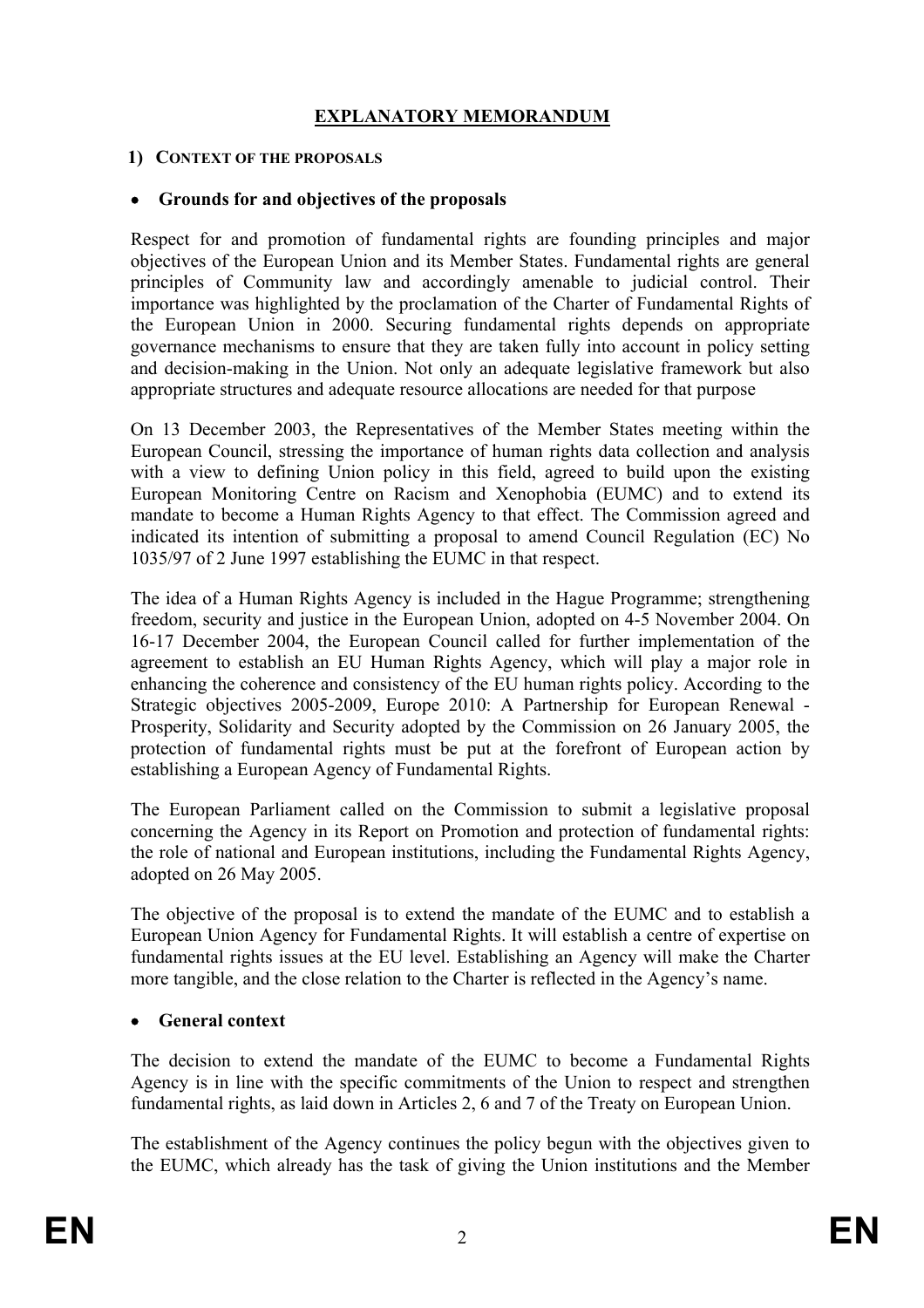States the means of fulfilling their obligation to respect fundamental rights in drawing up and implementing Union policies. To that end, the main task of the EUMC is to collect and analyse data on racism and xenophobia and study the causes.

When taking office, the current Commission undertook to promote full respect for fundamental rights and to launch the European Agency on Fundamental Rights as soon as possible. The initiative was included in the Commission Work Programme for 2005.

For legal reasons the Commission is presenting two separate proposals concerning the establishment of Agency, one for a Regulation under the Treaty establishing the European Community and a second for a Decision under the Treaty on European Union to entrust the Agency with tasks in areas referred to in Title VI TEU. This explanatory memorandum applies to both proposals.

## • **Existing provisions in the area of the proposal**

The operation of the EUMC is currently governed by Regulation (EC) No 1035/97. This will be repealed by the proposed Regulation.

The main difference between the existing legislation and the proposals is that the proposals extend the scope from racism and xenophobia to cover all areas of fundamental rights referred to in the Charter, without prejudice to those areas which are already covered by operations of other Community agencies. The main tasks will remain the same although being defined more carefully.

The conclusions of the 2002 assessment of the EUMC are taken into account. They require concentration on data collection function, closer cooperation with national authorities, focusing the work on the priorities of the Union, tightening the management and improving efficiency.

The proposal takes into account horizontal rules relating to financial management, access to documents and Community agencies.

# • **Consistency with other Union policies and objectives**

All Union policies are required to respect fundamental rights. By providing expertise and assistance in fundamental rights, the Agency will improve the quality of other Union policies.

## **2) CONSULTATION OF INTERESTED PARTIES AND IMPACT ASSESSMENT**

# • **Consultation of interested parties**

# <sup>211</sup>*Consultation methods, main sectors targeted and general profile of respondents*

The Commission issued a Communication on the Fundamental Rights Agency on 25 October 2004, thereby launching a public consultation on the remit, rights and thematic areas, tasks and structure of an agency. The consultation was in two parts – written consultation and a public hearing.

The written consultation was opened by posting the Communication on the Freedom, Security and Justice website with a deadline of 17 December 2004 for contributions to be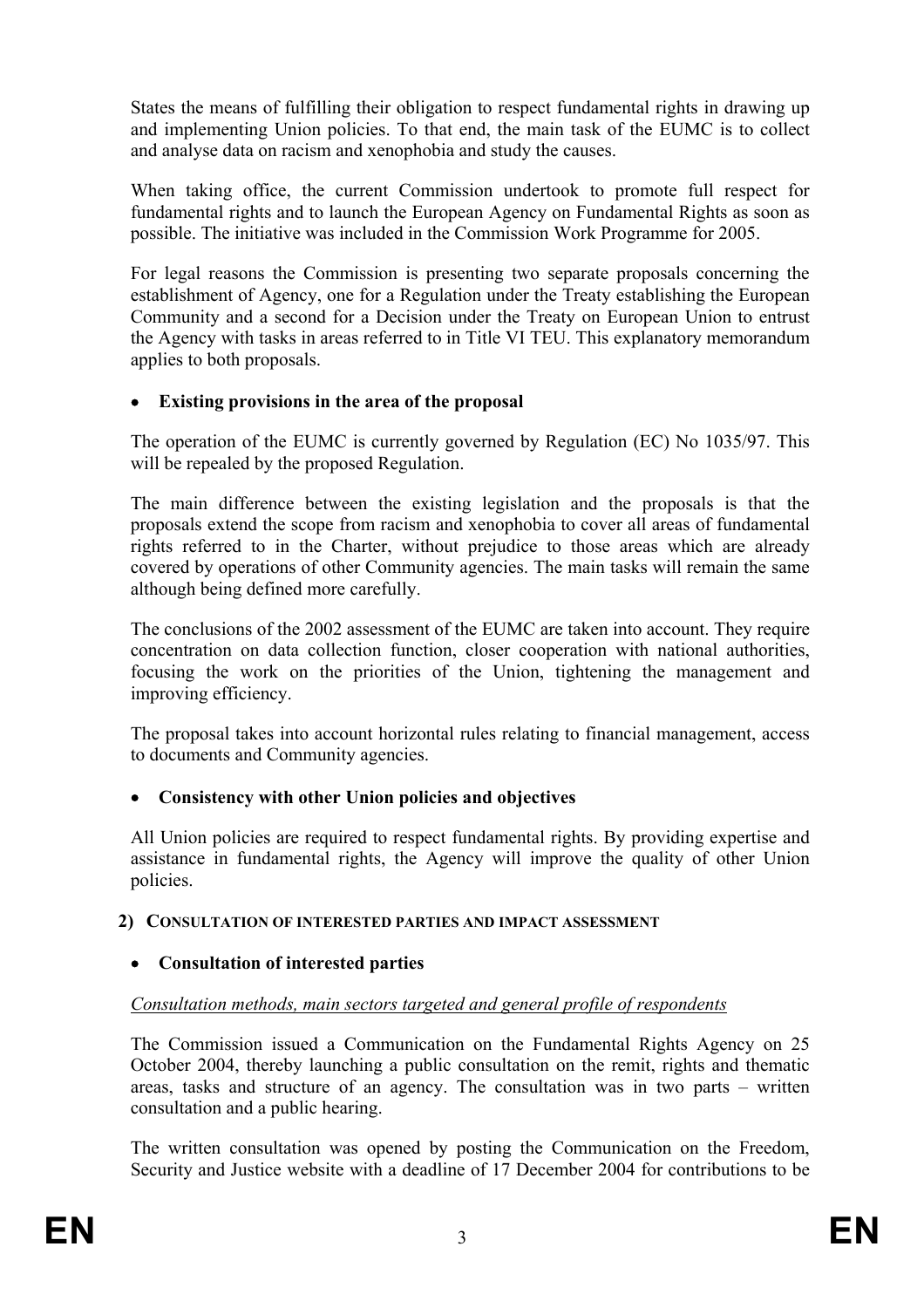sent by e-mail. One hundred responses were received. The contributors included ten Member States, European and international bodies, national bodies for human rights, and equal opportunities, members of academia, private citizens and almost 60 nongovernmental organisations.

The public hearing took place on 25 January 2005. There were more than 200 registered participants, representing the above-mentioned stakeholders.

All documents relating to the consultation, including the written replies, a report analysing them as well as a report on the hearing were posted on the Freedom, Security and Justice website and are accessible at

http://europa.eu.int/comm/justice\_home/news/consulting\_public/fundamental\_rights\_agen cy/index\_en.htm

#### <sup>212</sup>*Summary of replies and how they have been taken into account*

The principle of establishing an Agency was welcomed unanimously. The need for the Agency to be independent from EU institutions, Member States and NGOs was also unanimously stressed. Most contributors emphasized the need to avoid duplication with work already carried out at national and international level. Synergy should be the principle on which the Agency builds its relations with other bodies, not least with the Council of Europe.

There was a broad consensus in considering that the Charter should be the point of reference for the mandate of the Agency. Stakeholders also requested that the fight against racism and xenophobia remain at the core of the future Agency's activities. As regards the Agency's geographic scope, there was a certain consensus that it should focus on the Union and its Member States. However, quite a number of stakeholders made other proposals, such as the extension of the Agency's remit as regards candidate countries.

The issue of the possible competence of the Agency with respect to Article 7 TEU was the subject of divergent views: while Member States were in general very prudent on this issue, NGOs wished the Agency to play a strong role in this respect.

Many useful suggestions were made as to the tasks of the Agency: collection of data; processing data with a view to reinforcing its comparability from one Member State to another; analysis of the data obtained; preparing reports, opinions and possibly recommendations; networking; and proactively promoting fundamental rights by raising public awareness, disseminating the results of its work and preparing educational material.

This proposal takes on board those issues mentioned above, on which there was a broad consensus.

#### • **Collection and use of expertise**

There was no need for external expertise.

#### • **Impact assessment**

The impact assessment studied five possible policy options to achieve the policy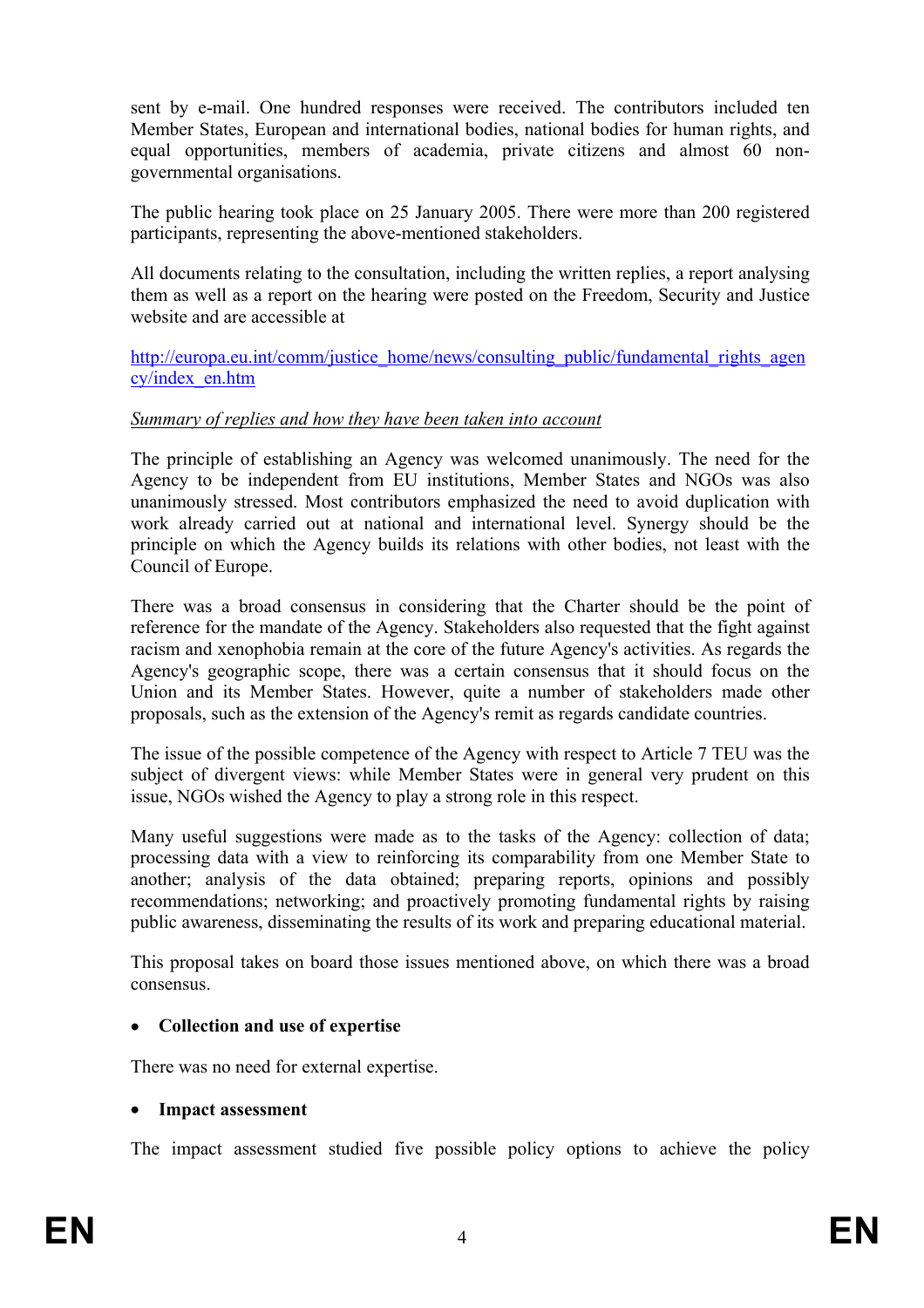objectives. It found that the **'Status quo' option** would fail to give the due importance to the Charter and would not address the problems of the current situation, which are explained in detail in the assessment report.

Two **options** included only observation functions: a **'Focused Observation Agency'** would collect information on fundamental rights in a limited number of thematic areas having strongest links to EU policies. The remit would be 'technical assistance'. A **'General Observation Agency'** would be broadly similar but would cover more thematic areas. These options would address the problems in the current situation but only to a limited extent. In the first one, the impact on improving data quality would be marginal. The second would be inefficient and face the risk of spreading resources too thinly. It would duplicate the work of other international, European and national organisations. The opinions expressed in the public consultation were divided on the effectiveness of these options. The focus on racism and xenophobia could be diluted in the second case.

In **the 'Widest Possible Observation and Assessment Agency' option**, the Agency would observe fundamental rights both within and outside the Union policy framework, also for the purposes of Article 7 TEU. It would be a very effective option as a means of achieving policy objectives. However, the legal limits of Community powers must be taken into account. Second, the option would entail a very heavy financial commitment. It would also risk being overburdened with work because of its wide scope and would duplicate the work of other institutions. The focus on racism and xenophobia could be diluted. In the light of the public consultation such a mandate could cause friction between the EU and the Member States and international organisations.

These considerations point to the **'Focused Observation and Assessment Agency on Union policies' option** as the preferred way to achieve the policy objectives and address the problems identified. It is an effective option as a means of achieving the objectives but it entails only a medium financial cost and has a considerable degree of political acceptability. Under this option, the Agency's mandate would be open to collecting and analysing data on fundamental rights with reference to, in principle, all rights listed in the Charter, but the thematic areas within the scope of Union law would periodically be defined for the Agency's actions.

The Commission carried out an impact assessment listed in the Work Programme. The report is accessible at

http://europa.eu.int/comm/justice\_home/news/consulting\_public/fundamental\_rights\_agen cy/index\_en.htm.

#### **3) LEGAL ELEMENTS OF THE PROPOSAL**

Summary of the proposed action

The Charter is the point of reference for the Agency's mandate. The Agency is to pursue its activities within the competencies of the Community under the Regulation, but the scope is extended to matters relating to police and judicial cooperation in criminal matters with the parallel Council Decision.

The Agency deals with fundamental rights in the Union and the Member States when implementing Union law and in those candidate countries and potential candidate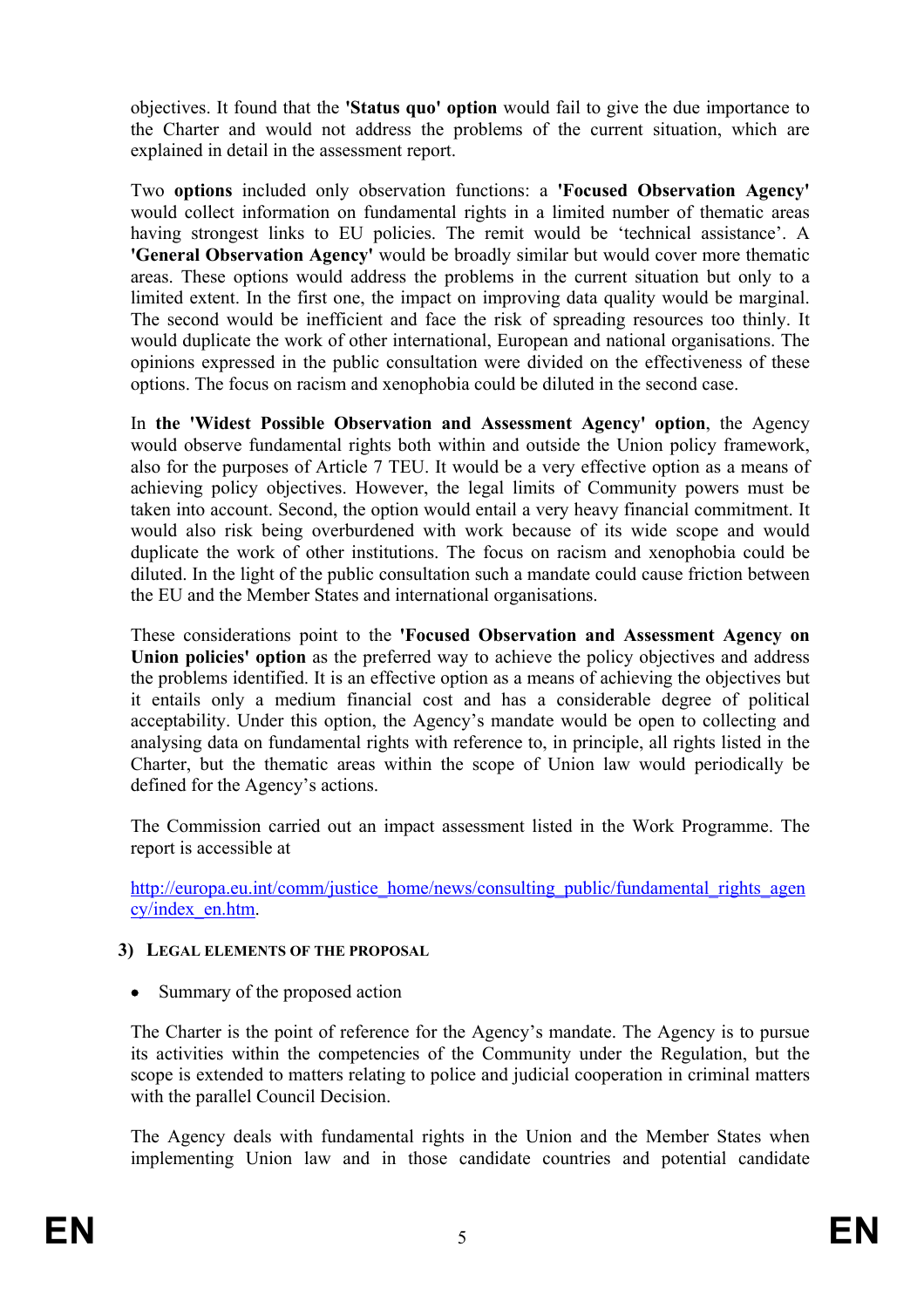countries which participate in the Agency. In addition, the Commission may ask the Agency to submit information and analysis on third countries with which the Community has concluded association agreements or agreements containing provisions on respect of human rights, or has opened or is planning to open negotiations for such agreements.

The objective of the Agency is to provide the relevant institutions, bodies, offices and agencies of the Community and its Member States when implementing Community law with assistance and expertise relating to fundamental rights in order to support them when they take measures or formulate courses of action within their respective spheres of competence to fully respect fundamental rights. The thematic areas of activity will be defined through a Multiannual Framework determined by an implementing regulation involving the politically accountable Community institutions, thus setting limits for the Agency's work. This is in the interest of efficiency and takes into account the strict limits of the discretion enjoyed by Community agencies, which are to perform technical tasks and not set their own political agendas. Within these thematic areas, the Agency will, in complete independence, collect and assess data on the practical impact of Union measures on fundamental rights and on good practices in respecting and promoting fundamental rights, express opinions on fundamental rights policy developments and raise public awareness and promote dialogue with civil society, and coordinate and network with various actors in the field of fundamental rights. It is to be underlined that the Agency has no complaint resolution mechanism.

The Council may exploit the expertise of the Agency if it finds it useful when acting on a proposal by one third of the Member States, by the European Parliament or by the Commission during the procedure under Article 7 TEU. The Agency will not, however, carry out systematic and permanent monitoring of the Member States for the purposes of Article 7.

The Agency will complement the existing international, European and national mechanisms for monitoring fundamental rights. It aims to collaborate closely with relevant organisations and bodies in order to gain synergies, as presented in Chapter 7 of the Impact Assessment Report. The work on statistics will be in line with the actions developed in the context of the Community Statistical Programme. In order to cooperate and to avoid any overlapping, the Agency will build close institutional relationship with the Council of Europe and the relevant Community agencies and Union bodies, especially with the European Institute for Gender Equality, concerning which the Commission presented a proposal on 8 March 2005. Mutual respect for competences and adequate synergies between these bodies will be guaranteed, particularly by provisions in the Multiannual Framework

The proposal takes into account the guidelines established in the draft Interinstitutional Agreement on the operating framework for the European regulatory agencies, adopted by the Commission on 25 February 2005. Nevertheless, given the independence and specific functions of this EU Agency, the need to ensure continuity with the EUMC upon which it builds and for the benefit of synergies with the Council of Europe and with national bodies in charge of monitoring the fundamental rights bodies, the proposal concludes keeping would preserve the exceptional structure of the current EUMC as regards the Management Board. The presence of one independent expert appointed by each Member State, by the Council of Europe and by the European Parliament is accordingly maintained. This formula appropriately ensures independence both from the Community institutions and from the Member States' governments, which is corollary to the particular functions of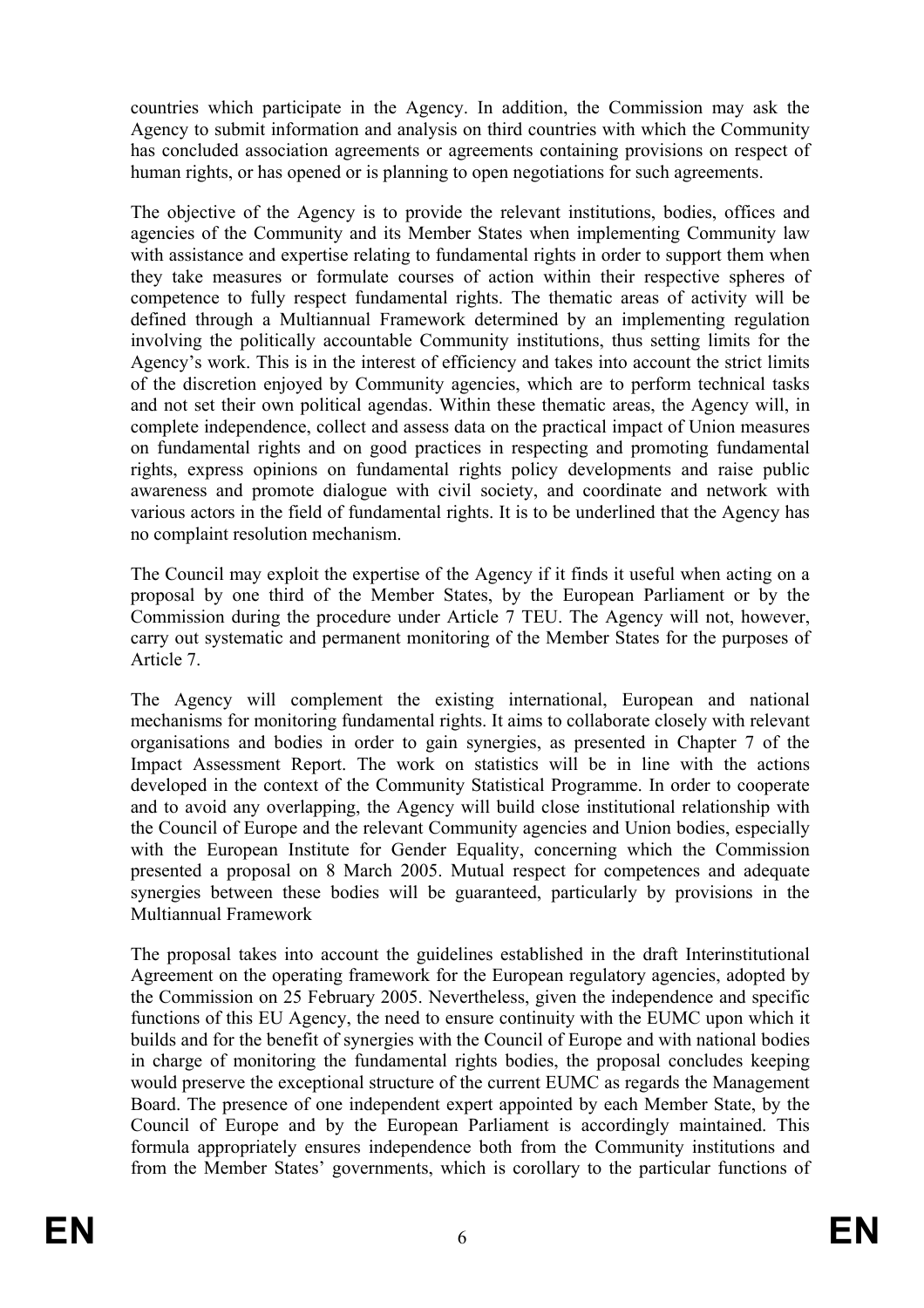this Agency in the field of fundamental rights, and assembles broad expertise in Community policies and the Council of Europe's perspective. Since the member appointed by the European Parliament must also be independent from the Parliament and entirely unaffiliated to it, participation of that member in the Agency's management is not incompatible with the Parliament's budgetary control function. The voting rights of the member appointed by the Council of Europe are limited in such a way as not to interfere with the principle of institutional autonomy of a Community body.

## • **Legal basis**

The legal basis for the proposed Regulation is Article 308 TEC. It is a general objective of the Community to ensure that its own action fully respects fundamental rights. The Agency's establishment will further that objective, without there being specific powers provided for in the Treaty to that end.

The appropriate legal basis for the proposal for a Council Decision entrusting the Agency with tasks in the area referred to in Title VI TEU is Articles 30, 31 and 34 TEU.

#### • **Subsidiarity principle**

The subsidiarity principle applies insofar as the proposal does not fall under the exclusive competence of the Community.

 The objectives of the proposal cannot be sufficiently achieved by the Member States for the following reason:

The Agency's main activities will be the Union-wide collection and analysis of information, opinions and the dissemination of information, helping the Union itself to fully respect fundamental rights in its action. It is the corollary of the genuinely European dimension of these tasks that the objectives of the Agency cannot be sufficiently achieved by the Member States.

 Community action will better achieve the objectives of the proposal for the following reasons:

The Agency will have to apply a uniform system governing the collection and analysis of information that ensures the compatibility and comparability of that data and thus allows a methodologically sound comparative scrutiny of the situation in European level. This can be achieved successfully only by action at EU level.

By acting at European level, the Agency is designed to provide information, which enable the effectiveness of policies within and between the Member States to be assessed and thus adds value in terms of devising and targeting policies.

The scope of the proposal is confined to where the objectives cannot be satisfactorily achieved only the Member States.

The proposal therefore complies with the subsidiarity principle.

## • **Proportionality principle**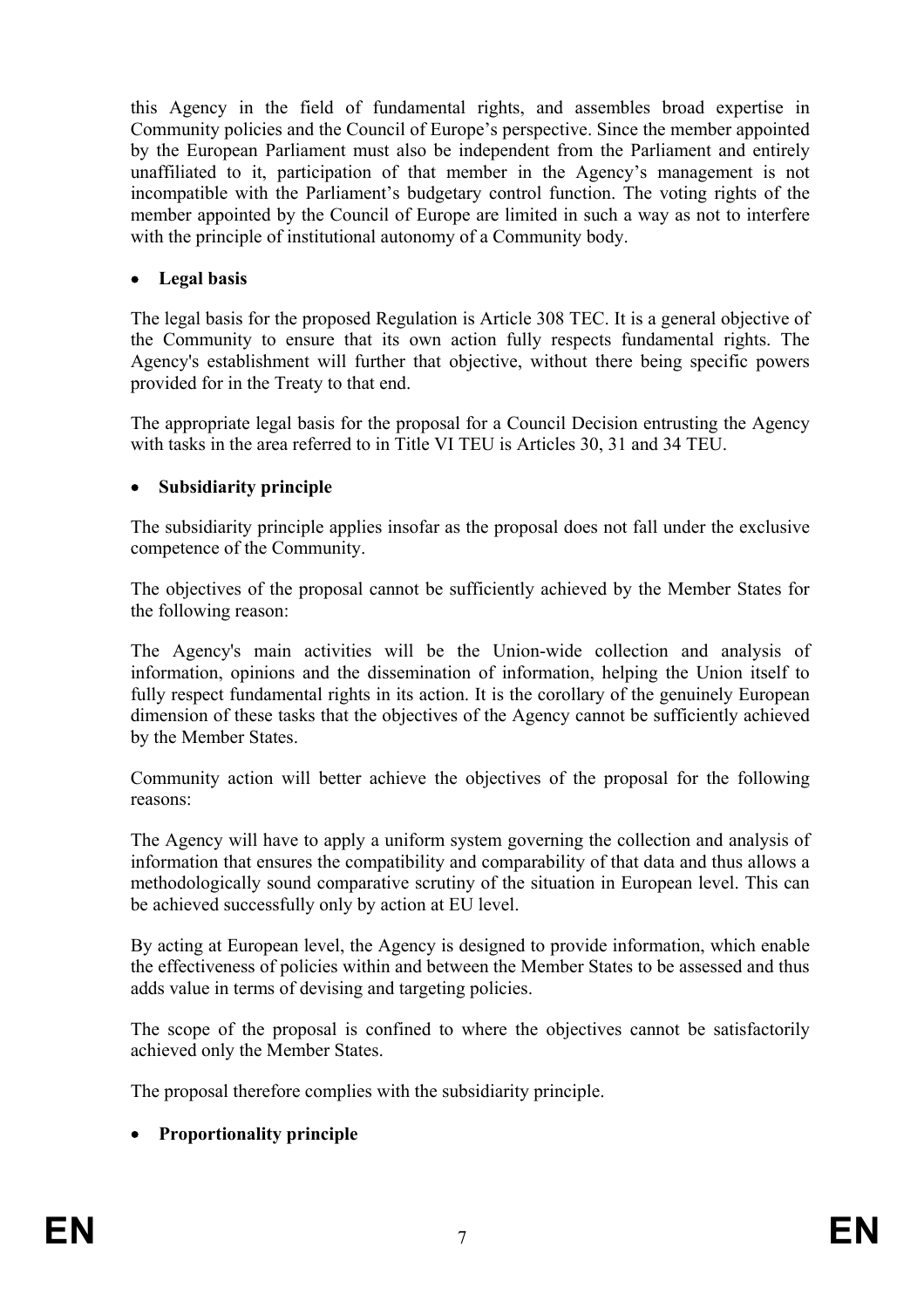The proposal complies with the proportionality principle for the following reasons:

Building upon the existing body will make it possible to exploit existing expertise and experience and thus achieve the objectives in the most proportionate way.

According to the impact assessment, the policy option chosen for the creation of the Agency will give good "value for money" for the allocation of proposed resources considering the objective of the work of the Agency – the ideal condition where the rights of all EU citizens and residents are respected.

## • **Choice of instruments**

Proposed instruments: regulation, decision.

Other means would not be adequate for the following reasons:

A Regulation is the appropriate legal instrument for establishing a Community agency.

The most appropriate legal instrument to empower the Agency to pursue activities in the areas referred to in Title VI of the TEU is a Council Decision.

#### **4) BUDGETARY IMPLICATION**

The EUMC has an annual budget of  $68.2$  million and a staff of 37. It is proposed that Agency become operational on 1 January 2007, with a mandate that is extended considerably. History shows that establishment of an Agency takes between two and three years, and it is expected that a major extension will require the same period of time. It is therefore proposed to have a growing budget for the period 2007-13 in order to take account of the inevitable transition period. Indicative financial planning is as follows: Budget 2007: €16 million; 2008: €20 million; 2009: €21 million; 2010: €23 million; 2011: €26 million; 2012: €28 million; 2013: €29 million. Total staffing of 100 is proposed.

## **5) ADDITIONAL INFORMATION**

## • **Simplification**

The proposal provides for simplification of legislation.

It replaces Regulation (EC) No 1035/97, as already amended by Council Regulation (EC) No 1652/2003. Replacing that Regulation will simplify the legislation and improve its clarity.

## • **Repeal of existing legislation**

The adoption of the proposal will entail the repeal of existing legislation.

## • **Review/revision/sunset clause**

The proposal includes a review clause.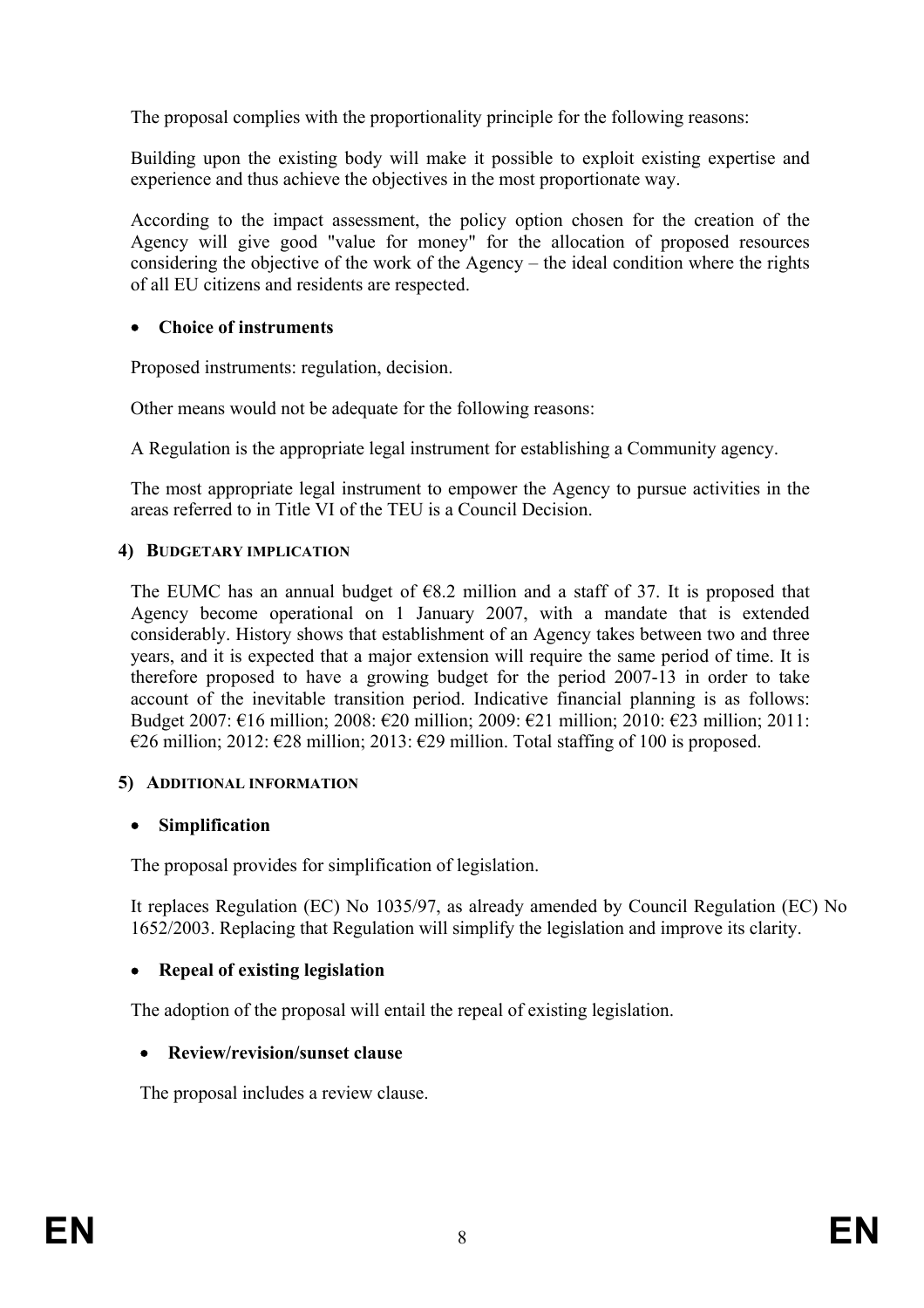2005/aaaa (CNS)

# Proposal for a

# **COUNCIL REGULATION**

# **establishing a European Union Agency for Fundamental Rights**

THE COUNCIL OF THE EUROPEAN UNION,

Having regard to the Treaty establishing the European Community, and in particular Article 308 thereof,

Having regard to the proposal from the Commission<sup>1</sup>,

Having regard to the opinion of the European Parliament<sup>2</sup>,

Having regard to the opinion of the European Economic and Social Committee<sup>3</sup>,

Having regard to the opinion of the Committee of the Regions<sup>4</sup>,

Whereas:

- (1) The European Union is founded on the principles of liberty, democracy, respect for human rights and fundamental freedoms, and the rule of law, which are common values to the Member States.
- (2) The Charter of Fundamental Rights of the European Union<sup>5</sup> reaffirms the rights as they result, in particular, from the constitutional traditions and international obligations common to the Member States, the Treaty on European Union, the Community Treaties, the European Convention for the Protection of Human Rights and Fundamental Freedoms<sup>6</sup>, the social charters adopted by the Community and by the Council of Europe and the case law of the Court of Justice of the European Communities and of the European Court of Human Rights.
- (3) The Community and its Member States when implementing Community law must respect fundamental rights.
- (4) A more thorough knowledge and widespread awareness of fundamental rights issues in the Union are conducive to ensuring full respect of fundamental rights. It would contribute to this objective to establish a Community agency whose tasks would be to

<u>.</u>

<sup>1</sup> OJ  $C$ , ,  $p$ .

<sup>2</sup> OJ C , , p. .

<sup>3</sup> OJ C , , p. .

<sup>4</sup> OJ  $C_1, p_2$ .

<sup>5</sup> Proclaimed in Nice on 7 December 2000, OJ C 364, 18.12.2000, p. 1.

<sup>6</sup> Signed in Rome on 4 November1950.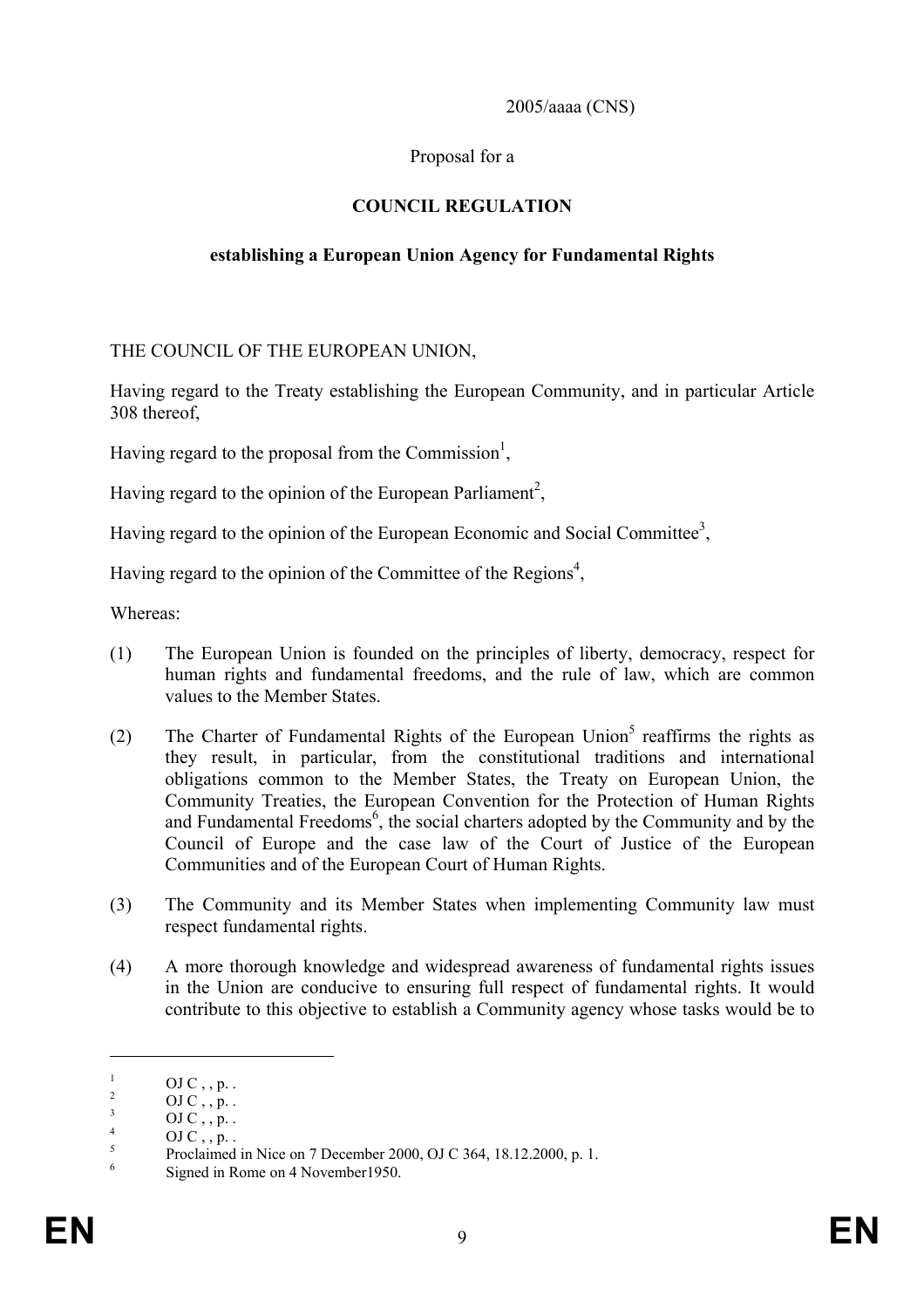provide information and data on fundamental rights matters. Moreover, developing effective institutions for the protection and promotion of human rights is a common value of the international and European communities, as expressed by Recommendation No R (97) 14 of the Committee of Ministers of the Council of Europe of 30 September 1997.

- (5) The Representatives of the Member States meeting within the European Council on 13 December 2003 agreed to build upon the existing European Monitoring Centre on Racism and Xenophobia established by Council Regulation (EC) No 1035/97 of 2 June 1997<sup>7</sup> and to extend its mandate to make it a Human Rights Agency.
- (6) The Commission agreed and indicated its intention of presenting a proposal to amend Council Regulation (EC) No 1035/97 in that respect. The Commission subsequently issued its Communication on the Fundamental Rights Agency of 25 October 2004<sup>8</sup>, on the basis of which a large public consultation was carried out.
- (7) A European Union Agency for Fundamental Rights should accordingly be established, building upon the existing European Monitoring Centre on Racism and Xenophobia, to provide the relevant institutions and authorities of the Community and its Member States with information, assistance and expertise on fundamental rights in order to support them when they take measures or formulate courses of action within their respective spheres of competence to fully respect fundamental rights.
- (8) When establishing the Agency, due attention will be paid to the operating framework for the European regulatory agencies proposed by the Commission in the draft Interinstitutional Agreement<sup>9</sup> on 25 February 2005.
- (9) The Agency should refer in its work to fundamental rights as defined in Article 6(2) of the Treaty on European Union and as set out in particular in the Charter of Fundamental Rights. The close connection to the Charter should be reflected in the name of the Agency. The thematic areas of activity of the Agency should be laid down in the Multiannual Framework, thus defining the limits of the work of the Agency, which in accordance with general institutional principles, should not set a political fundamental rights agenda of its own.
- (10) The Agency should gather objective, reliable and comparable information on the development of the situation of fundamental rights, analyse this information for causes of disrespect, consequences and effects and examine examples of good practice in dealing with these matters. Networks are effective tools for active information collection and assessment.
- (11) The Agency should have the right to formulate opinions to the Union institutions and to the Member States when implementing Community law, either on its own initiative or at the request of the European Parliament, the Council or the Commission, without interference with the legislative and judicial procedures established in the Treaty.

<u>.</u>

<sup>7</sup> OJ L 151, 10.6.1997, p.1. As amended by Regulation (EC) No 1652/2003, OJ L 245, 29.9.2003, p. 33.

<sup>8</sup> COM (2004)693final, 25.10.2004.

<sup>9</sup> COM (2005)59final, 25.2.2005.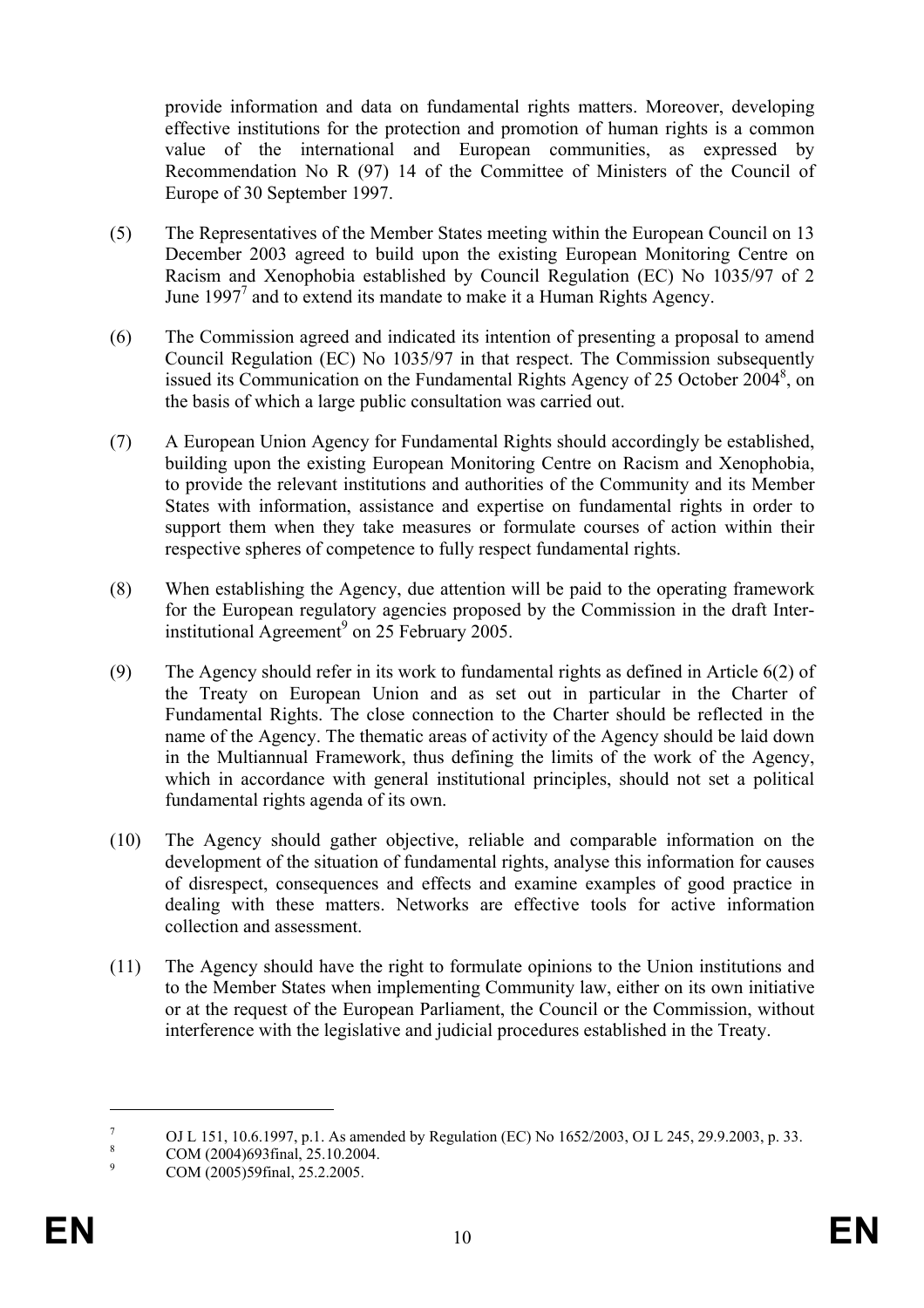- (12) The Council should have the possibility of requesting the Agency's technical expertise in the context of proceedings commenced under Article 7 of the Treaty on European Union.
- (13) The Agency should present an annual report on the situation of fundamental rights in the Union and the respect thereof by the EU institutions, bodies and agencies and the Member States when implementing Union law. Furthermore, the Agency should produce thematic reports in the topics of particular importance to the Union's policies.
- (14) The Agency should take measures to raise the awareness of the general public about their fundamental rights, and about possibilities and different mechanisms for enforcing them in general, without however, dealing itself with individual complaints.
- (15) The Agency should work as closely as possible with all relevant Community programmes, bodies and agencies and Union bodies in order to avoid duplication, in particular as regards the future European Institute for Gender Equality.
- (16) The Agency should collaborate closely with the Council of Europe. Such cooperation should guarantee that any overlap between the activities of the Agency and those of the Council of Europe is avoided, in particular by elaborating mechanisms to ensure synergies, such as conclusion of a bilateral cooperation agreement and the participation of an independent person appointed by the Council of Europe in the management structures of the Agency with appropriately defined voting rights as in the current EUMC.
- (17) Given the particular functions of the Agency, each Member State should appoint one independent expert to the Management Board. The composition of that Board should ensure the Agency's independence from both the Community institutions and the Member State's governments, and assemble the broadest possible expertise in the field of fundamental rights;
- (18) The European Parliament plays a significant role in the area of fundamental rights. It should appoint one independent person as a member of the Management Board of the Agency;
- (19) A consultative Forum should be established to ensure the pluralist representation of the social forces of civilian society active in the field of fundamental rights within the structures of the Agency with view to establish effective cooperation with all stakeholders.
- (20) The Agency should apply the relevant Community legislation concerning public access to documents as set out in Regulation (EC) No 1049/2001 of 30 May 2001 of the European Parliament and of the Council,<sup>10</sup> the protection of individuals with regard to the processing of personal data as set out in Regulation (EC) No 45/2001 of 18 December 2000 of the European Parliament and of the Council,  $11$  and languages, as

1

<sup>&</sup>lt;sup>10</sup> OJ L 145, 31.5.2001, p. 43.

OJ L 8, 12.1.2001, p. 1.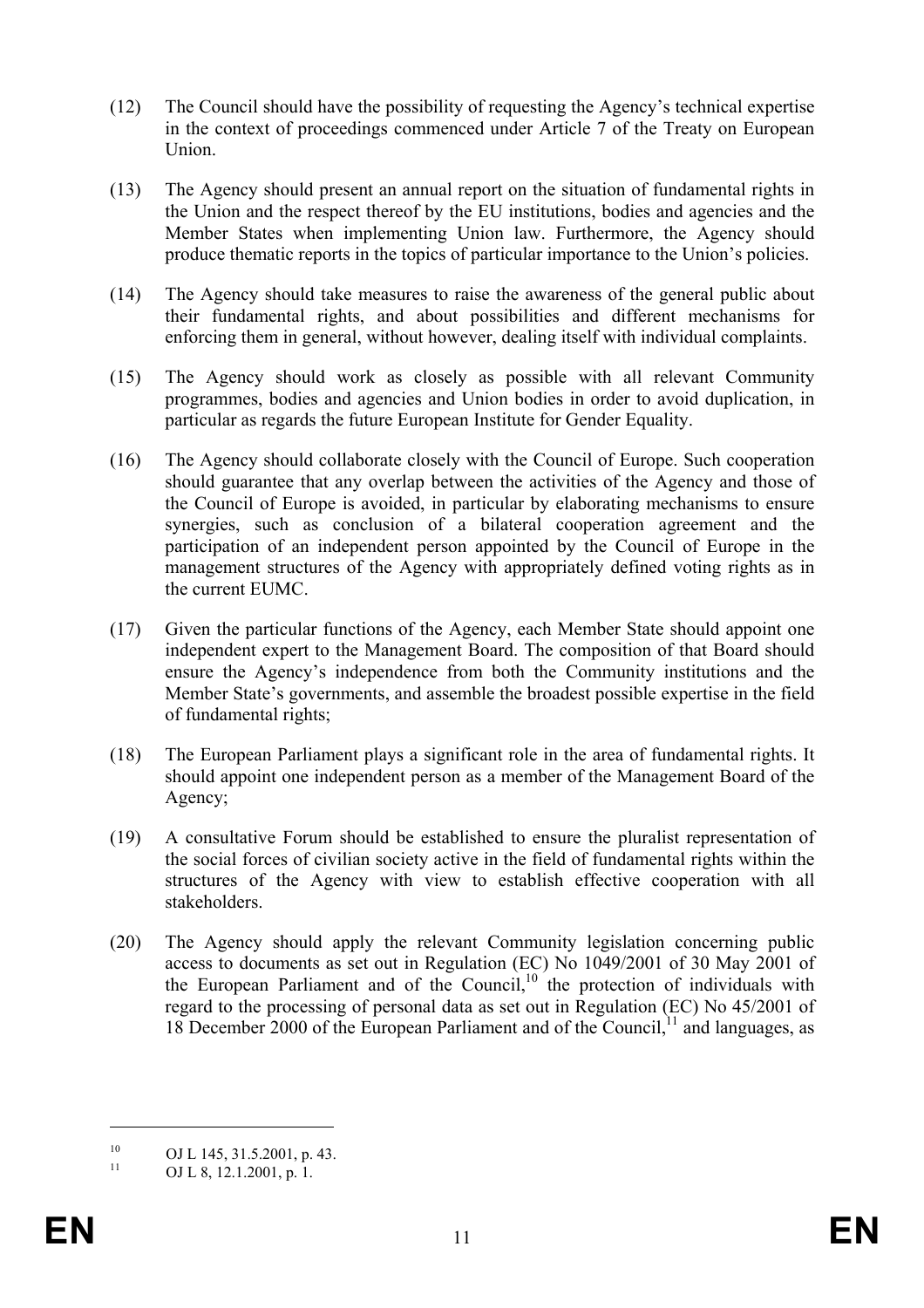set out in Regulation No 1 of 15 April  $1958<sup>12</sup>$  and in Council Regulation (EC) No 2965/94 of 28 November 1994.13

- (21) Commission Regulation (EC, Euratom) No 2343/2002 of 19 November  $2002^{14}$  on the framework Financial Regulation for the bodies referred to in Article 185 of Council Regulation (EC, Euratom) No 1605/2002 on the Financial Regulation applicable to the general budget of the European Communities<sup>15</sup> applies to the Agency, as well as Regulation (EC) No 1073/1999 of 25 May 1999 of the European Parliament and the Council<sup>16</sup> concerning investigations conducted by the European Antifraud Office (OLAF).
- (22) The Agency should have legal personality and succeed the European Monitoring Centre on Racism and Xenophobia as regards all legal obligations, financial commitments or liabilities carried out by the Centre or agreements made by the Centre as well as the employment contracts with the staff of the Centre. The seat of the Agency should remain located in Vienna, as determined by Decision of the Representatives of the Governments of the Member States of 2 June 1997 determining the seat of the European Monitoring Centre on Racism and Xenophobia.<sup>17</sup>
- (23) Since the measures needed for the implementation of this Regulation are measures of general scope within the meaning of Article 2 of Council Decision 1999/468/EC of 28 June 1999 laying down the procedures for the exercise of implementing powers conferred on the Commission, $18$  they should be adopted by the regulatory procedure provided for in Article 5 of that Decision.
- (24) Since the objectives of the action to be taken, namely the provision of comparable and reliable information and data at European level in order to assist the Union institutions and the Member States in respecting fundamental rights, cannot be sufficiently achieved by the Member States and can therefore, by reason of the scale and impact of the proposed action, be better achieved at Community level, the Community may adopt measures, in accordance with the principle of subsidiarity set out in Article 5 of the Treaty. In accordance with the principle of proportionality as set out in that Article, this Regulation does not go beyond what is necessary in order to achieve those objectives.
- (25) The contribution made by the Agency to ensuring full respect of fundamental rights in the framework of Community law is likely to help achieve the Community's objectives. The Treaty does not provide, for the adoption of this Regulation, powers other than those set out in Article 308.

1

<sup>&</sup>lt;sup>12</sup> OJ 17, 6.10.1958, p. 385/58. Regulation as last amended by the 2003 Act of Accession.<br><sup>13</sup> OJ L <sup>214</sup> 7.12.1994, p. 1. Regulation as last amended by Regulation (EC) No. 1645/

<sup>13</sup> OJ L 314, 7.12.1994, p. 1. Regulation as last amended by Regulation (EC) No. 1645/2003, OJ L 245,

<sup>29.9.2003,</sup> p. 13.<br>
OJ L 357, 21.12.2002, p. 72, with Corrigendum in OJ L 2, 7.1.2003, p. 39

<sup>&</sup>lt;sup>15</sup> OJ L 248, 16.9.2002, p. 1.

<sup>&</sup>lt;sup>16</sup> OJ L 136, 31.5.1999, p. 1.<br><sup>17</sup> OJ C 104, 35, 6, 1097, p. 4.

 $^{17}$  OJ C 194, 25.6.1997, p. 4.<br> $^{18}$  OJ L 194, 17.7, 1999, p. 22

OJ L 184, 17.7.1999, p. 23.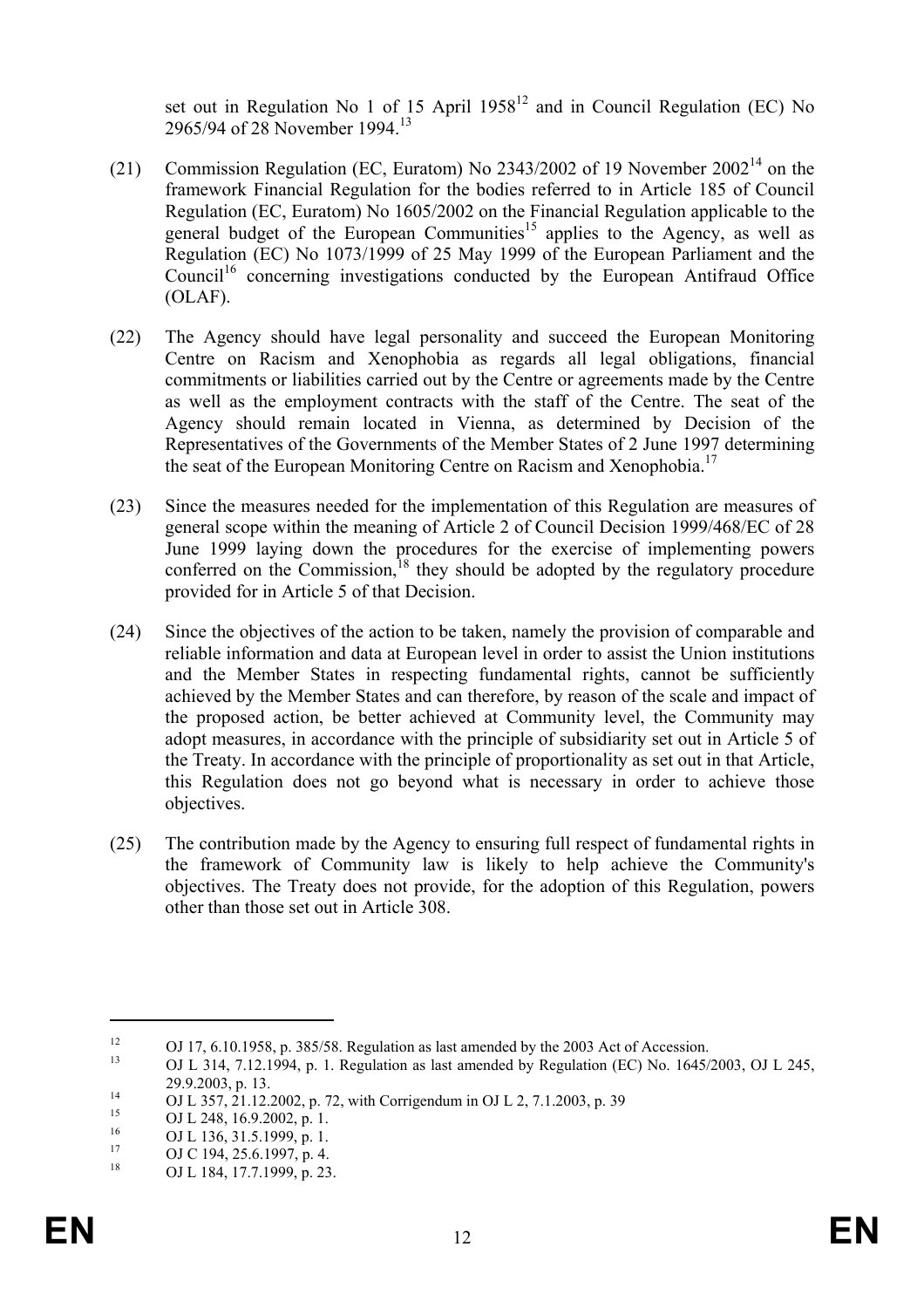- (26) The Council should have the possibility of adopting a Decision pursuant to Title VI of the Treaty on European Union to empower the Agency to pursue its activities also with respect to areas covered by that Title.
- (27) As Council Regulation (EC) No 1035/97 would have to be substantially amended for the establishment of the Agency, it should be replaced in the interests of clarity,

HAS ADOPTED THIS REGULATION:

# CHAPTER 1

## **SUBJECT MATTER, OBJECTIVE, SCOPE, TASKS AND AREAS OF ACTIVITY**

#### *Article 1*

#### **Subject matter**

A European Union Agency for Fundamental Rights ("the Agency") is hereby established.

## *Article 2*

#### **Objective**

The objective of the Agency shall be to provide the relevant institutions, bodies, offices and agencies of the Community and its Member States when implementing Community law with assistance and expertise relating to fundamental rights in order to support them when they take measures or formulate courses of action within their respective spheres of competence to fully respect fundamental rights.

## *Article 3*

#### **Scope**

1. The Agency shall carry out its tasks for the purpose of meeting the objective set in Article 2 within the competencies of the Community as laid down in the Treaty establishing the European Community.

2. The Agency shall refer in carrying out its tasks to fundamental rights as defined in Article 6(2) of the Treaty on European Union and as set out in particular in the Charter of Fundamental Rights of the European Union as proclaimed in Nice on 7 December 2000.

3. When pursuing its activities, the Agency shall concern itself with the situation of fundamental rights in the European Union and in its Member States when implementing Community law, without prejudice to paragraph 4 and to Articles 4(1)(e), 27 and 28.

4. Without prejudice to Article 27, the Agency shall, at the request of the Commission, provide information and analysis on fundamental rights issues identified in the request as regards third countries with which the Community has concluded association agreements or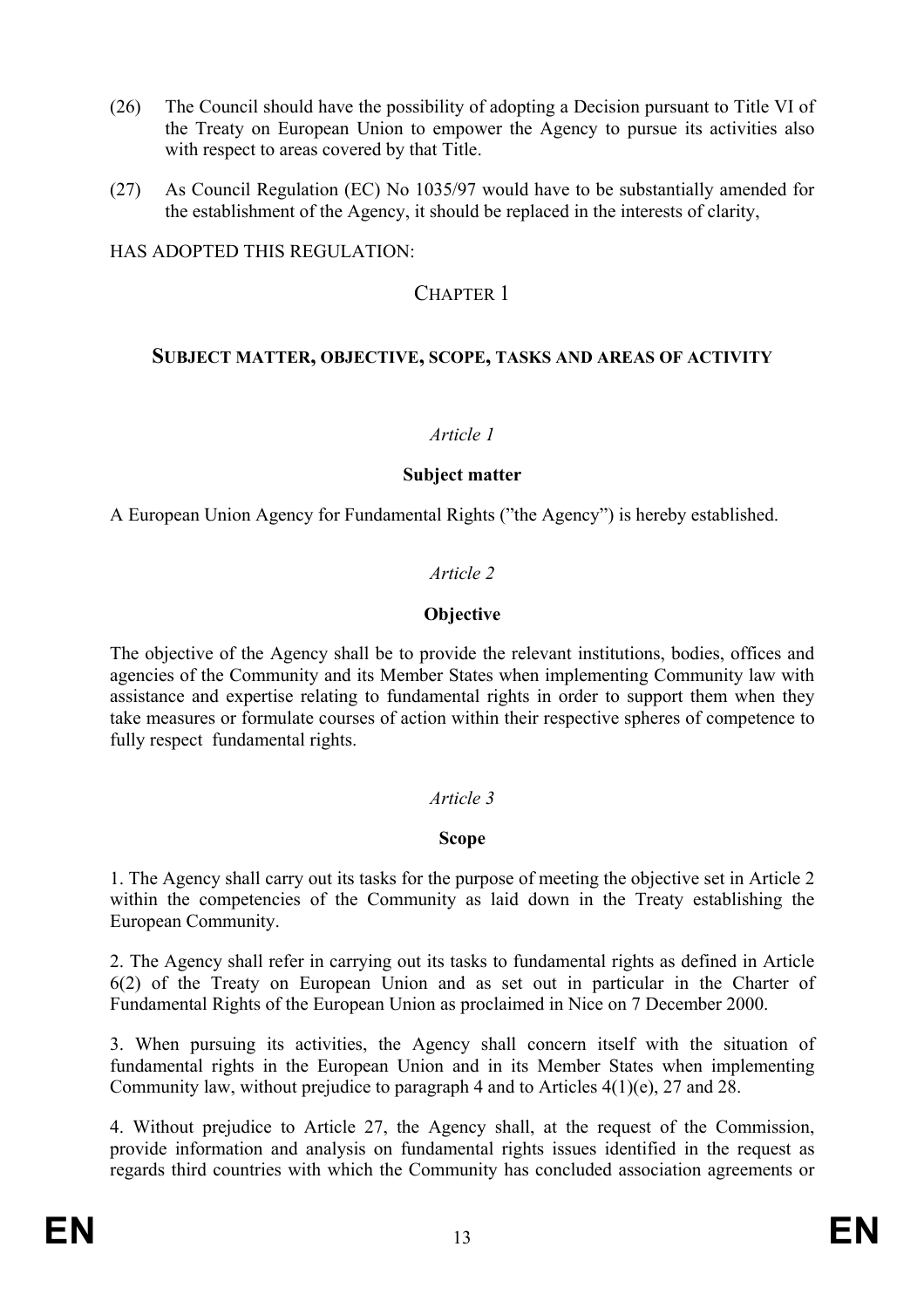agreements containing provisions on respect of human rights, or has opened or is planning to open negotiations for such agreements, in particular countries covered by the European Neighbourhood Policy.

#### *Article 4*

#### **Tasks**

1. To meet the objective set in Article 2, the Agency shall:

(a) collect, record, analyse and disseminate relevant, objective, reliable and comparable information and data, including results from research and monitoring communicated to it by Member States, Union institutions, Community agencies, research centres, national bodies, non-governmental organisations, relevant third countries and international organisations;

(b) develop methods to improve the comparability, objectivity and reliability of data at European level, in cooperation with the Commission and the Member States;

(c) carry out, cooperate with or encourage scientific research and surveys, preparatory studies and feasibility studies, also, where appropriate and compatible with its priorities and its annual work programme, at the request of the European Parliament, the Council or the Commission. It shall also organize meetings of experts and, whenever necessary, set up ad hoc working parties;

(d) formulate conclusions and opinions on general subjects, for the Union institutions and the Member States when implementing Community law, either on its own initiative or at the request of the European Parliament, the Council or the Commission;

(e) make its technical expertise available to the Council, where the Council, pursuant to Article 7(1) of the Treaty on European Union, calls on independent persons to submit a report on the situation in a Member State or where it receives a proposal pursuant to Article 7(2), and where the Council, acting in accordance with the procedure set out in these respective paragraphs of Article 7 of the Treaty on European Union, has requested such technical expertise from the Agency;

(f) publish an annual report on the situation of fundamental rights, also highlighting examples of good practice;

(g) publish thematic reports based on its analysis, research and surveys;

(h) publish an annual report on its activities;

(i) enhance cooperation between civil society, including non-governmental organisations, the social partners, research centres and representatives of competent public authorities and other persons or bodies involved in dealing with fundamental rights, in particular by networking, promoting dialogue at European level and participating where appropriate in discussions or meetings at national level;

(j) organise, with relevant stakeholders, conferences, campaigns, round tables, seminars and meetings at European level to promote and disseminate its work; and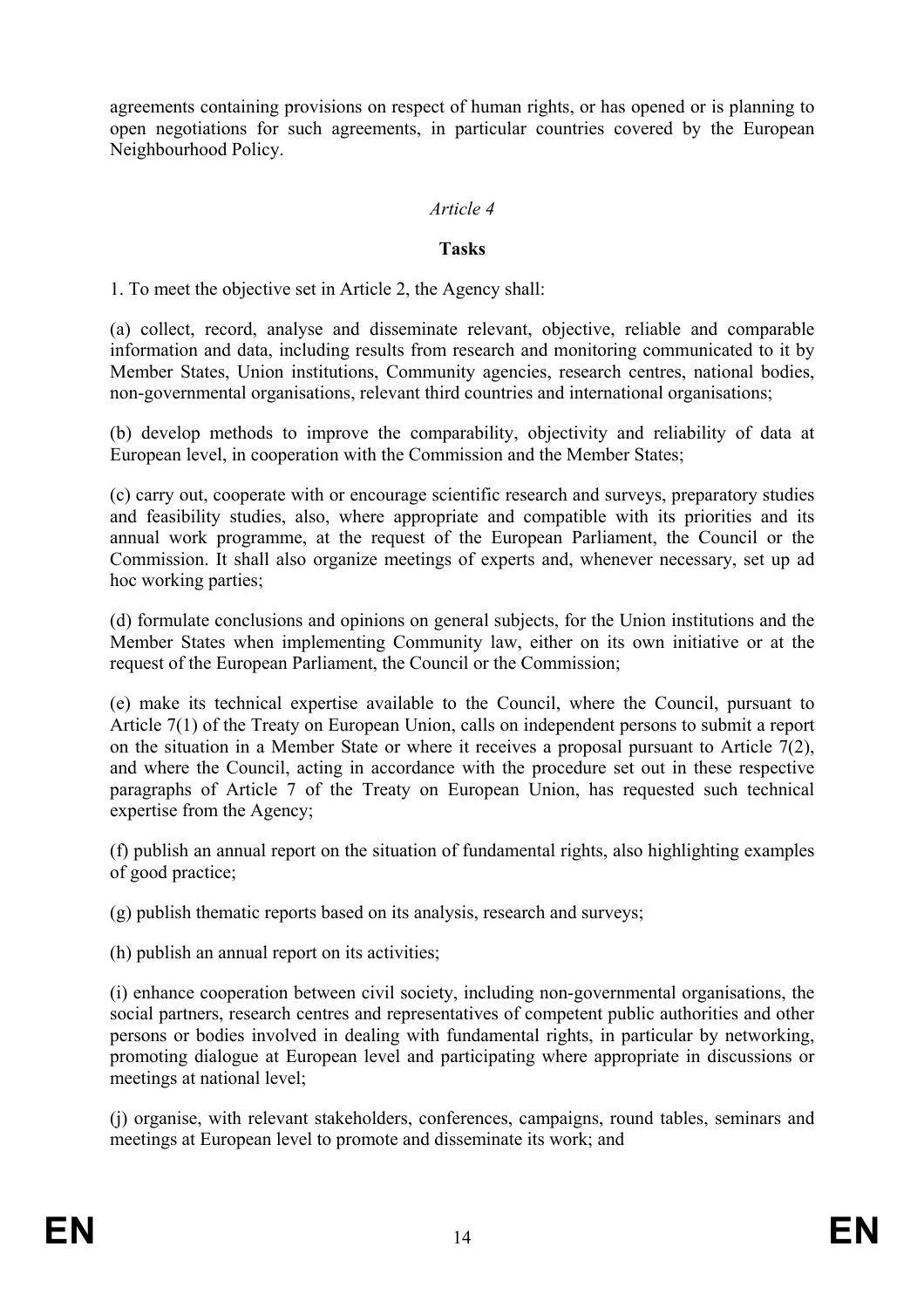(k) develop a communication strategy aimed at raising the awareness of the general public, set up documentation resources accessible to the public and prepare educational material, promoting cooperation and avoiding duplication with other sources of information.

2. The conclusions, opinions and reports formulated by the Agency when carrying out the tasks mentioned in paragraph 1 shall not concern questions of the legality of proposals from the Commission under Article 250 of the Treaty, positions taken by the institutions in the course of legislative procedures or the legality of acts within the meaning of Article 230 of the Treaty. They shall not deal with the question whether a Member State has failed to fulfil an obligation under the Treaty within the meaning of Article 226 of the Treaty.

# *Article 5*

## **Areas of activity**

1. The Commission shall adopt a Multiannual Framework for the Agency in accordance with the regulatory procedure referred to in Article 29(2). The Framework shall:

(a) cover five years;

(b) determine the thematic areas of the Agency's activity, always including the fight against racism and xenophobia;

(c) be in line with the Union priorities as defined in the Commission's strategic objectives;

(d) have due regard to the Agency's financial and human resources; and

(e) include provisions with a view to avoiding thematic overlap with the remit of other Community bodies, offices and agencies.

2. The Agency shall carry out its tasks within the thematic areas determined by the Multiannual Framework. This shall be without prejudice to the possibility for the Agency to respond to requests from the European Parliament, the Council or the Commission under Articles 3(4), 4(1)(d) and (e) outside these thematic areas, provided its financial and human resources so permit.

3. The Agency shall carry out its tasks in the light of its Annual Work Programme and with due regard to the available financial and human resources.

4. The Annual Work Programme, adopted in accordance with Article 11(4)(a), shall be in line with the Commission's annual work programme, including its research work and its actions on statistics undertaken in the context of the Community Statistical Programme.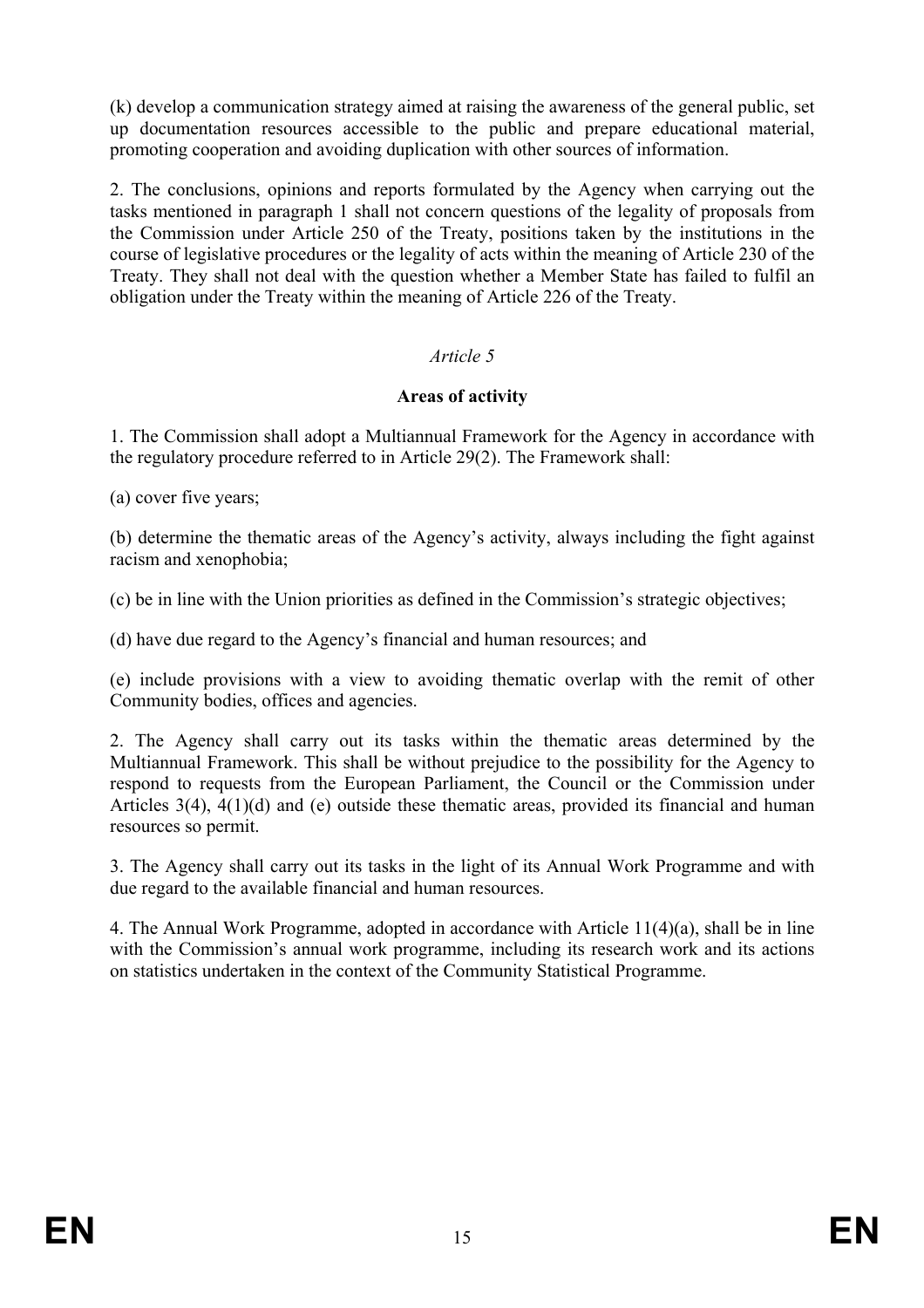# CHAPTER<sub>2</sub>

# **WORKING METHODS AND COOPERATION**

#### *Article 6*

#### **Working methods**

1. The Agency shall set up and coordinate the necessary information networks. They shall be designed so as to ensure the provision of objective, reliable and comparable information, drawing on the expertise of a variety of organizations and bodies in each Member State and taking account of the need to involve national authorities in the collection of data.

2. In pursuing its activities, the Agency shall, in order to avoid duplication and guarantee the best possible use of resources, take account of existing information from whatever source, and in particular of activities already carried out by

(a) Community institutions, bodies, offices and agencies;

(b) institutions, bodies, offices and agencies of the Member States; and

(c) the Council of Europe and other international organisations.

3. The Agency may enter into contractual relations, in particular subcontracting arrangements, with other organisations, in order to accomplish any tasks which it may entrust to them. The Agency may also award grants to promote appropriate cooperation and joint ventures, in particular to national, European and international organizations referred to in Articles 8 and 9.

## *Article 7*

# **Relations with relevant Community bodies, offices and agencies**

The Agency shall ensure appropriate coordination with relevant Community bodies, offices and agencies. The terms of the cooperation shall be laid down in memoranda of understanding where appropriate.

#### *Article 8*

## **Cooperation with organisations at Member State and European level**

1. To help it carry out its tasks, the Agency shall cooperate with governmental and nongovernmental organisations and bodies competent in the field of fundamental rights at the Member State or at European level.

2. The administrative arrangements for the cooperation provided for by paragraph 1 shall comply with Community law and shall be adopted by the Management Board on the basis of the draft submitted by the Director after the Commission has delivered an opinion. Where the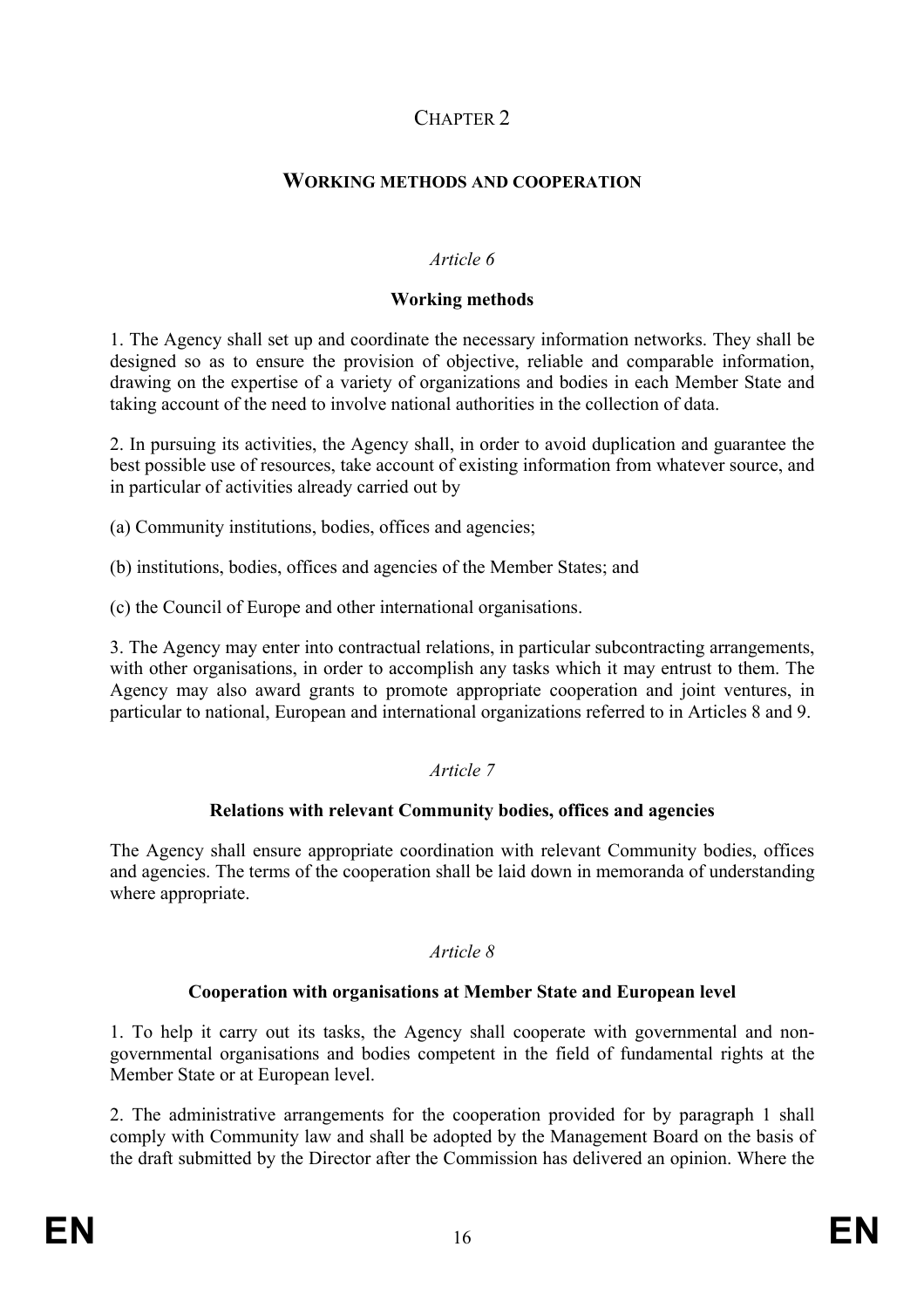Commission expresses its disagreement with these arrangements, the Management Board shall re-examine and adopt them, with amendments where necessary, by a two-thirds majority of all members

#### *Article 9*

#### **Cooperation with the Council of Europe**

The Agency shall coordinate its activities with those of the Council of Europe, particularly with regard to its Annual Work Programme pursuant to Article 5. To this end, the Community shall, in accordance with the procedure provided for in Article 300 of the Treaty, enter into an agreement with the Council of Europe for the purpose of establishing close cooperation between the latter and the Agency. This agreement shall include the obligation of the Council of Europe to appoint an independent person to sit on the Agency's Management Board, in accordance with Article 11.

# CHAPTER 3

# **ORGANISATION**

## *Article 10*

#### **Bodies of the Agency**

The Agency shall comprise:

(a) a management board;

(b) an executive board;

(c) a director;

(d) a forum.

## *Article 11*

## **Management Board**

1. The Management Board shall be composed of persons with appropriate experience in the field of fundamental rights and the management of public sector organisations, as follows:

(a) one independent person appointed by each Member State;

(b) one independent person appointed by the European Parliament;

(c) one independent person appointed by the Council of Europe; and

(d) two representatives of the Commission.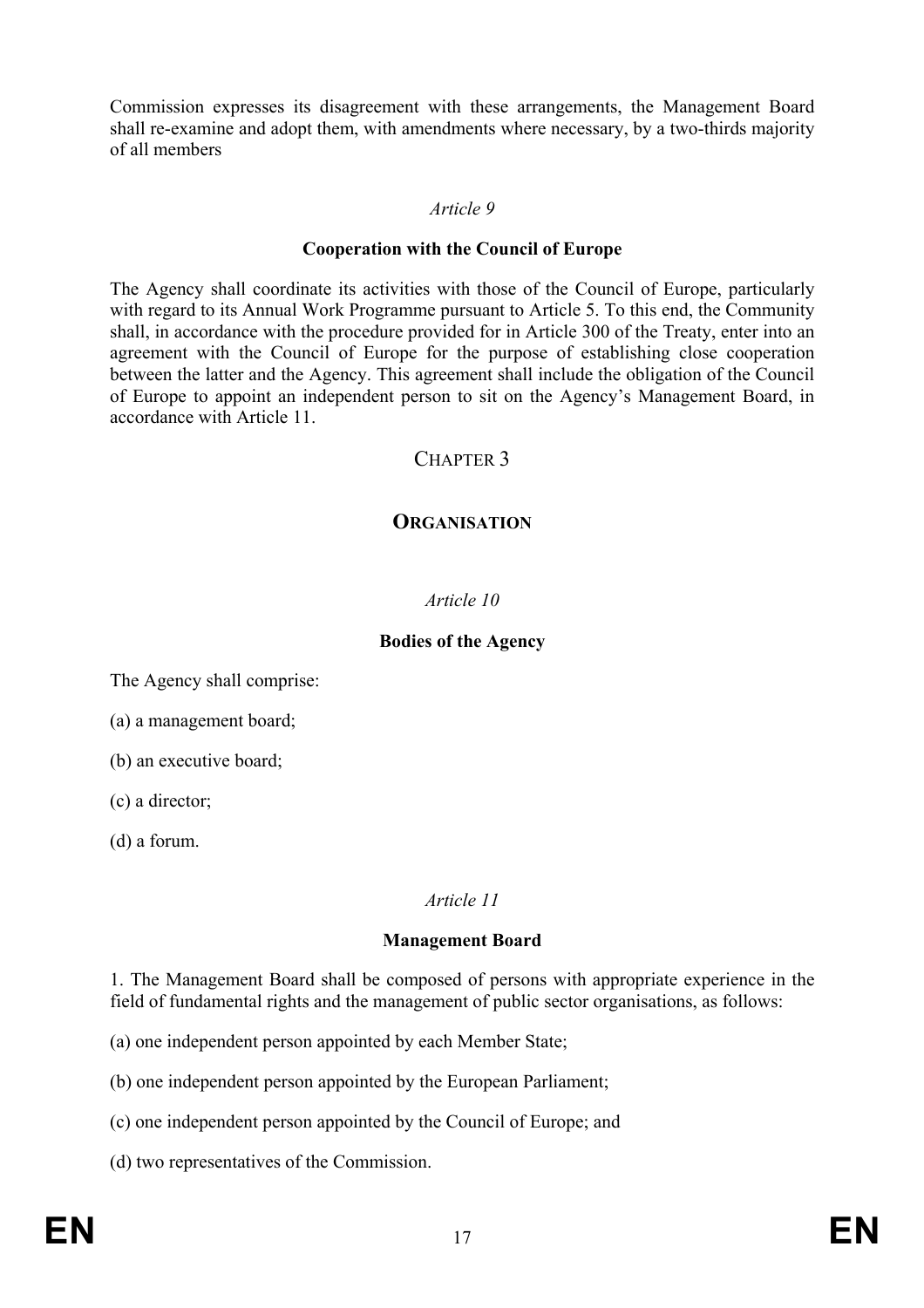The persons referred to in point (a) shall be persons:

- with high level responsibilities in the management of an independent national human rights institution; or,
- with thorough expertise in the field of fundamental rights gathered in the context of other independent institutions or bodies.

Each member of the Management Board may be represented by an alternate member meeting the above requirements.

The list of the members of the Board shall be made public and shall be updated by the Agency on its web site.

2. The term of office of the members of the Management Board appointed shall be five years. It may be renewed once.

However, where a member no longer meets the criteria by reason of which he or she was appointed, he or she shall forthwith inform the Commission and the Director of the Agency. The party concerned shall appoint a new member for the remaining term of the office.

3. The Management Board shall elect its Chairperson and Vice-Chairperson to serve for a two-and-a-half year term, which may be renewed once.

Each member of the Management Board, or, in his or her absence, his or her alternate shall have one vote.

4. The Management Board shall ensure that the Agency performs the tasks entrusted to it. It shall be the Agency's planning and monitoring body. In particular, it shall:

(a) adopt the Agency's Annual Work Programme on the basis of a draft submitted by the Agency's Director after the Commission has delivered an opinion. It shall be in accordance with the available financial and human resources. The Annual Work Programme shall be transmitted to the European Parliament, the Council and the Commission;

(b) adopt the annual reports referred to in Article 4(1)(f) and (h), comparing, in particular, the results achieved with the objectives of the annual work programme; these reports shall be transmitted not later than 15 June to the European Parliament, the Council, the Commission, the Court of Auditors, the European Economic and Social Committee and the Committee of the Regions;

(c) appoint and, if necessary, dismiss the Agency's Director;

(d) adopt the Agency's annual draft and final budgets;

(e) exercise disciplinary authority over the Director;

(f) draw up an annual estimate of expenditure and revenue for the Agency and send it to the Commission, in accordance with Article 19(5);

(g) adopt the Agency's rules of procedure on the basis of a draft submitted by the Director after the Commission has delivered an opinion;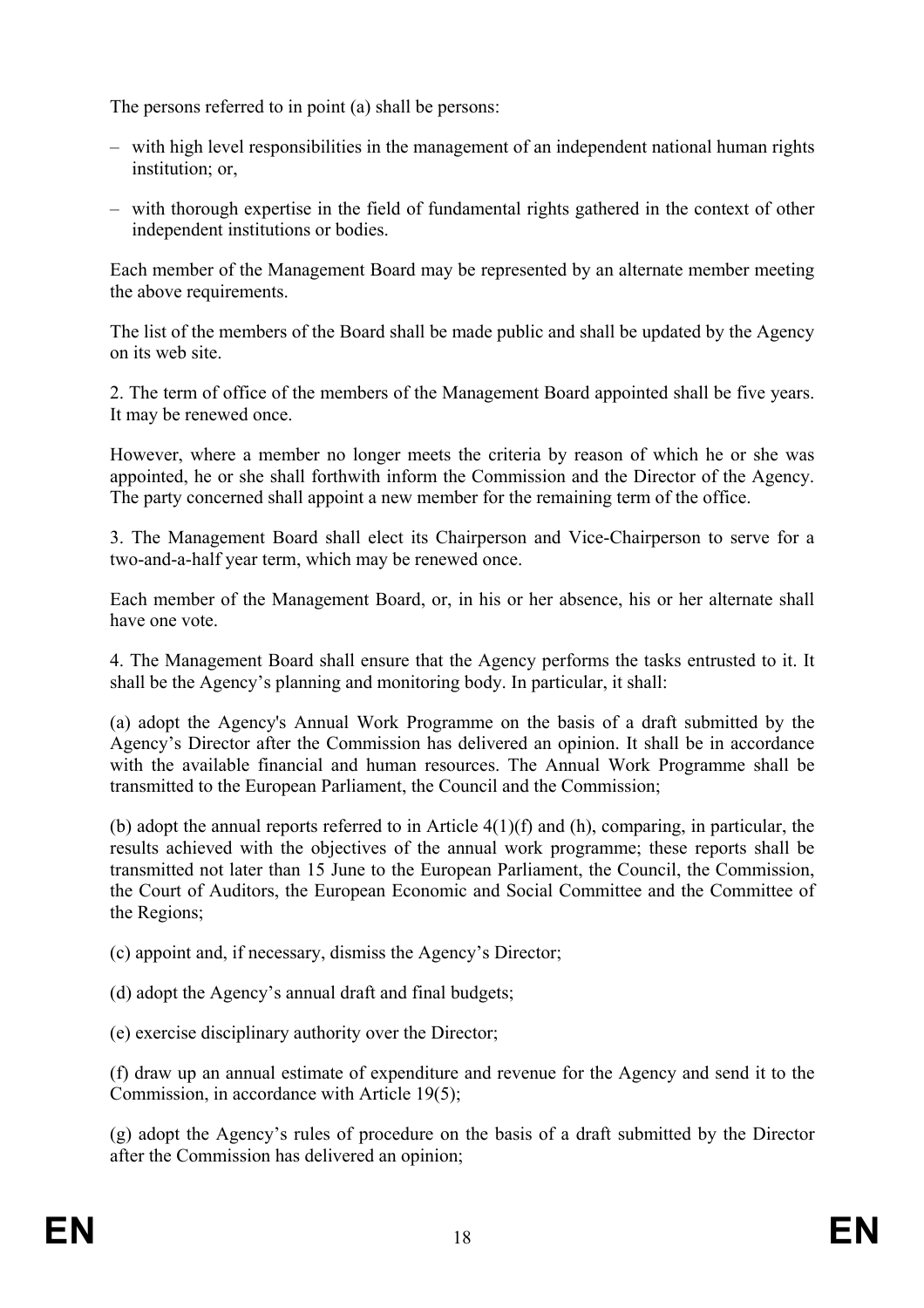(h) adopt the financial rules applicable to the Agency on the basis of a draft submitted by the Director after the Commission has delivered an opinion, in accordance with Article 20(11);

(i) adopt the necessary measures to implement the Staff Regulations of Officials of the European Communities and the Conditions of Employment of Other Servants of the European Communities, in accordance with Article 23(3); and

(j) adopt the procedures for applying Regulation (EC) No 1049/2001 of the European Parliament and of the Council, in accordance with Article 16(2).

5. The Management Board may delegate any of its responsibilities to the Executive Board, except for the matters referred to in points (a), (b), (c), (d), (g) and (h) of paragraph 4.

6. Decisions by the Management Board shall be taken by a simple majority of the votes cast, except as regards the decisions referred to in points (a), (c), (d) and (e) of paragraph 4, where a two-thirds majority of all members shall be required. The Chairperson shall have the casting vote. The person appointed by the Council of Europe may vote only on decisions referred to in points (a) and (b) of paragraph 4.

7. The Chairperson shall convene the Board once a year, without prejudice to extraordinary supplementary meetings. The Chairperson shall convene extraordinary meetings on his or her own initiative or at the request of at least one third of the members of the Management Board.

8. The Director of the European Institute for Gender Equality may attend meetings of the Management Board as an observer. The Directors of other relevant Community agencies and Union bodies may also attend as observers when invited by the Executive Board.

## *Article 12*

## **Executive Board**

1. The Management Board shall be assisted by an Executive Board. The Executive Board shall be made up of the Chairperson and the Vice-Chairperson of the Management Board and two Commission representatives.

2. The Executive Board shall be convened by the Chairperson whenever necessary to prepare the decisions of the Management Board and to assist and advise the Director. It shall adopt its decisions by simple majority.

3. The Director shall take part in the meetings of the Executive Board, without voting rights.

# *Article 13*

# **Director**

1. The Agency shall be headed by a Director, appointed by the Management Board on the basis of a list of candidates proposed by the Commission. The Director shall be appointed on the basis of his or her personal merit, administrative and management skills and experience in the field of fundamental rights. Before being appointed, the candidate selected by the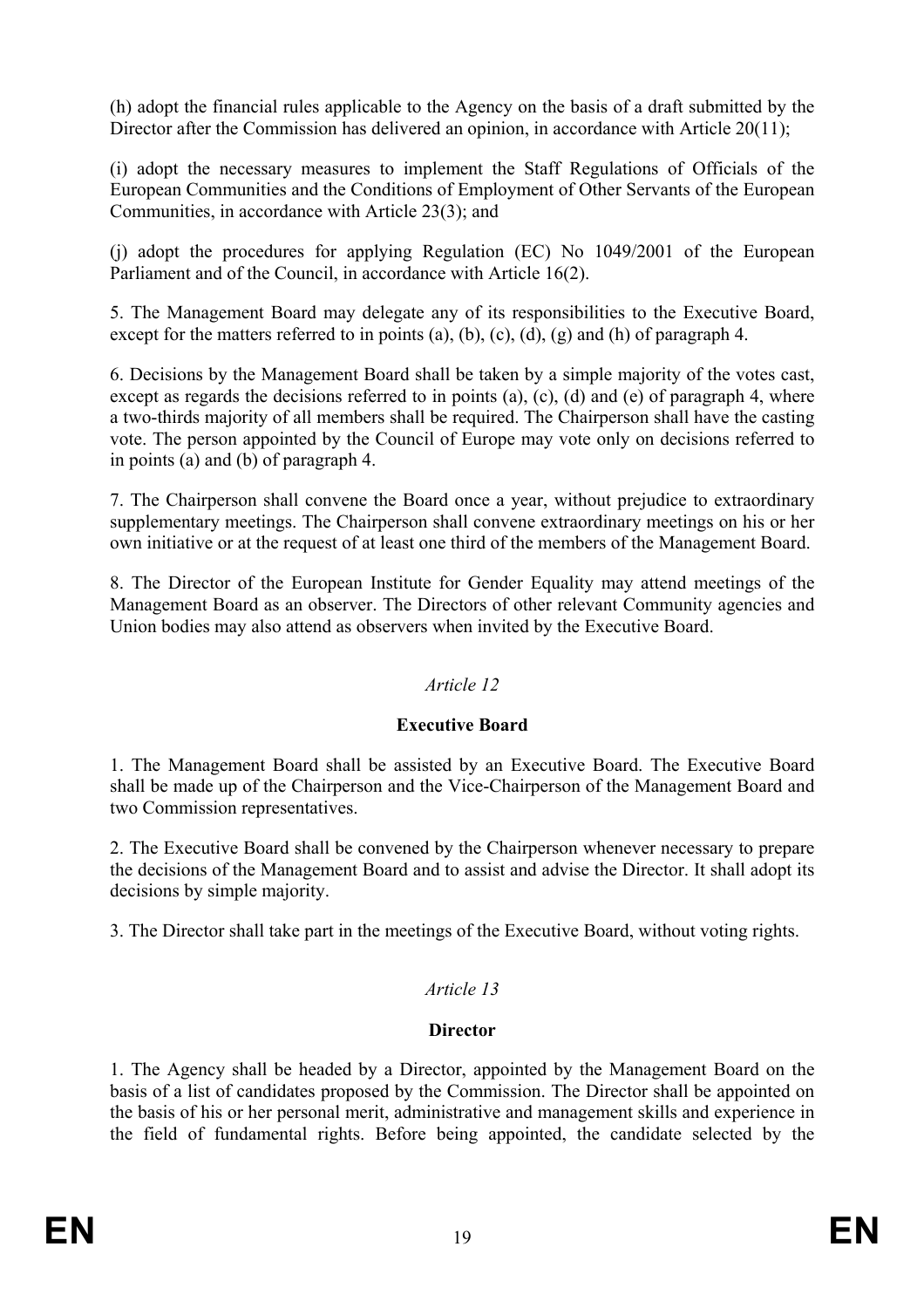Management Board may be asked to make a statement before the competent committee of the European Parliament and answer questions from its members.

2. The Director's term of office shall be five years. On a proposal from the Commission and after evaluation, this may be extended once for a period of no more than five years. In the evaluation, the Commission shall assess in particular the results achieved during the first term of office and the way in which they were achieved, and the Agency's duties and requirements in the coming years.

3. The Director shall be responsible for:

(a) performance of the tasks referred to in Article 4;

(b) preparation and implementation of the Agency's Annual Work Programme;

(c) all staff matters, and in particular exercising powers provided for in Article 23(2);

(d) matters of day-to-day administration;

(e) implementation of the Agency's budget, in accordance with Article 20; and

(f) implementation of effective monitoring and evaluation procedures relating to the performance of the Agency against its objectives according to professionally recognised standards. The Director shall report annually to the Management Board on the results of the monitoring system.

4. The Director shall be accountable for the management of his/her activities to the Management Board and shall participate in its meetings without voting rights.

5. The Director may be dismissed by the Management Board before his or her term has expired, on the basis of a proposal from the Commission.

#### *Article 14*

#### **Fundamental Rights Forum**

1. The Forum shall be composed of representatives of non-governmental organisations responsible for fundamental rights and efforts to combat racism, xenophobia and anti-Semitism, trade unions and employer's organisations, relevant social and professional organisations, churches, religious, philosophical and non-confessional organisations, universities and qualified experts and European and international bodies and organisations.

2. The members of the Forum shall be selected by an open selection mechanism to be determined by the Management Board. Their maximum number shall be 100. Their term of office shall be five years, which may be renewed once.

3. Members of the Management Board shall not be members of the Forum, but may attend its meetings.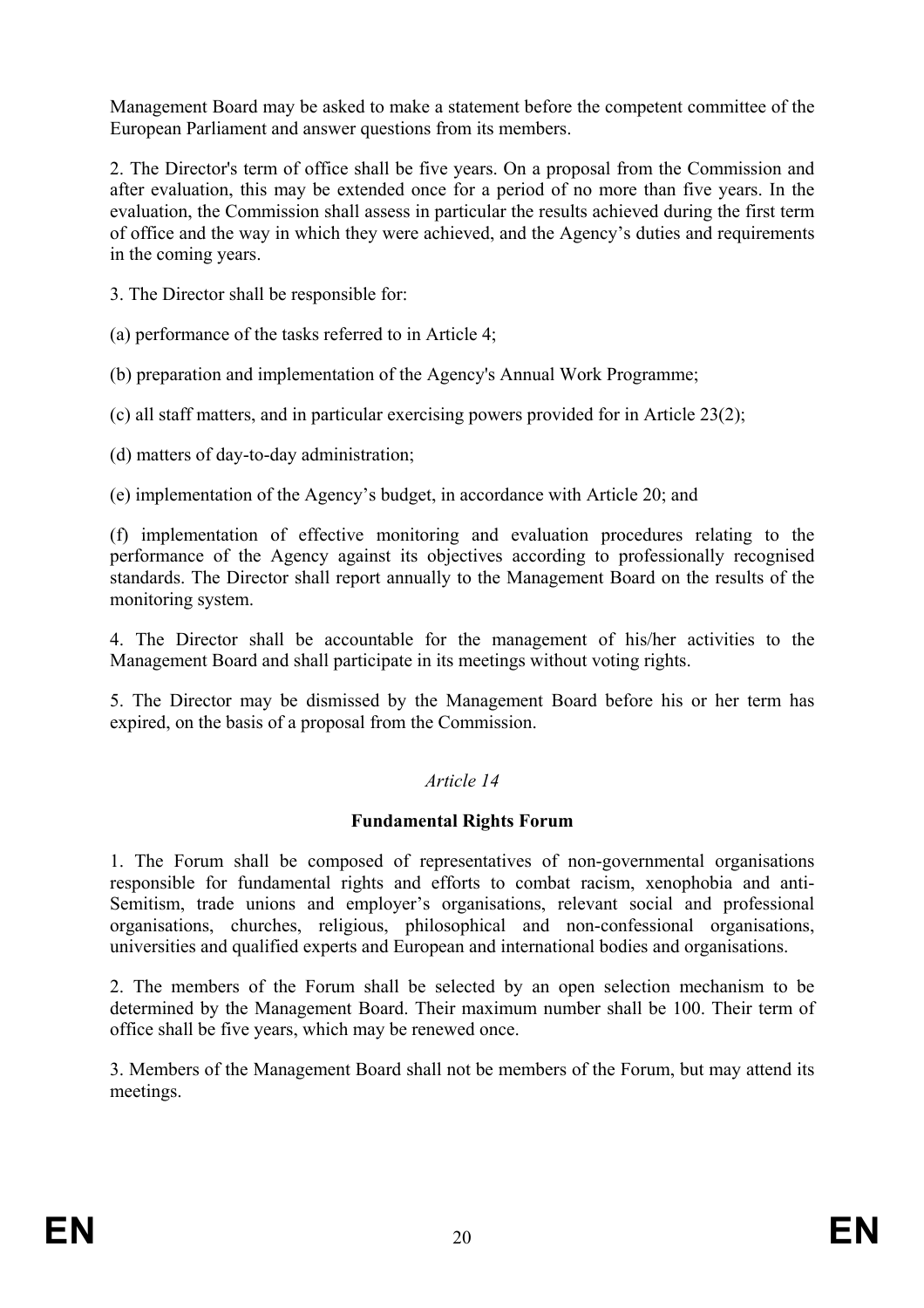4. The Forum shall constitute a mechanism for the exchange of information in relation to fundamental rights issues and the pooling of knowledge. It shall ensure close cooperation between the Agency and relevant stakeholders.

- 5. The Forum shall:
- make suggestions for the purpose of drawing up the Annual Work Programme to be adopted under Article 11(4)(a); and
- give feedback and suggest follow up on the basis of the annual report on the situation regarding fundamental rights adopted under Article 11(4)(b).

6. The Forum shall be chaired by the Director. It shall meet annually, or at the request of the Management Board. Its operational procedures shall be specified in the Agency's internal rules and shall be made public.

7. The Agency shall provide the technical and logistic support necessary for the Forum and provide a secretariat for its meetings.

# CHAPTER 4

# **OPERATION**

## *Article 15*

## **Independence and public interests**

1. The Agency shall fulfil its tasks in complete independence.

2. The members of the Management Board, the Director and the members of the Forum shall undertake to act in the public interest. For this purpose, they shall make a statement of commitment.

The members of the Management Board appointed under Article 11(1)(a), (b) and (c), the Director and the members of the Forum shall undertake to act independently. For this purpose, they shall make a statement of interests indicating either the absence of any interests which might be considered prejudicial to their independence or any direct or indirect interests which might be considered prejudicial to their independence.

Both statements shall be made annually in writing.

# *Article 16*

## **Access to documents**

1. Regulation (EC) No 1049/2001 of the European Parliament and of the Council shall apply to documents held by the Agency.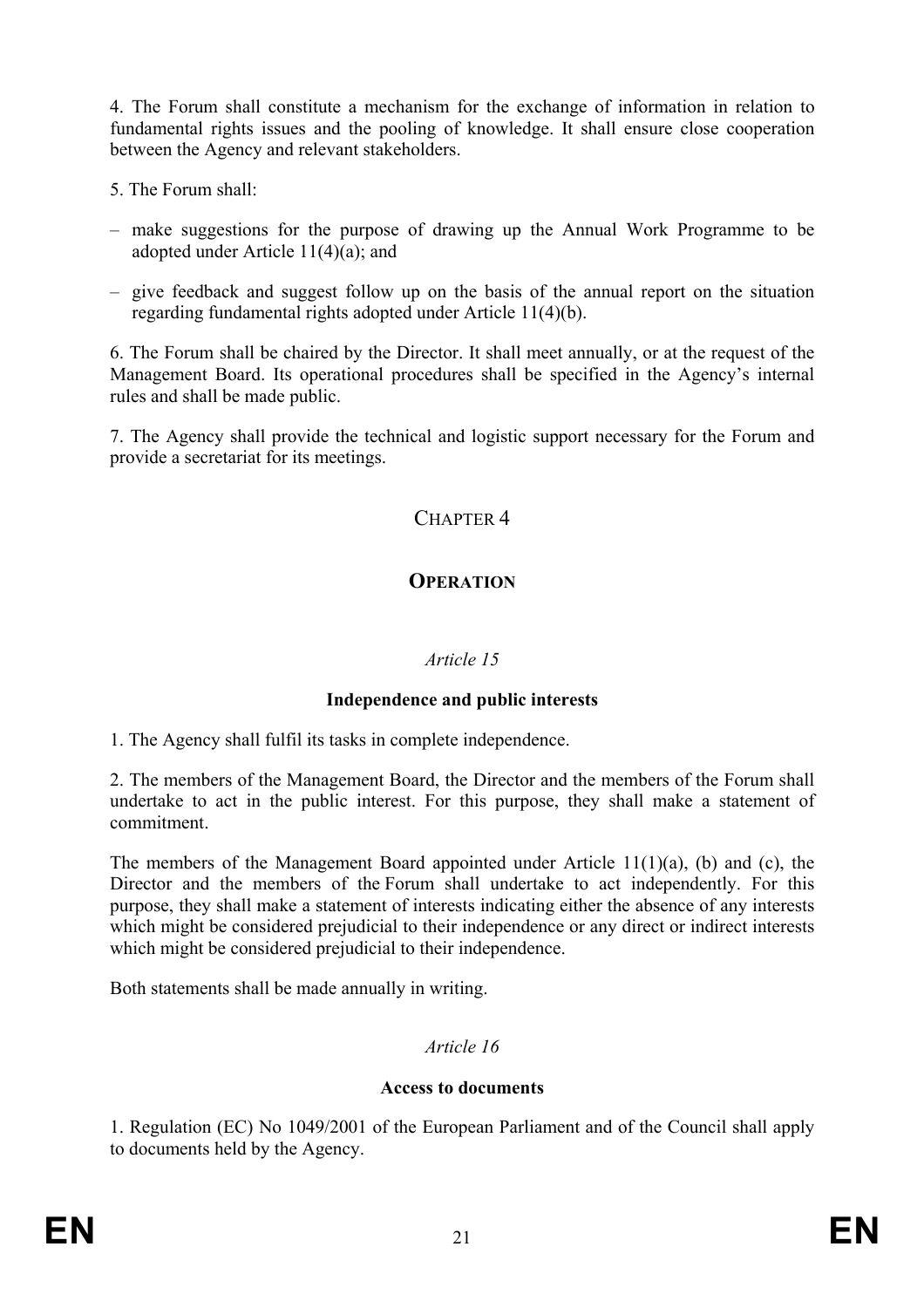2. The Management Board shall adopt arrangements to implement Regulation (EC) No 1049/2001 within six months of the commencement of the Agency's operation.

3. Where the Agency takes decisions under Article 8 of Regulation (EC) No 1049/2001, a complaint may be lodged with the Ombudsman or an action may be brought in the Court of Justice of the European Communities, as provided by Articles 195 and 230 of the Treaty respectively.

#### *Article 17*

#### **Data protection**

Regulation (EC) No 45/2001 of the European Parliament and of the Council shall apply to the Agency.

#### *Article 18*

#### **Administrative review**

The operations of the Agency are subject to the supervision of the Ombudsman in accordance with the provisions of Article 195 of the Treaty.

# CHAPTER 5

#### **FINANCIAL PROVISIONS**

#### *Article 19*

#### **Drawing up of the budget**

1. Estimates of all the revenue and expenditure of the Agency shall be prepared for each financial year, corresponding to the calendar year, and shall be shown in the budget of the Agency.

2. The revenue and expenditure shown in the budget of the Agency shall be in balance.

3. The revenue of the Agency shall, without prejudice to other resources, comprise:

(a) a subsidy from the Community, entered in the general budget of the European Union (Commission section); and

(b) payments received for services rendered.

This revenue may be complemented by

(a) voluntary contributions from the Member States; and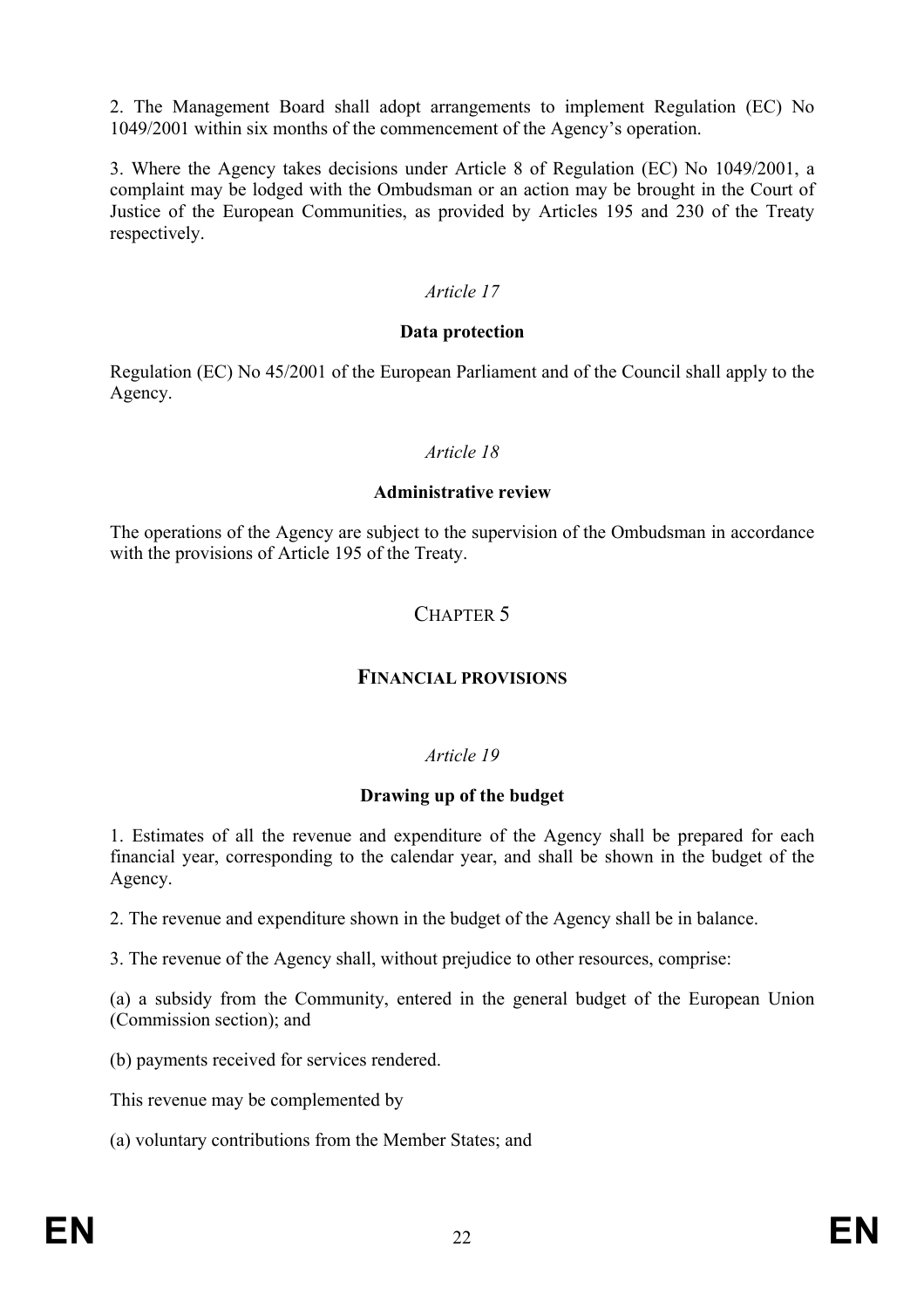(b) financial contributions from the organisations or third countries referred to in Articles 8, 9 or 27.

4. The expenditure of the Agency shall include staff remuneration, administrative and infrastructure costs and operating expenses.

5. Each year the Management Board, on the basis of a draft drawn up by the Director, shall produce an estimate of revenue and expenditure for the Agency for the following financial year. This estimate, which shall include a draft establishment plan, shall be transmitted by the Management Board to the Commission by 31 March at the latest.

6. The estimate shall be transmitted by the Commission to the European Parliament and the Council (hereinafter the "budgetary authority") together with the preliminary draft budget of the European Union.

7. On the basis of the estimate, the Commission shall enter in the preliminary draft general budget of the European Union the estimates it considers necessary for the establishment plan and the amount of the subsidy to be charged to the general budget, which it shall place before the budgetary authority in accordance with Article 272 of the Treaty.

8. The budgetary authority shall authorise the appropriations for the subsidy to the Agency. The budgetary authority shall adopt the Agency's establishment plan.

9. The Agency's budget shall be adopted by the Management Board. It shall become final following the adoption of the general budget of the European Union. Where appropriate, it shall be adjusted accordingly.

10. The Management Board shall, as soon as possible, notify the budgetary authority of its intention to implement any project which may have significant financial implications for the funding of its budget, in particular any projects relating to property such as the rental or purchase of buildings. It shall inform the Commission thereof.

Where a branch of the budgetary authority has notified its intention to deliver an opinion, it shall forward its opinion to the Management Board within six weeks from the date of notification of the project.

## *Article 20*

## **Implementation of the budget**

1. The Director shall implement the Agency's budget.

2. By 1 March at the latest following each financial year, the Agency's accounting officer shall communicate the provisional accounts to the Commission's accounting officer, together with a report on the budgetary and financial management for that financial year. The Commission's accounting officer shall consolidate the provisional accounts of the institutions and decentralised bodies in accordance with Article 128 of Council Regulation (EC, Euratom) No 1605/2002 ("the Financial Regulation").

3. No later than 31 March following each financial year, the Commission's accounting officer shall transmit the Agency's provisional accounts to the Court of Auditors, together with a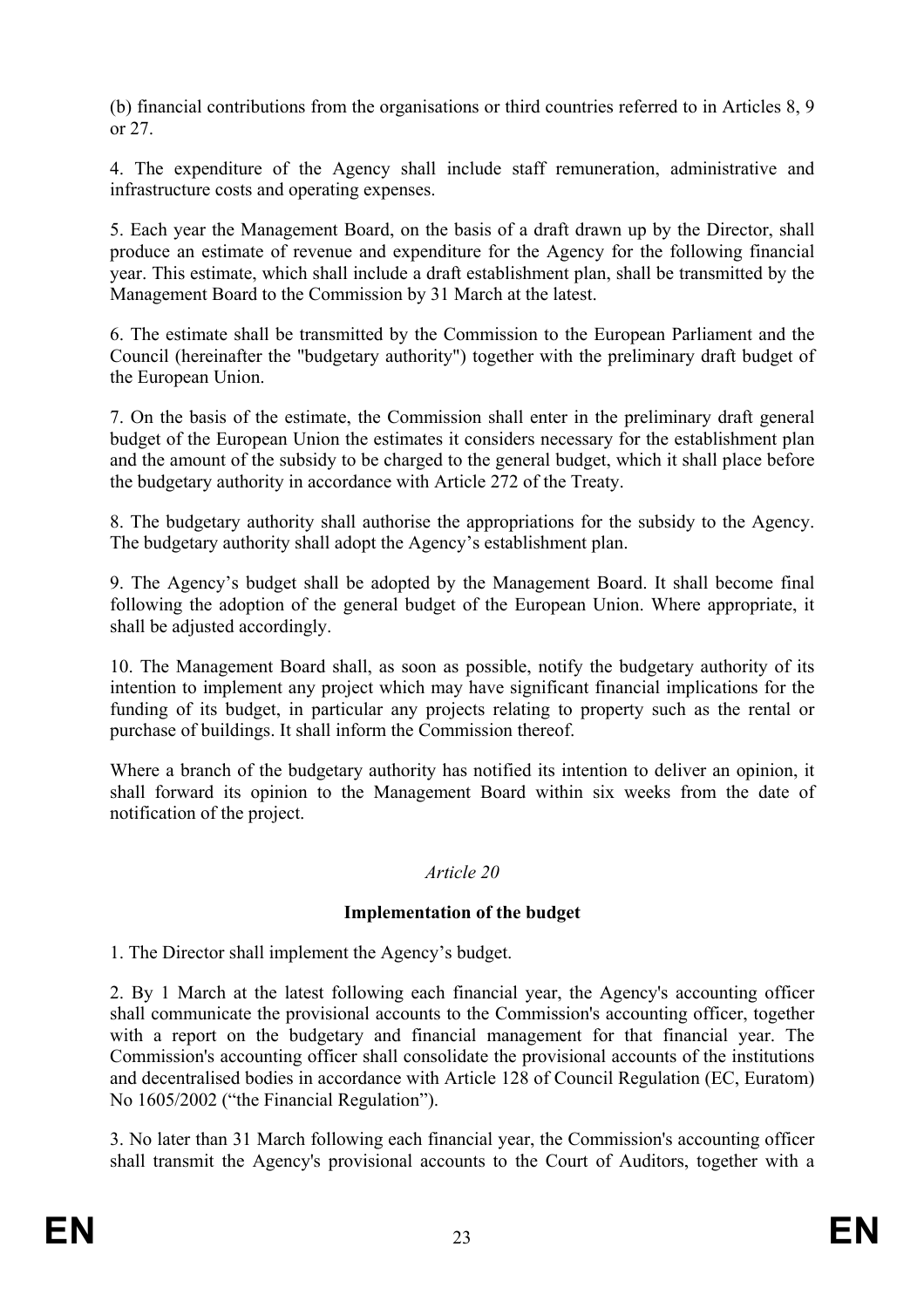report on the budgetary and financial management for that financial year. The report on the budgetary and financial management for that financial year shall also be transmitted to the European Parliament and the Council.

4. On receipt of the Court of Auditors' observations on the Agency's provisional accounts, pursuant to Article 129 of the Financial Regulation, the Director shall draw up the Agency's final accounts under his own responsibility and forward them to the Management Board for an opinion.

5. The Management Board shall deliver an opinion on the Agency's final accounts.

6. The Director shall, no later than 1 July following each financial year, transmit the final accounts to the European Parliament, the Council, the Commission and the Court of Auditors, together with the Management Board's opinion.

7. The final accounts shall be published.

8. The Director shall send the Court of Auditors a reply to its observations no later than 30 September. He/she shall also send this reply to the Management Board.

9. The Director shall submit to the European Parliament, at the latter's request, any information required for the smooth application of the discharge procedure for the financial year in question, as laid down in Article 146(3) of the Financial Regulation.

10. The European Parliament, on a recommendation from the Council acting by a qualified majority, shall, before 30 April of year  $N + 2$ , give a discharge to the Director in respect of the implementation of the budget for year N.

11. The financial rules applicable to the Agency shall be adopted by the Management Board after the Commission has been consulted. They may not depart from Commission Regulation (EC, Euratom) No 2343/2002 of 19 November 2002, unless specifically required for the Agency's operation and with the Commission's prior consent.

## *Article 21*

## **Combating fraud**

1. In order to combat fraud, corruption and other unlawful activities, the provisions of Regulation (EC) No 1073/1999 of the European Parliament and of the Council shall apply without restrictions to the Agency.

2. The Agency shall accede to the Inter-institutional Agreement of 25 May 1999 concerning internal investigations by the European Anti-fraud Office (OLAF) and shall issue, without delay, the appropriate provisions applicable to its entire staff.

3. The decisions concerning funding and the implementing agreements and instruments resulting from them shall explicitly stipulate that the Court of Auditors and OLAF may carry out, if necessary, on-the-spot checks on the recipients of the Agency's funding and the staff responsible for allocating it.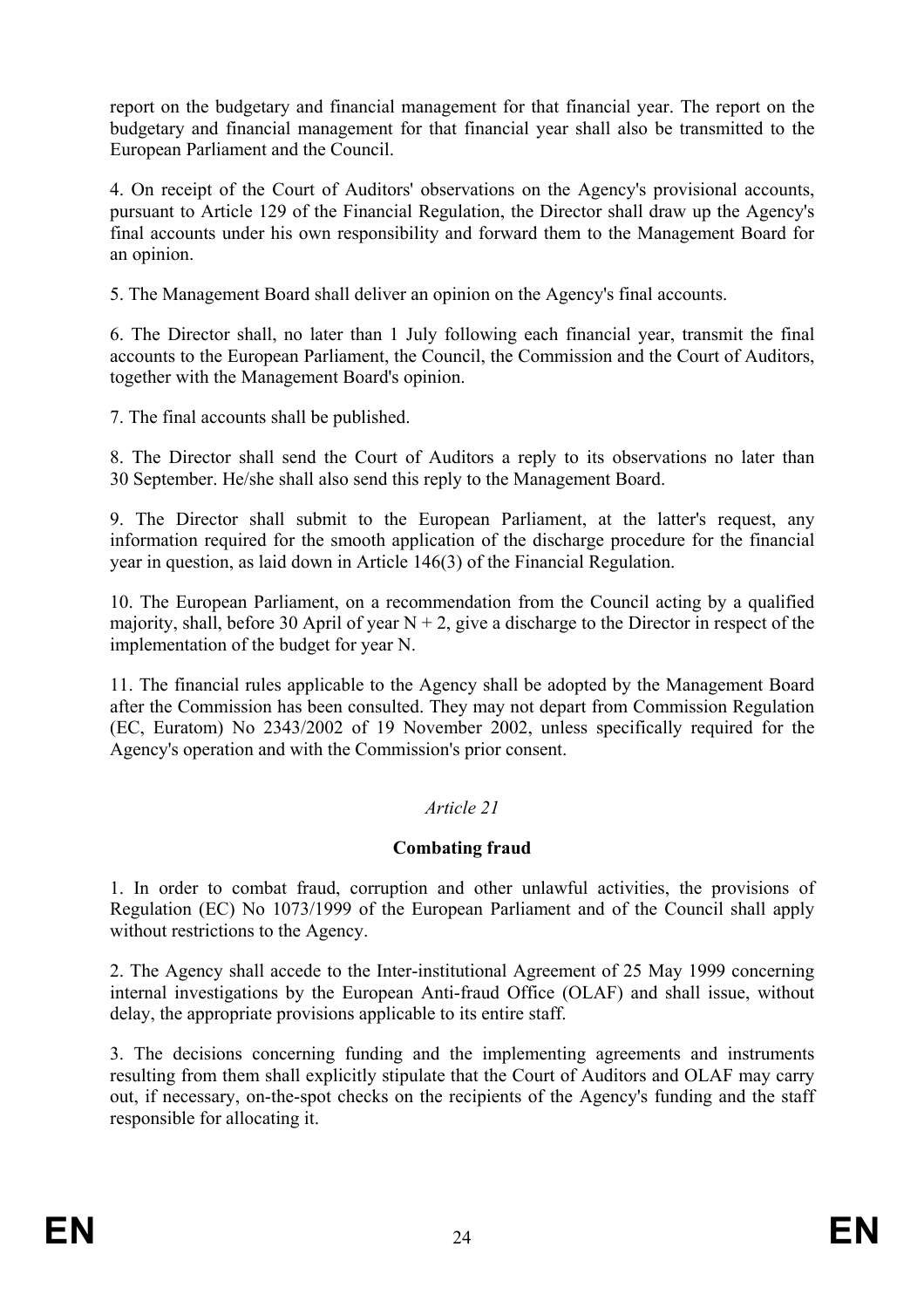# CHAPTER 6

# **GENERAL PROVISIONS**

# *Article 22*

#### **Legal status and location**

1. The Agency shall have legal personality.

2. In each of the Member States, the Agency shall enjoy the most extensive legal capacity accorded to legal persons under their laws. In particular it may acquire and dispose of movable and immovable property and may be a party to legal proceedings.

3. The Agency shall be represented by its Director.

4. The Agency shall legally succeed the European Monitoring Centre on Racism and Xenophobia. It shall assume all legal rights and obligations, financial commitments or liabilities of the Centre. Employment contracts concluded by the Centre before the adoption of this Regulation shall be honoured.

5. The seat of the Agency shall be Vienna.

## *Article 23*

#### **Staff**

1. The Staff Regulations of Officials of the European Communities, the Conditions of Employment of Other Servants of the European Communities and the rules adopted jointly by the European Community institutions for the purpose of applying these Staff Regulations and Conditions of Employment shall apply to the staff of the Agency.

2. In respect of its staff, the Agency shall exercise the powers conferred on the appointing authority.

3. The Management Board shall, in agreement with the Commission, adopt the necessary implementing measures, in accordance with arrangements provided for in Article 110 of the Staff Regulations of Officials of the European Communities and the Conditions of Employment of Other Servants of the European Communities.

4. The Management Board may adopt provisions to allow national experts from Member States to be employed on secondment at the Agency.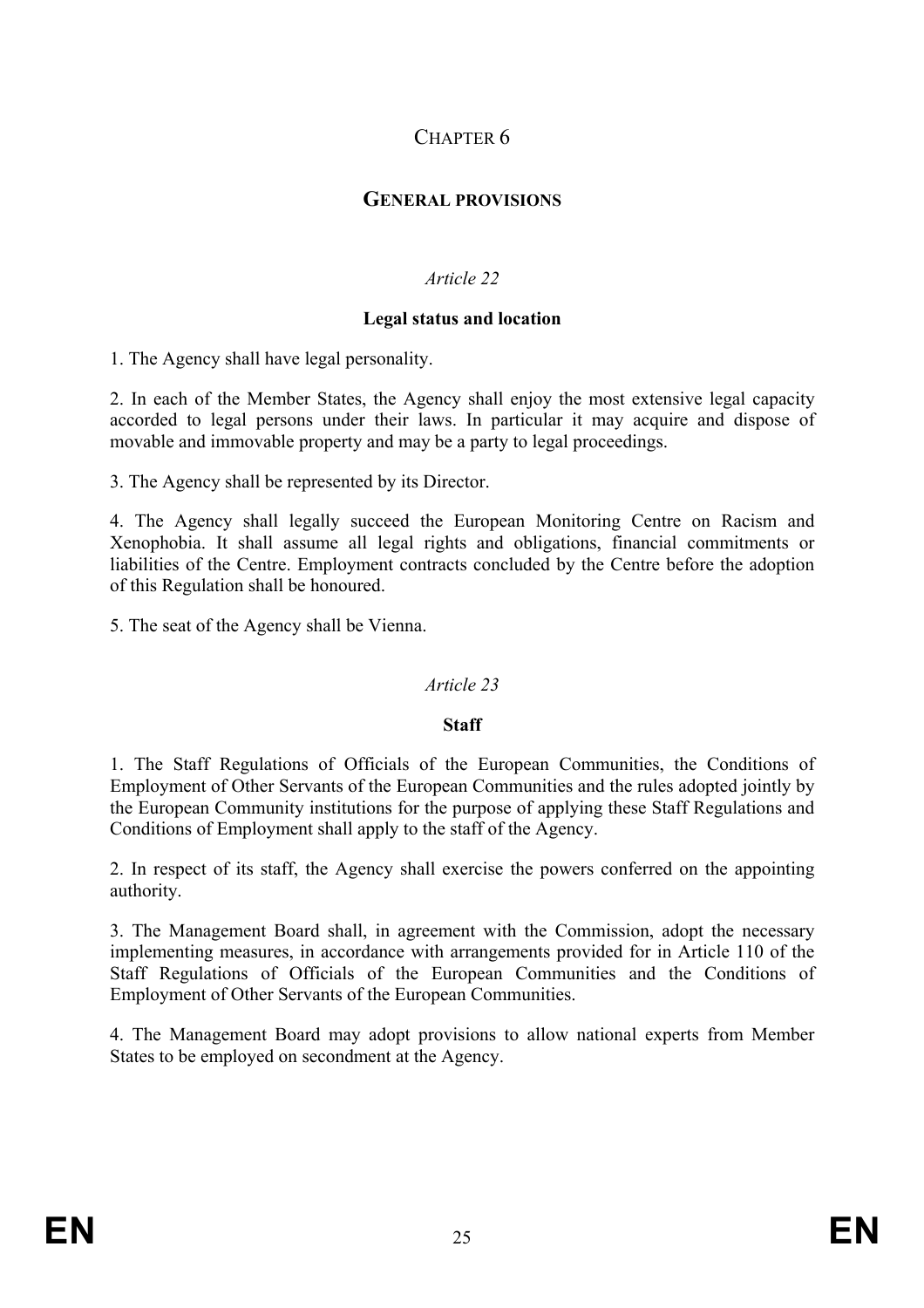# *Article 24*

#### **Language arrangements**

1. The provisions of Regulation No 1 of 15 April 1958 shall apply to the Agency.

2. The translation services required for the functioning of the Agency shall be provided by the Translation Centre for the Bodies of the European Union.

# *Article 25*

## **Privileges and immunities**

The Protocol on the Privileges and Immunities of the European Communities shall apply to the Agency.

## *Article 26*

## **Jurisdiction of the Court of Justice**

1. The contractual liability of the Agency shall be governed by the law applicable to the contract in question.

The Court of Justice shall have jurisdiction pursuant to an arbitration clause contained in a contract concluded by the Agency.

2. In the case of non-contractual liability, the Agency shall, in accordance with the general principles common to the laws of the Member States, make good any damage caused by the Agency or its servants in the performance of their duties.

The Court of Justice shall have jurisdiction in disputes relating to compensation for any such damage.

3. The Court of Justice shall have jurisdiction in actions brought against the Agency under the conditions provided for in Article 230 or 232 of the Treaty.

## *Article 27*

## **Participation of candidate or potential candidate countries**

1. The Agency shall be open to the participation of those countries which have concluded an association agreement with the Community and have been identified by the European Council as candidate countries or potential candidate countries for accession to the Union where the relevant Association Council decides on such participation.

2. In that event, the modalities of their participation shall be determined by a decision of the relevant Association Council. The decision shall specify the expertise and assistance to be offered to the country in question and indicate in particular the nature, extent and manner in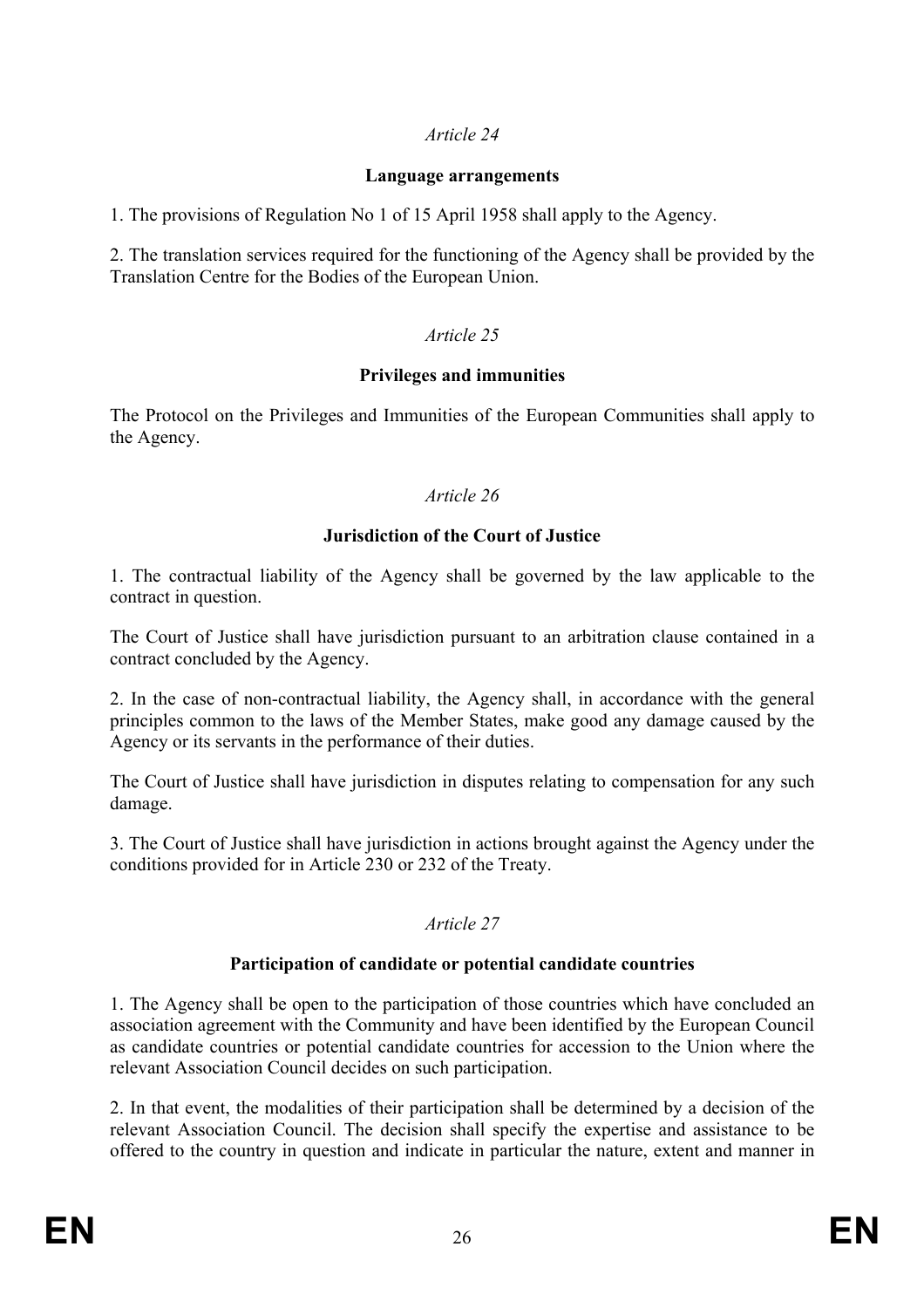which these countries will participate in the Agency's work, including provisions relating to participation in the initiatives undertaken by the Agency, to the financial contribution and to staff. The decision shall be in line with this Regulation and with the Staff Regulations of Officials of the European Communities and the Conditions of Employment of Other Servants of the European Communities. The decision shall provide that the participating country may appoint an independent person fulfilling the qualifications for persons referred to in Article 11(1)(a) as observer to the Management Board without right to vote.

3. The Agency shall concern itself with the situation of fundamental rights in the countries, which participate in accordance with this Article, to the extent it is relevant for the respective association agreement. Articles 4 and 5 shall apply by analogy to that effect.

## *Article 28*

## **Activities under Title VI of the Treaty on European Union**

This Regulation shall be without prejudice to the possibility for the Council, acting in accordance with Title VI of the Treaty on European Union, to empower the Agency to pursue its activities under this Regulation also with respect to the areas covered by Title VI of the Treaty on the European Union.

# CHAPTER 7

# **FINAL PROVISIONS**

# *Article 29*

# **Procedure**

1. The Commission shall be assisted by a committee, composed of representatives of the Member States and chaired by the representative of the Commission.

2. Where reference is made to this paragraph, the regulatory procedure laid down in Article 5 of Decision 1999/468/EC shall apply, in compliance with Article 7(3) thereof.

3. The period provided for in Article 5(6) of Decision 1999/468/EC shall be one month.

# *Article 30*

## **Transitory arrangements**

1. The current term of office of the members of the Management Board of the European Monitoring Centre on Racism and Xenophobia shall terminate on 31 December 2006. The Commission shall take the necessary measures to ensure that a Management Board established in accordance with Article 11 shall start its term of office on 1 January 2007.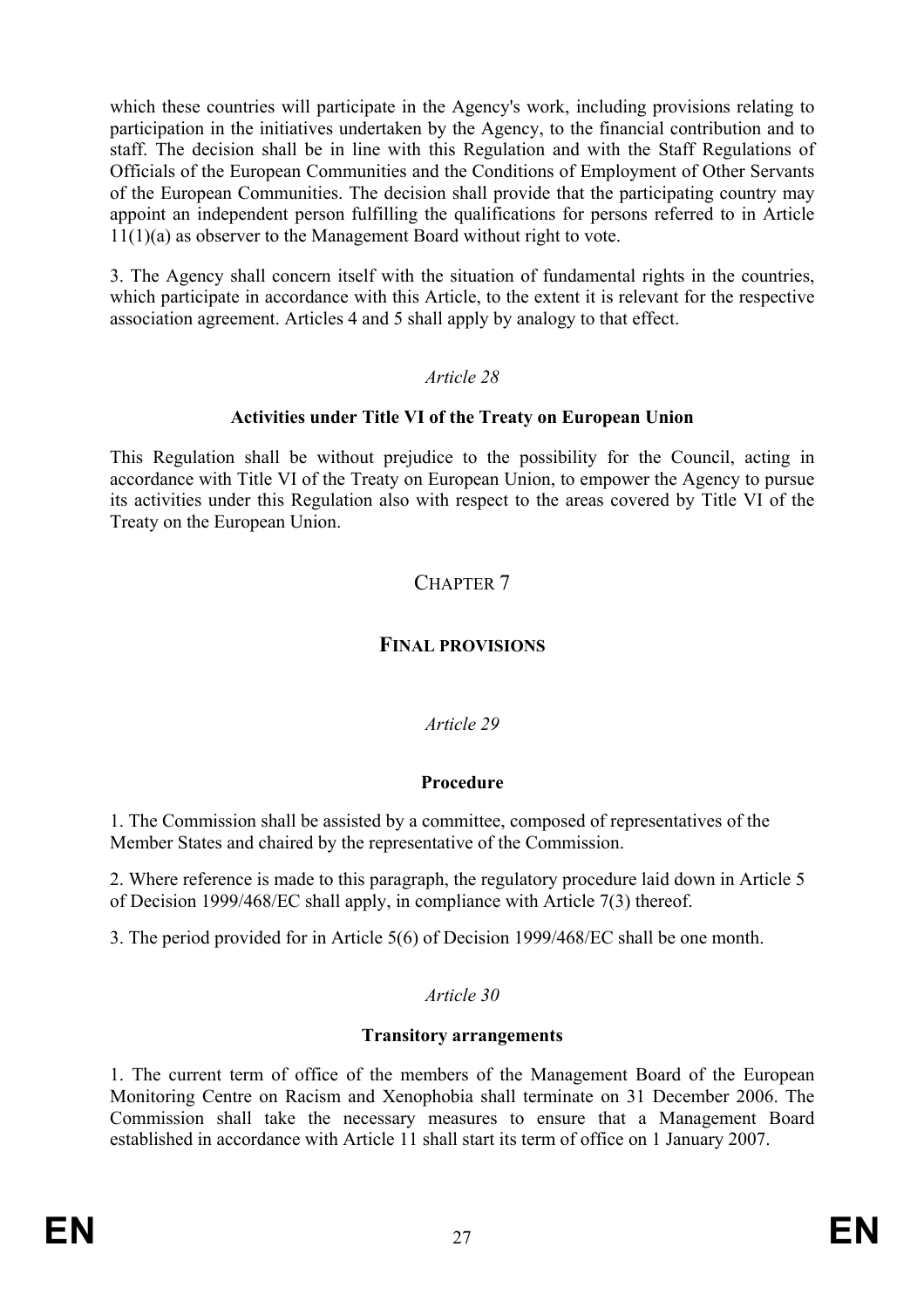2. The Commission shall start the procedure for appointing a Director of the Agency as provided for in Article 13(1) without delay after the entry into force of this Regulation.

3. The Management Board, acting on a proposal from the Commission, may extend the current term of the Director of the European Monitoring Centre on Racism and Xenophobia for a maximum period of 18 months, pending the appointment procedure referred to in paragraph 2.

4. If the Director of the Centre is unwilling or unable to act in accordance with paragraph 3, the Management Board shall appoint an interim Director on the same conditions.

# *Article 31*

#### **Evaluations**

1. The Agency shall regularly carry out ex-ante and ex-post evaluations of its activities when these necessitate significant expenditure. It shall notify the Management Board of the results of these evaluations.

2. The Agency shall forward annually to the budgetary authority any information relevant to the outcome of the evaluation procedures.

3. No later than 31 December 2009, the Agency shall commission an independent external evaluation of its achievements during the first three years of operations on the basis of terms of reference issued by the Management Board in agreement with the Commission. This evaluation shall take into account the tasks of the Agency, the working practices and impact of the Agency on the protection and promotion of fundamental rights and shall include an analysis of the synergy effects and the financial implications of any extension of the tasks. The evaluation shall take into account the views of the stakeholders at both Community and national levels.

The evaluation shall also assess the possible need to modify or extend the Agency's tasks, scope, areas of activity or structure, including in specific structural modifications needed to ensure compliance with horizontal rules on regulatory agencies once they enter into force.

4. The Management Board, in agreement with the Commission, shall determine the timing and scope of the following external evaluations, which shall be carried out periodically.

## *Article 32*

## **Review**

1. The Management Board shall examine the conclusions of the evaluation referred to in Article 31 and issue to the Commission such recommendations as may be necessary regarding changes in the Agency, its working practices and the scope of its mission. The Commission shall transmit the evaluation report and the recommendations to the European Parliament, the Council, the Economic and Social Committee and the Committee of the Regions and make them public.

.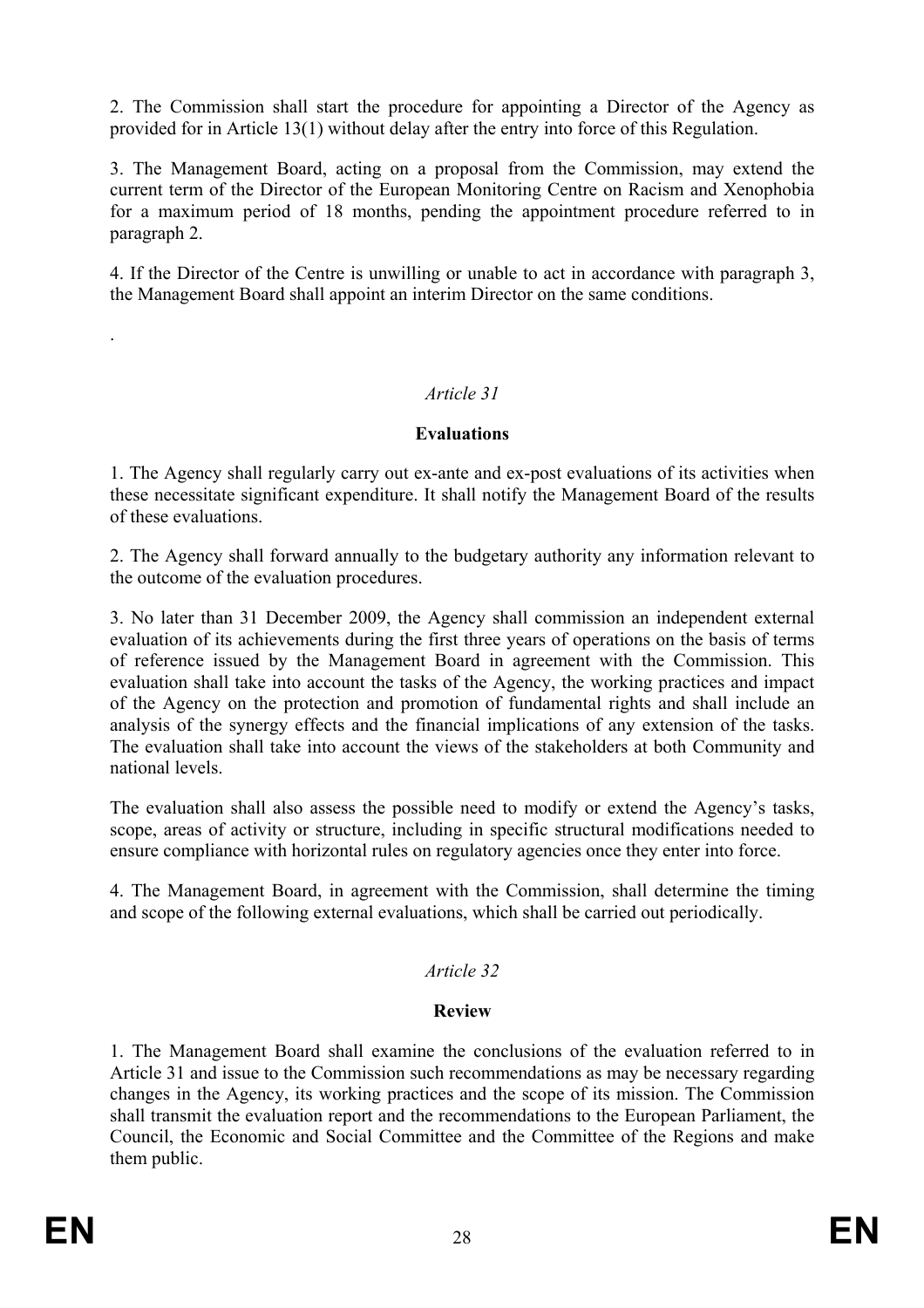2. After having assessed the evaluation report and the recommendations, the Commission may submit any proposals for amendments to this Regulation which it considers necessary.

# *Article 33*

# **Commencement of the Agency's operation**

The Agency shall become operational by 1 January 2007.

# *Article 34*

# **Repeal**

1. Regulation (EC) No 1035/97 is repealed with effect from 1 January 2007.

2. References to the repealed Regulation shall be construed as references to this Regulation.

# *Article 35*

# **Entry into force and application**

This Regulation shall enter into force on the twentieth day following that of its publication in the *Official Journal of the European Union*.

This Regulation shall be binding in its entirety and directly applicable in all Member States.

Done at Brussels,

 *For the Council The President*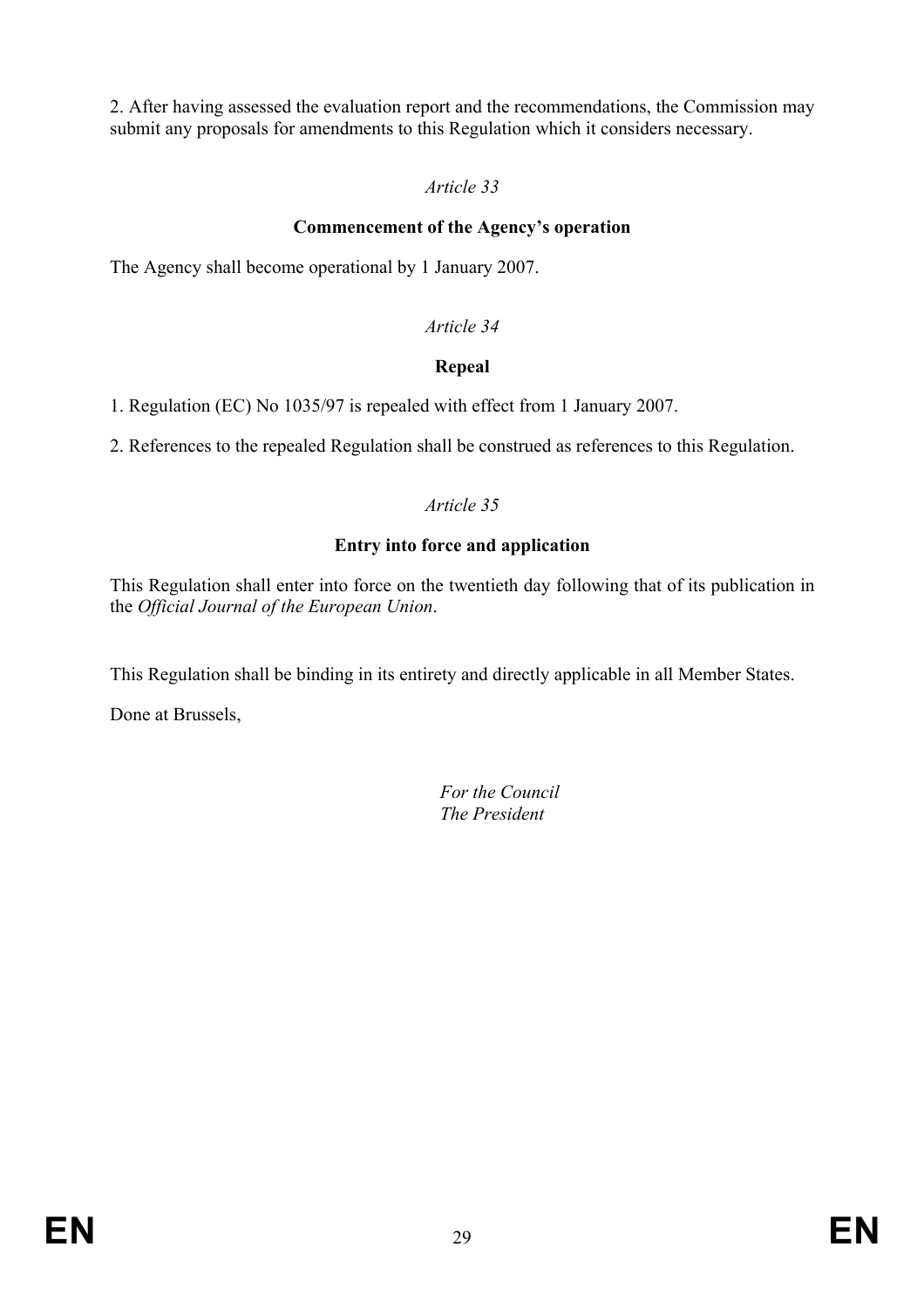#### 2005/bbbb (CNS)

#### Proposal for a

#### **COUNCIL DECISION**

#### **empowering the European Union Agency for Fundamental Rights to pursue its activities in areas referred to in Title VI of the Treaty on European Union**

THE COUNCIL OF THE EUROPEAN UNION,

Having regard to the Treaty on European Union, and in particular Articles 30, 31 and 34(2)(c) thereof,

Having regard to the proposal from the Commission<sup>19</sup>,

Having regard to the opinion of the European Parliament<sup>20</sup>,

Whereas:

- (1) The Union is based on the principles of liberty, democracy, respect for human rights and fundamental freedoms, and the rule of law, principles, which are common to the Member States, and must respect fundamental rights, as guaranteed by the European Convention for the Protection of Human Rights and Fundamental Freedoms and as they result from the constitutional traditions common to the Member States, as general principles of Community law, in accordance with Article 6 of the Treaty.
- (2) The objectives of the Union, as laid down in the Treaty, include strengthening the protection of rights and interests of the nationals of its Member States, maintaining and developing an area of freedom, security and justice, preserving and strengthening peace and liberty and promoting democracy on the basis of the fundamental rights recognized in the constitutional traditions and laws of the Member States and in the European Convention for the Protection of Human Rights and Fundamental Freedoms;
- (3) In accordance with Article 29 of the Treaty, the Union's objective is to provide citizens with a high level of safety within an area of freedom, security and justice by developing common action among the Member States in the fields of police and judicial co-operation in criminal matters and by preventing and combating racism and xenophobia.
- (4) Council Regulation (EC) No 2006/[NUMBER]<sup>21</sup> establishes a European Union Agency for Fundamental Rights, with the objective of providing the relevant institutions and authorities of the Community and its Member States with assistance and expertise relating to

 $\overline{a}$ 

 $^{19}$  OJ C, , p. .<br>20 OJ C, n.

 $^{20}$  OJ C , , p. .

OJ C , , p. .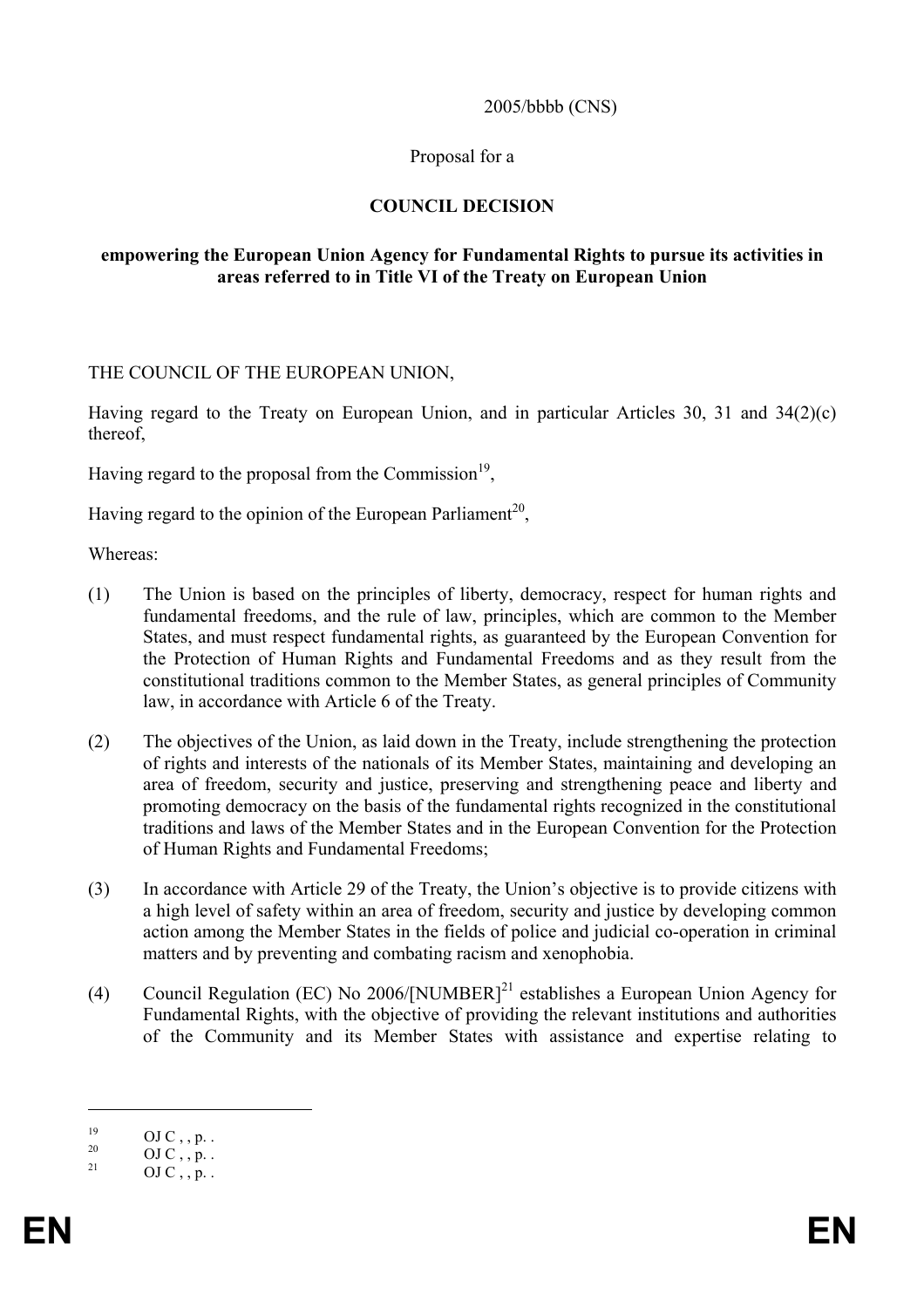fundamental rights, in order to help them when they take measures of formulate action within their respective spheres of competence to fully respect fundamental rights.

- (5) This Decision constitutes the necessary legislative basis for empowering that Agency with the performance of the same tasks and under the same conditions in the area referred to in Title VI 'Provisions on police and judicial co-operation in criminal matters' of the Treaty.
- (6) The establishment of an area of freedom, security and justice with reference to actions under Title VI of the Treaty require that the fundamental rights of individuals should be safeguarded. Articles 30, 31 and 34(2)(c) of the Treaty are accordingly the appropriate legal base for this proposal,

HAS ADOPTED THIS DECISION:

#### *Article 1*

In conformity with Article 28 of Council Regulation (EC) No 2006/[NUMBER], the European Agency for Fundamental Rights is hereby empowered to pursue its activities defined in Regulation (EC) No 2006/[NUMBER] in the areas covered by Title VI of the Treaty.

#### *Article 2*

Articles 2 to 32 of Regulation (EC) No 2006/[NUMBER] shall apply by analogy in the context of the Agency's activities under this Decision. References to Community law in these provisions of Regulation No (EC) 2006/[NUMBER] shall be understood as referring to Union law in the area of Title VI of the Treaty. References to relevant Community bodies, agencies and offices shall be understood as referring also to Union relevant bodies established in or on the basis of Title VI.

#### *Article 3*

This Decision shall take effect on the twentieth day following that of its publication in the *Official Journal of the European Union*.

Done at Brussels,

 *For the Council The President*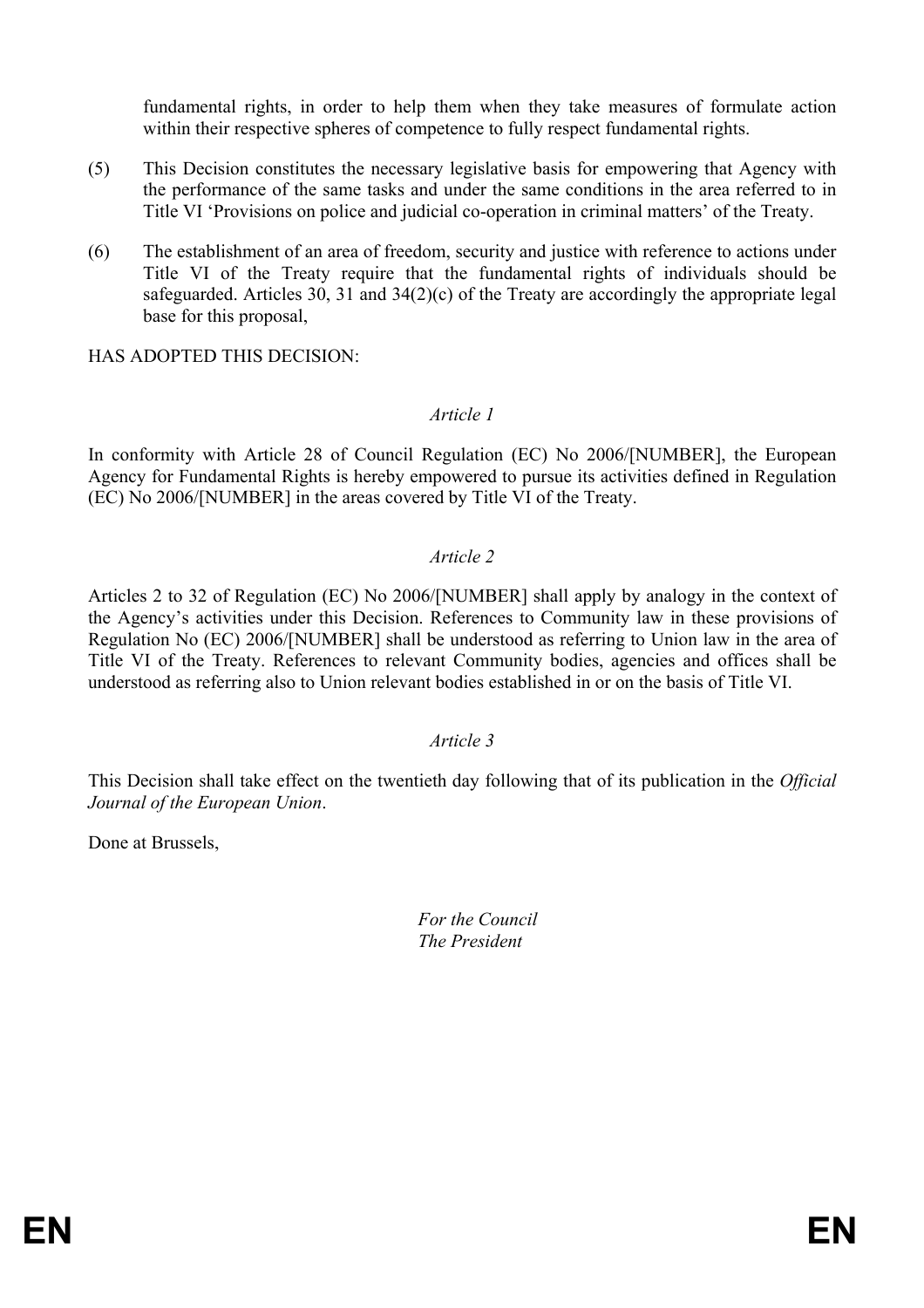## **Annex to Proposals**

# **LEGISLATIVE FINANCIAL STATEMENT**

## **1. NAME OF THE PROPOSALS**

**Proposal for a Council Regulation establishing a European Union Agency for Fundamental Rights and Proposal for a Council Decision empowering the European Union Agency for Fundamental Rights to pursue its activities in areas referred to in Title VI of the Treaty on European Union.** 

# **2. ABM / ABB FRAMEWORK**

Policy Area(s) concerned and associated Activity/Activities:

- Police area: **18 Area of freedom, security and justice**
- Activity: **18 04 Citizenship and fundamental rights**

# **3. BUDGET LINES**

*3.1. Budget lines:* 

Financial perspectives 2007-2013: Heading 3

Current nomenclature:

- 18.04 05 01: European Monitoring Centre on Racism and Xenophobia - Subsidy to titles 1 & 2

- 18 04 05 02: European Monitoring Centre on Racism and Xenophobia – Subsidy to title 3

*3.2. Duration of the action and of the financial impact: 1 January 2007 – 31 December 2013* 

From 2007 onwards the allocation of appropriations will depend on the new financial perspective 2007-2013.

*3.3. Budgetary characteristics:* 

| <b>Budget</b><br>line | Type of expenditure |                    | <b>New</b> | EFTA<br>contribution | <b>Contributions from</b><br>applicant countries                | <b>Heading</b> in<br>financial<br>perspective |
|-----------------------|---------------------|--------------------|------------|----------------------|-----------------------------------------------------------------|-----------------------------------------------|
| 18.04 05              | Non-<br>comp        | Diff <sup>22</sup> | NO         | N <sub>O</sub>       | YES/NO<br>(open, in accordance<br>with bilateral<br>agreements) | No <sub>3</sub>                               |

22 Differentiated appropriations

 $\overline{a}$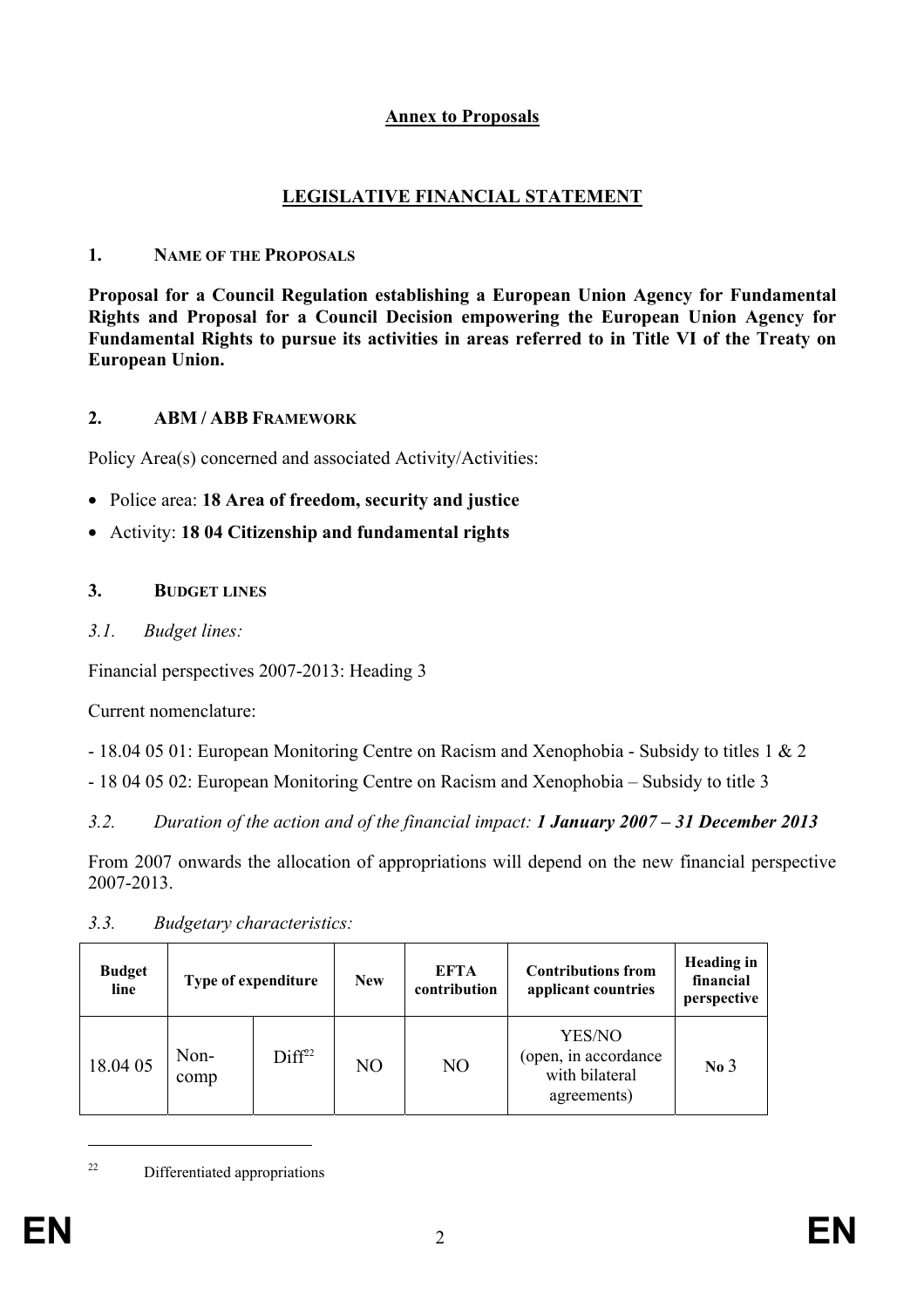#### **4. SUMMARY OF RESOURCES**

#### *4.1. Financial Resources*

The following figures, both in terms of financial and human resources, have been allocated in full respect of the cost-effectiveness principle, supported by the analysis carried out during the ex-ante evaluation<sup>23</sup>.

## *4.1.1. Summary of commitment appropriations (CA) and payment appropriations (PA)*

*EUR million (to 3 decimal places)* 

| Expenditure<br>type | <b>Section</b><br>no. |  | 2007 | 2008 | 2009 | 2010 | 2011 | 2012 | 2013 | <b>Total</b> |
|---------------------|-----------------------|--|------|------|------|------|------|------|------|--------------|
|---------------------|-----------------------|--|------|------|------|------|------|------|------|--------------|

**Subsidy for Title 1 – Staff** Schedule of commitment/payment appropriations

| Commitment/<br>Payments<br>Appropriations<br>(CA/PA) | 8.1 | a | 4,806 | 6,318 | ,560<br>$\overline{ }$ | 8,640 | 9,720 | 10,800 | 10,800 | 58,644 |
|------------------------------------------------------|-----|---|-------|-------|------------------------|-------|-------|--------|--------|--------|
|------------------------------------------------------|-----|---|-------|-------|------------------------|-------|-------|--------|--------|--------|

**Subsidy for Title 2 – Other administrative** Schedule of commitment/payment appropriations

| Commitment/<br>Payments<br>0.1<br>Appropriations<br>(CA/PA) |  | ,200 | 1,550 | 0.900 | 2,150 | 2,400 | 2,700 | 2,700 | 14,600 |
|-------------------------------------------------------------|--|------|-------|-------|-------|-------|-------|-------|--------|
|-------------------------------------------------------------|--|------|-------|-------|-------|-------|-------|-------|--------|

**Subsidy for Title 3 - Operational** Schedule of commitment/payment appropriations

|                               |  | c      | 9.894 | 12.132 | 11.540 | 12.810 | 14.280                                              | 14.600 | 16,400  | 91.656 |
|-------------------------------|--|--------|-------|--------|--------|--------|-----------------------------------------------------|--------|---------|--------|
| <b>TOTAL REFERENCE AMOUNT</b> |  | 15,900 |       |        |        |        | 20,000   21,000   23,600   26,400   28,100   29,900 |        | 164.900 |        |

| Commitment<br>appropriations |  | 15,900 | 20,000 | 21,000 | 23,600 | 26,400 | 28,100 | 29,900 | 164,900 |
|------------------------------|--|--------|--------|--------|--------|--------|--------|--------|---------|
| Payment<br>appropriations    |  | 15,900 | 20,000 | 21,000 | 23,600 | 26,400 | 28,100 | 29,900 | 164,900 |

**Administrative expenditure not included in reference amount<sup>24</sup>**

| Human resources<br>and associated<br>8.2<br>u<br>expenditure<br>(NDA) | 0,162 | 0,165 | 0,168 | 0,230 | 0,234 | 0,238 | 0.238 | 1,435 |
|-----------------------------------------------------------------------|-------|-------|-------|-------|-------|-------|-------|-------|
|-----------------------------------------------------------------------|-------|-------|-------|-------|-------|-------|-------|-------|

<sup>&</sup>lt;sup>23</sup> The evaluation procedure was supported by the preparatory study for the impact assessment and ex-ante evaluation of Fundamental Rights Agency, conducted by the European Policy Evaluation Consortium (EPEC), accessible at the contract of the contract of the contract of the contract of the contract of the contract of the contract of the contract of the contract of the contract of the contract of the contract of the contract of

 $\overline{a}$ 

http://europa.eu.int/comm/justice\_home/news/consulting\_public/fundamental\_rights\_agency/index\_en.htm.<br>Expenditure within chapter xx 01 other than articles xx 01 04 or xx 01 05.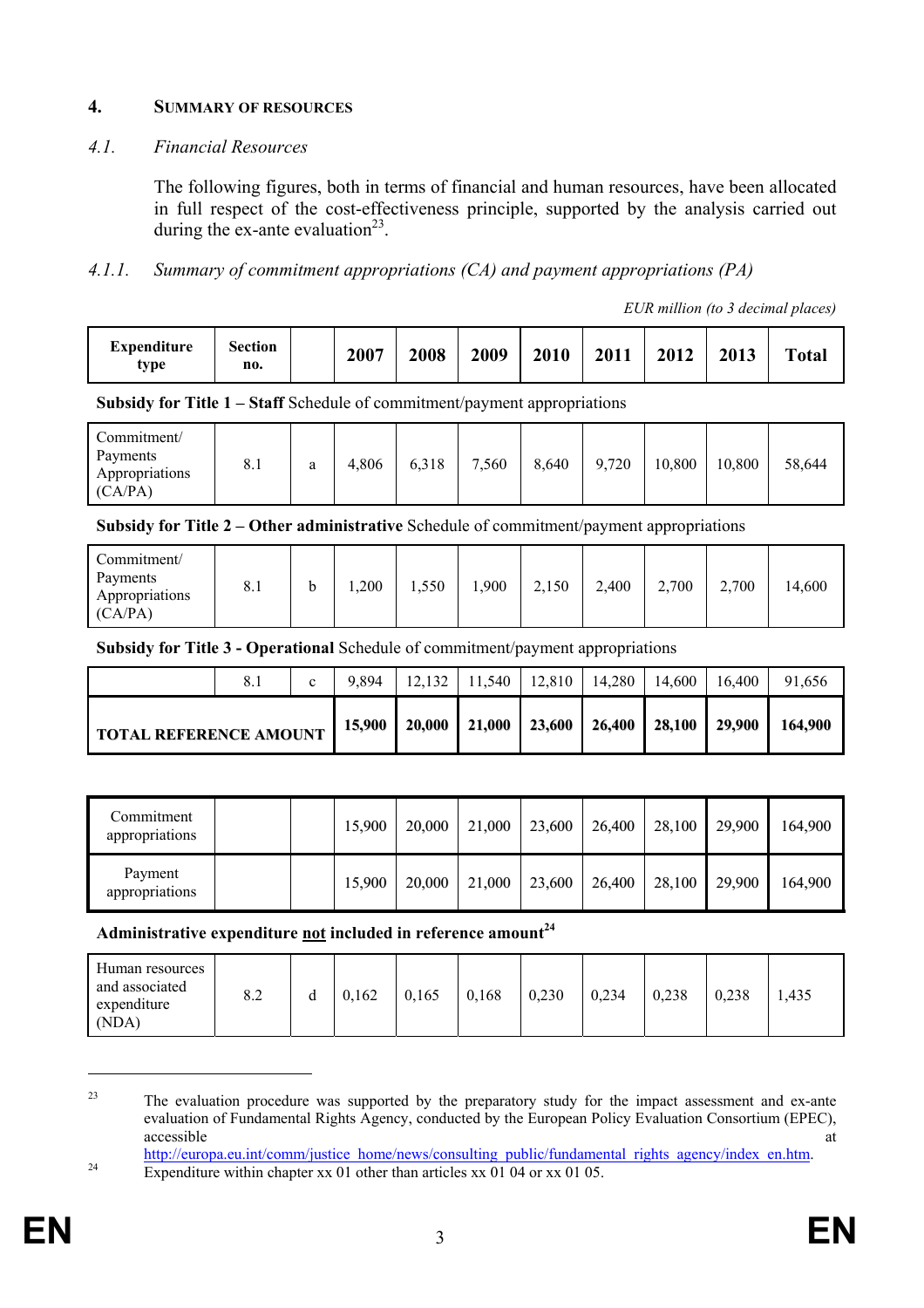| Administrative<br>costs, other than<br>human resources<br>and associated<br>costs, not<br>included in<br>reference amount<br>(NDA) | 8.2 | e | 0,200 | 0,200 | 0,200 | 0,200 | 0,200 | 0,200 | 0,200 | 1,400 |
|------------------------------------------------------------------------------------------------------------------------------------|-----|---|-------|-------|-------|-------|-------|-------|-------|-------|
|------------------------------------------------------------------------------------------------------------------------------------|-----|---|-------|-------|-------|-------|-------|-------|-------|-------|

#### **Total indicative financial cost of intervention**

| <b>TOTAL CA</b><br>including<br>cost of<br>Human<br><b>Resources</b> | $a+b+c+d+e$ | 16,262 | 20,365 | 21,368 | 24,030 | 26,834 | 28,538 | 30,338 | 167,735 |
|----------------------------------------------------------------------|-------------|--------|--------|--------|--------|--------|--------|--------|---------|
| <b>TOTAL PA</b><br>including<br>cost of<br>Human<br><b>Resources</b> | $a+b+c+d+e$ | 16,262 | 20,365 | 21,368 | 24,030 | 26,834 | 28,538 | 30,338 | 167.735 |

#### **Co-financing details**

If the proposal involves co-financing by Member States, or other bodies (please specify which), an estimate of the level of this co-financing should be indicated in the table below (additional lines may be added if different bodies are foreseen for the provision of the co-financing):

*EUR million (to 3 decimal places)* 

| Co-financing body                   |                                  | 2007        | 2008 | 2009 | 2010 | 2011 | $2012 -$<br>2013 | Total |
|-------------------------------------|----------------------------------|-------------|------|------|------|------|------------------|-------|
| .<br>$\cdots$                       | $\sim$                           | <b>NONE</b> |      |      |      |      |                  |       |
| TOTAL CA including co-<br>financing | $a+c$<br>$+d$<br>$+e+$<br>$\sim$ |             |      |      |      |      |                  |       |

*4.1.2. Compatibility with Financial Programming* 

x Proposal is compatible with the Commission's proposals for the new financial perspective 2007-2013 (heading 3)

 $\Box$  Proposal will entail reprogramming of the relevant heading in the financial perspective.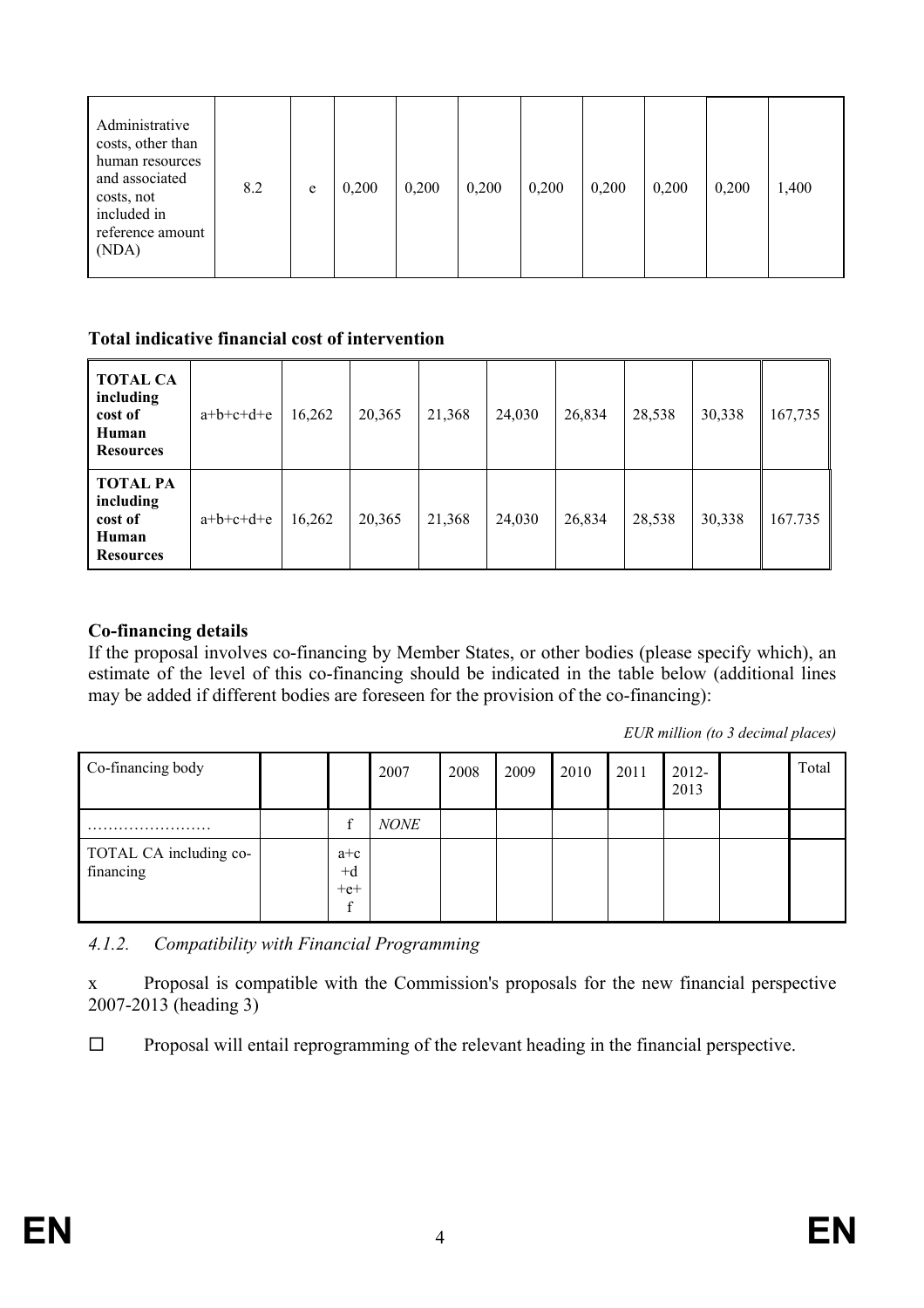$\Box$  Proposal may require application of the provisions of the Interinstitutional Agreement<sup>25</sup> (i.e. flexibility instrument or revision of the financial perspective).

*4.1.3. Financial impact on Revenue* 

x Proposal has no financial implications on revenue

 $\Box$  Proposal has financial impact – the effect on revenue is as follows:

*NB: All details and observations relating to the method of calculating the effect on revenue should be shown in a separate annex.* 

EUR million (to one decimal place)



*(Please specify each revenue budget line involved, adding the appropriate number of rows to the table if there is an effect on more than one budget line.)* 

*4.2. Agency Human Resources FTE (including officials, temporary and external staff) – see detail under 8.1.1.* 

| <b>Annual requirements</b>                                       | 2007 | 2008 | 2009 | 2010 | 2011 | 2012 | 2013 |  |
|------------------------------------------------------------------|------|------|------|------|------|------|------|--|
| Total number of statutory<br>personnel of the<br>proposed Agency | 52   | 65   | 75   | 85   | 95   | 100  | 100  |  |

*4.3 Commission Human Resources FTE (including officials, temporary and external staff) – see detail under 8.2.1.* 

| <b>Annual requirements</b>                     | 2007 | 2008 | 2009 | 2010 | 2011 | 2013 |  |
|------------------------------------------------|------|------|------|------|------|------|--|
| Officials and temporary<br>staff (18 04 05 01) |      | 1,4  |      |      | 1,0  | 1,0  |  |

#### **5. CHARACTERISTICS AND OBJECTIVES**

**Details of the context of the proposal are required in the Explanatory Memorandum. This section of the Legislative Financial Statement should include the following specific complementary information:** 

 $\overline{a}$ 

<sup>&</sup>lt;sup>25</sup> See points 19 and 24 of the Interinstitutional agreement.

<sup>26</sup> Additional columns should be added if necessary i.e. if the duration of the action exceeds 6 years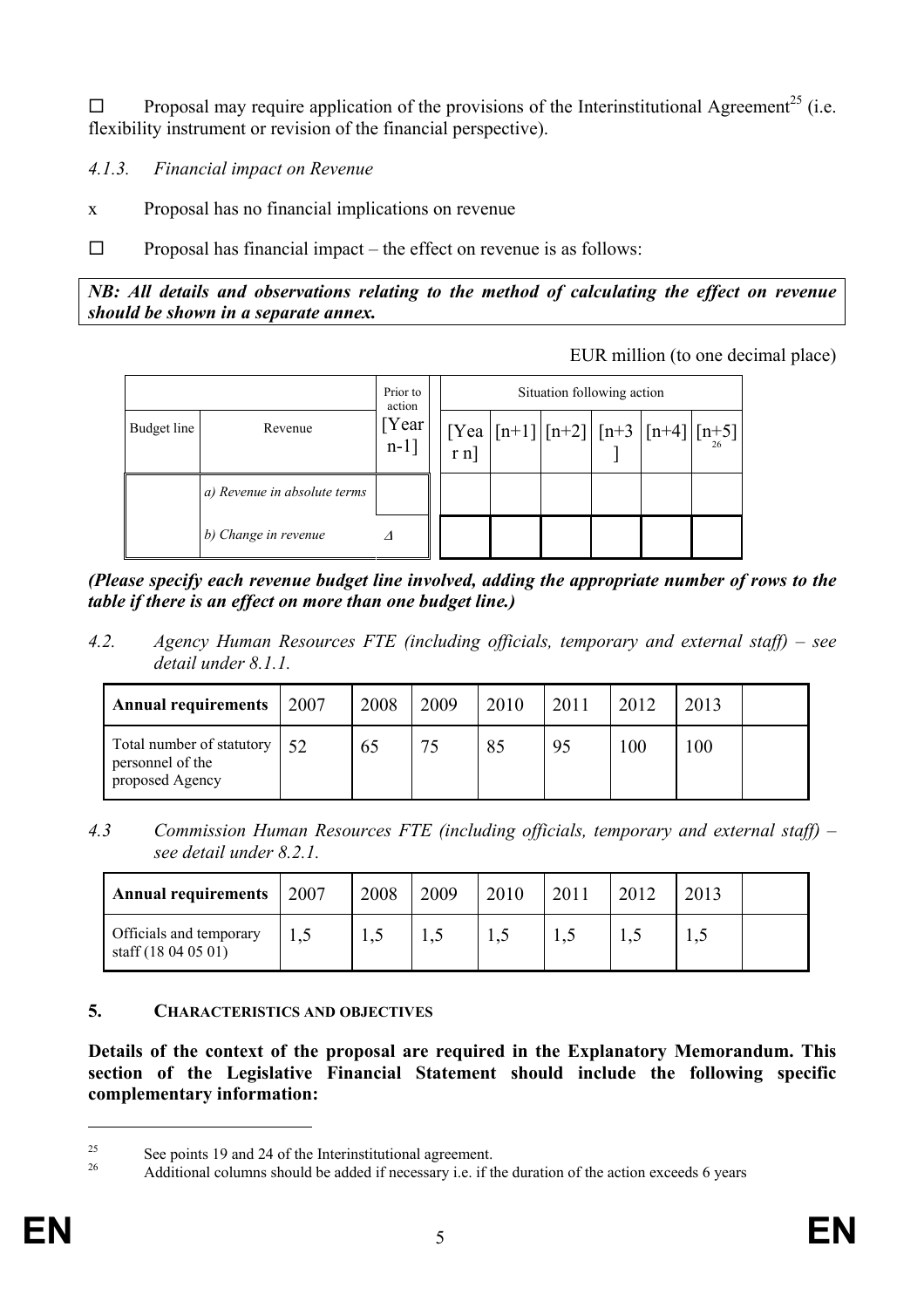## *5.1. Need to be met in the short or long term:*

Possible needs in the current situation of fundamental rights in the European Union relate to the following issues:

- Need for fundamental rights data, available for all EU Member States, comparable and of sufficient quality to inform the policy makers and improve decisions made in the fundamental rights area,

- Need for systematic and regular observation of how the institutions, bodies, offices and agencies of the Community and the Union both respect standards with respect to fundamental rights on the ground and promote awareness of fundamental rights on the ground,

- Need for systematic and regular observation of how Member States both respect and promote fundamental rights standards in practice when implementing EU law and policies,

- Need for better coordination and networking between national human rights institutions and European level bodies,

- Need for social dialogue and networking with the civil society.

- Need for growing awareness amongst the public within the EU of their fundamental rights,

- Need for coherence in respecting fundamental rights in EU policies.

In order to assist the Union institutions and the Member States to make further progress in the field of the fundamental rights policy, in particular in an enlarged Union, reliable and comparable data, dialogue at European level, appropriate methodological tools, awareness-raising activities and collection and dissemination of information across the Union, are essential.

There is no existing structure which could provide the Union institutions and the Member States with such support in a comprehensive way. If no action is taken, the potential to improve the implementation of this priority policy area and also to bring Europe closer to the citizens through raising awareness will not be availed of and progress in relation to the achievement of the full respect of fundamental rights in the European Union will remain slow, in particular in the context of an enlarged Union. The Explanatory Memorandum and the impact assessment report explain in detail the reasons why there is a need for an Agency.

*5.2. Value-added of Community involvement and coherence of the proposal with other financial instruments and possible synergy* 

The Union added value through establishment of the European Union Agency for Fundamental Rights can be identified in the following areas:

The Agency will complement existing mechanisms of observing fundamental rights standards at the international, European and national level (both governmental and non-governmental) by observing systematically and consistently the impact on fundamental rights of the implementation of Union law by the Union institutions and the Member States. Its added value would be that the Agency would be required to make overviews of the EU situation on a regular basis, covering the same time period and using the Charter as a common frame of reference.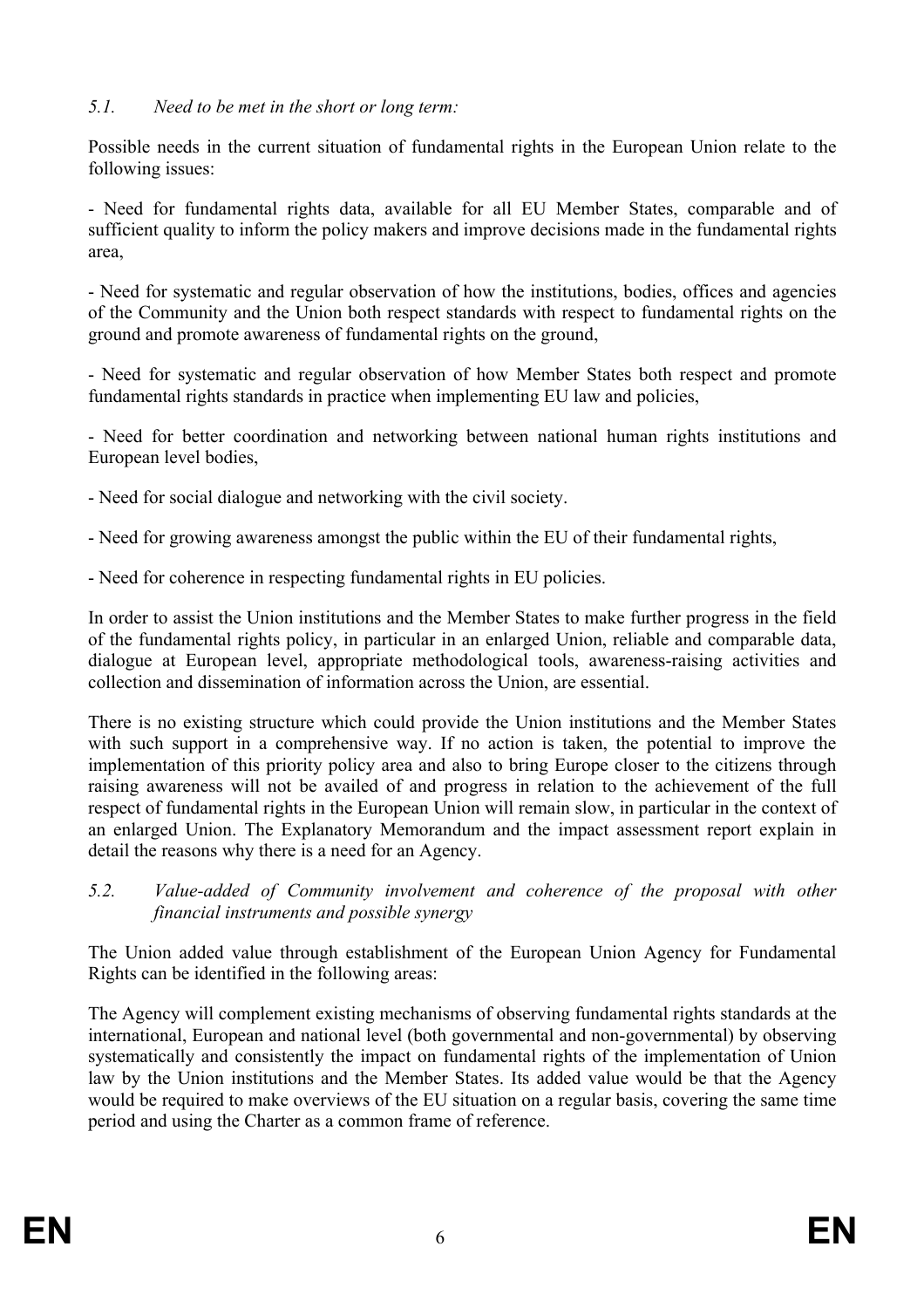The Agency will add considerable value in the policy cycle of the Union by providing independent expertise and advice, public and confidential, to the Union policy makers on how they can best meet their obligations to respect and promote fundamental rights when proposing, negotiating and implementing policies at the Union level.

An illustrative example of the value added by the Agency is the provision of comparable and consistent data and information as well as assessed opinions on fundamental rights on all EU Member States. This will improve the Union policy-making processes in relation to fundamental rights by pinpointing what is (potentially) wrong with a situation and indicating steps to remedy it. An integrated approach and use of several indicators will do away with the problem that one source of information alone does not bring sufficient knowledge of actual fundamental rights conditions. The possibility to measure trends in observance of fundamental rights over time would furnish more reliable interpretations of conditions and give better knowledge than one-off readings of sporadic events.

Given that the Agency would cost around  $E28-30$  million annually, the resources allocated are good 'value for money' considering the object of the work of the Agency – the area where the fundamental rights of about 500 million European citizens and residents are respected and promoted.27

The Agency will network and include in its work a wide range of key stakeholders in the fundamental rights field across the Union – Member States governments, enforcement agencies, statistical institutes, national human rights institutions, national and European NGOs, legal experts, international organisations. The Agency will be sufficiently resourced to bring together those networks and enable synergies, learning and awareness raising amongst a wide range of stakeholders.

Care must be taken to ensure that the Agency avoids duplication of work with the relevant international organisations, in particular the Council of Europe, with Community activities and with relevant Union bodies and Community agencies, such as the European Institute for Gender Equality. The Commission proposal will put a number of mechanisms in place to ensure coherence, avoid overlap and ensure the best use of resources, given the limitations of the budget. In particular:

- the proposed Regulation will lay down mechanisms to collaborate closely with the Council of Europe. Such mechanisms include a cooperation agreement between the Agency and the Council of Europe and the participation of the Council of Europe to the boards of the Agency;
- the proposed Regulation will provide for cooperation between the Agency and other relevant Community agencies and Union bodies. For example, the Directors of these agencies will be invited to attend the meetings of the Management Board of the Agency when appropriate, as observers. In addition, "memoranda of understanding" could also be signed to define possible areas of synergies among the agencies;
- the Multiannual Framework and the Work Programme of the Agency will be in line with the Union policy strategy, Community priorities and the work of the Commission, including its statistical and research work.

 $\overline{a}$ 

<sup>&</sup>lt;sup>27</sup> This covers the Union after the expected accession of Bulgaria and Romania, since the Agency should be operational at the time when these countries have joined the Union.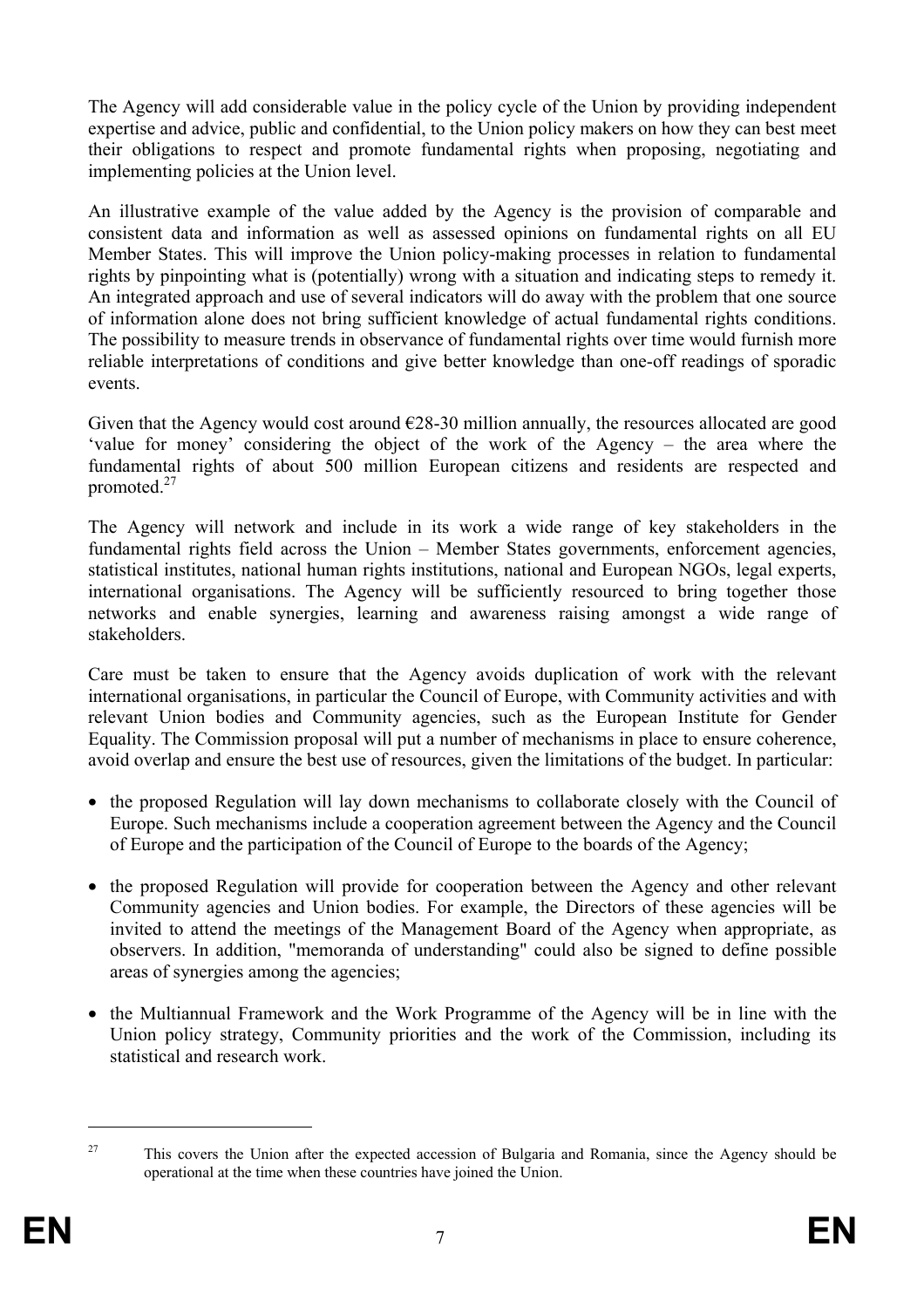As regards the timing of the establishment of the Agency, the Regulation would establish a centre of expertise in fundamental rights issues at the Union level at a time when the Treaty establishing a Constitution for Europe has been agreed by the Governments of the Member States and is being ratified in each of Member States. The Constitution includes the Charter of Fundamental Rights, which, if the Treaty is ratified, will become legally binding on Union institutions and Member States when they implement Union law. The Charter does not add any new rights, but it embodies in one document fundamental rights which stem from Member States' participation in international human rights treaties and conventions and constitutional traditions common to the Member States. Establishing an Agency would make the Charter more tangible.

#### *5.3. Objectives, expected results and related indicators of the proposal in the context of the ABM framework*

The objective of the Agency is to provide the relevant Union institutions and authorities of the Member States when implementing Union law with assistance and expertise relating to fundamental rights in order to support them when they take measures or formulate courses of action within their respective spheres of competence to fully respect the fundamental rights.

For this purpose, the Agency will produce the necessary objective and reliable information and data, comparable at European level, as well as methodological tools. It will formulate assessed opinions on the basis of the data. The Agency's role is also to promote the visibility of fundamental rights through the development of awareness rising and dissemination of information activities, including the creation of a documentation centre addressed to the stakeholders and the public at large.

The Agency can thus be expected to perform the following operational objectives/tasks and deliver the following results:

- collect, record, analyse and disseminate data and information on how fundamental rights are affected by the implementation of Community policies, including results from research and monitoring communicated to it by Member States, Union institutions, national bodies, international organisations etc. This would be done by establishing and maintaining information networks with focal points in each Member State. National focal points will collect, analyse, assess and channel the relevant data and information to the Agency;
- the above-mentioned task also covers identification and validation of good practice in how fundamental rights are respected by Union institutions, bodies and agencies and Member States when implementing the Union law. There are a number of mechanisms tried and tested at the Union level for identification, validation and sharing of good practice. One avenue could be to use external experts to validate the good practices identified within the network of the Agency;
- develop methods to improve the comparability and quality of the fundamental rights data collected at European and national levels, working together with national statistical institutes and other government departments as well as with the Commission. Such a consensual approach would serve to identify the gaps in information and agree on the common definitions for collecting new primary data and information;
- carry out, cooperate with or encourage scientific research and surveys, preparatory studies and feasibility studies. This might require organizing meetings of experts and, whenever necessary, set up ad hoc working parties. The Agency would also be able to give grants (or contracts) to fund research, according to the needs identified in the work of the Agency. The ability to provide grants could foster long-term cooperation and capacity building;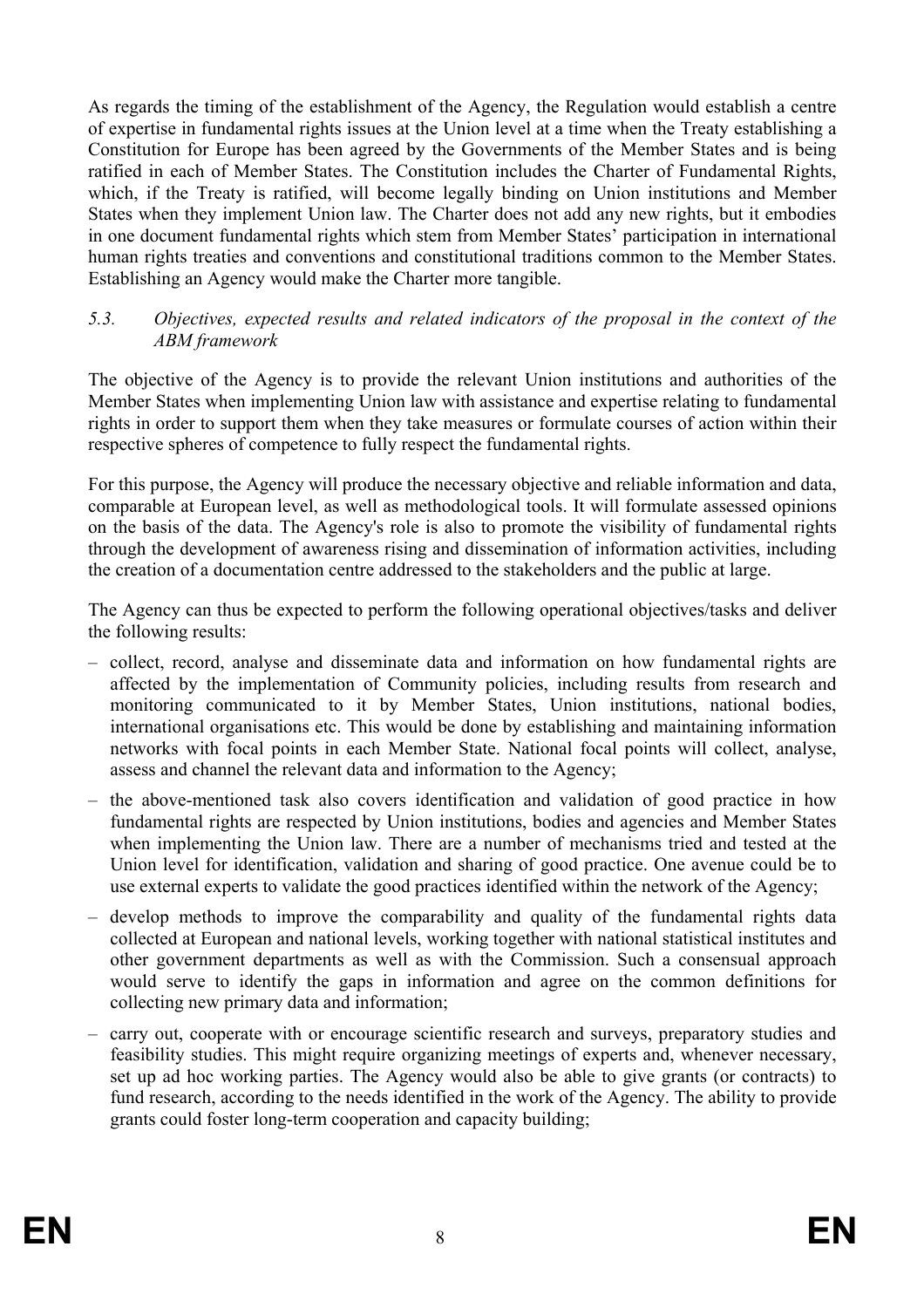- formulate conclusions and issue opinions to the Union's institutions, bodies and agencies and the Member States on the fundamental rights situation in the implementation of Union policies and regulations. There should be sufficient safeguards built into the work of the Agency so that opinions are not affected by outside political interference;
- produce annual reports on the state of play of fundamental rights in the Union, when Union policies are applied by EU institutions, bodies and agencies and Member States when implementing EU policies. These reports take a sectoral approach, and are not country reports, in order to avoid overlap with existing reporting systems. The reports would consist of descriptive and analytical parts, identification of good practice and recommendations for improvements;
- produce thematic reports in the topics of particular importance to the Union's policies, which would consist of descriptive and analytical parts, identification of good practice and recommendations for improvements;
- enhance cooperation between civil society, including non-governmental organisations, the social partners, research centres and representatives of competent public authorities and other persons or bodies involved in dealing with fundamental rights, in particular by networking, promoting dialogue at European level and participating where appropriate in discussions or meetings at national level. This means for example organising, with relevant stakeholders, conferences, campaigns, round tables, seminars and meetings at European level;
- develop a communication strategy aimed at awareness-raising among the general public, set up documentation resources accessible to the public and prepare educational material, promoting cooperation and avoiding duplication with other sources of information.

The indicators in Table 1 can be applied to monitor the results and impacts of the Agency.

| <b>Objectives</b>                                 | <b>Potential monitoring indicators</b>           |
|---------------------------------------------------|--------------------------------------------------|
| definitions,<br>To<br>existence<br>and<br>improve | Provision of comparable data on fundamental      |
| comparability of data on fundamental rights.      | rights in the annual report.                     |
|                                                   | Satisfaction rates of data users                 |
| To objectively review and analyse existing        | Existence of reports reviewing the 'state of the |
| reports, studies, judgements and other evidence   | art' in the latest research                      |
| on fundamental rights pertaining to the EU        | Existence of publicly available online resource  |
| policy.                                           | library                                          |
| To develop a strong analytical capacity and act   | Citation rates (how often Agency's outputs are   |
| as a centre of expertise on fundamental rights.   | mentioned in other documents)                    |
| To monitor the application of fundamental         | Quality of annual and thematic reports - regular |
| rights standards in practice by the<br>EU         | surveys of users                                 |
| institutions, bodies and agencies.                |                                                  |
| To monitor the application of fundamental         | Quality of annual and thematic reports - regular |
| rights standards on the ground by Member          | surveys of users                                 |
| States when they are implementing Community       |                                                  |
| law.                                              |                                                  |
| To identify good practice in respecting and       | Quality of annual and thematic reports - regular |
| promoting fundamental rights by the EU            | surveys of users                                 |
| institutions, bodies and agencies and Member      |                                                  |
| States.                                           |                                                  |
| To express opinions on fundamental rights         | Perception of the quality and relevance of the   |

**Table 1 – Potential monitoring and evaluation indicators of the Agency**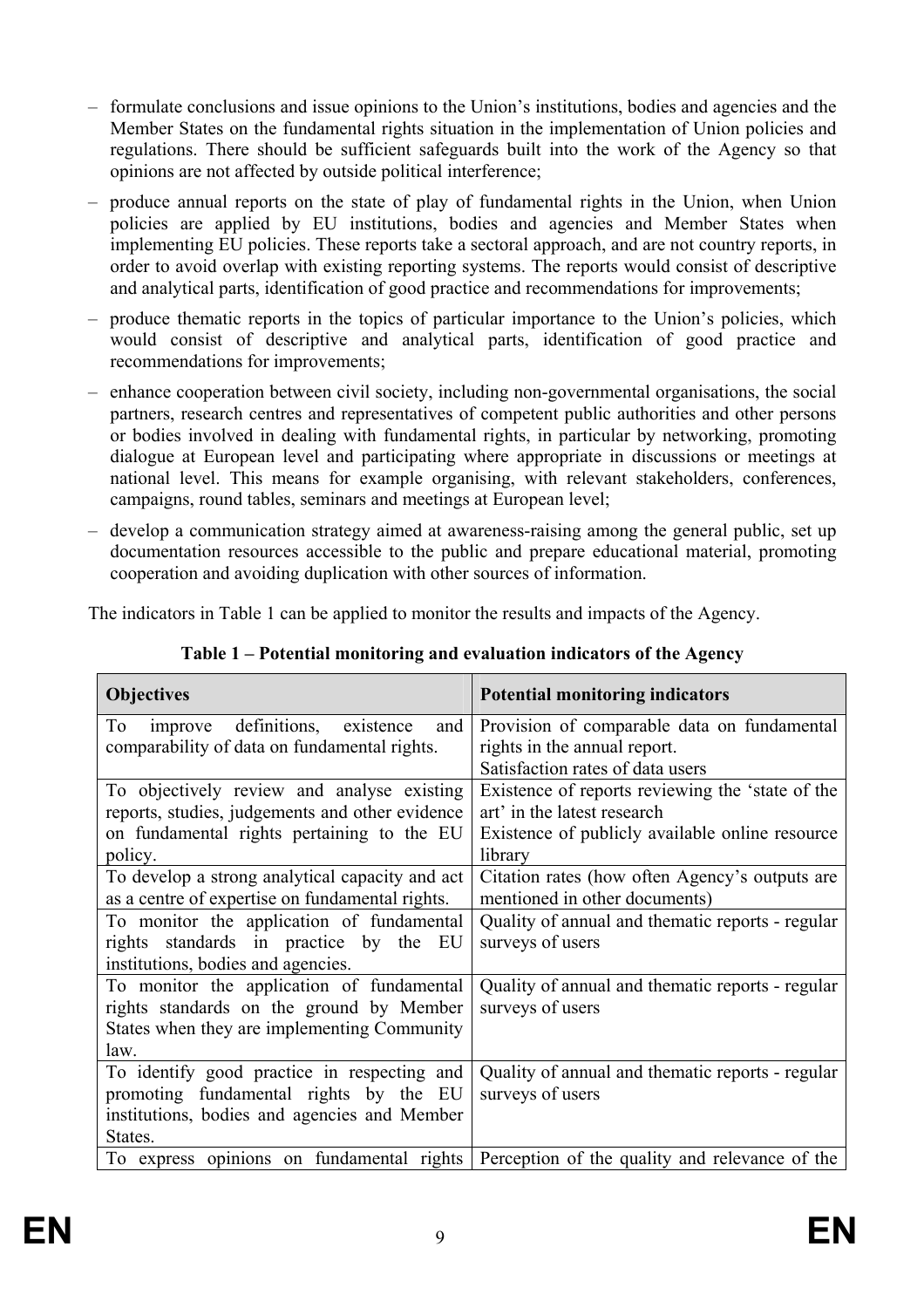| policy developments in the EU.                   | opinions by the EU institutions                   |  |  |  |  |  |  |  |
|--------------------------------------------------|---------------------------------------------------|--|--|--|--|--|--|--|
| To raise public awareness of fundamental         | Level of awareness of citizens – public opinion   |  |  |  |  |  |  |  |
| rights.                                          | surveys                                           |  |  |  |  |  |  |  |
|                                                  | Use of Agency's website, downloading of its       |  |  |  |  |  |  |  |
|                                                  | reports                                           |  |  |  |  |  |  |  |
| To promote dialogue with civil society,          | Existence of networks                             |  |  |  |  |  |  |  |
| coordinate and network with various actors in    | Effectiveness of networks – surveys<br>of         |  |  |  |  |  |  |  |
| the field of fundamental rights.                 | participants                                      |  |  |  |  |  |  |  |
|                                                  |                                                   |  |  |  |  |  |  |  |
| To provide effective assistance and expertise to | Citation rates (how often the Union institutions) |  |  |  |  |  |  |  |
| the Union institutions and relevant authorities  | and national authorities exploit the results of   |  |  |  |  |  |  |  |
| of the Member States                             | the work of the Agency as starting point for      |  |  |  |  |  |  |  |
|                                                  | necessary measures)                               |  |  |  |  |  |  |  |

# *5.4. Method of Implementation (indicative)*

Show below the method(s)<sup>28</sup> chosen for the implementation of the action.

- x *Centralised Management*
- $\Box$  Directly by the Commission
- x Indirectly by delegation to:
- $\Box$  Executive Agencies
- x Bodies set up by the Communities as referred to in Art. 185 of the Financial Regulation
- $\Box$  National public-sector bodies/bodies with public-service mission
- ٱ *Shared or decentralised management*
- $\neg$  With Member states
- $\neg$  With Third countries

#### ٱ *Joint management with international organisations (please specify)*

## **6. MONITORING AND EVALUATION**

#### *6.1. Monitoring system*

The Director will be responsible for the implementation of effective monitoring and evaluation of the performance of the Agency against its objectives according to professionally recognised standards and shall report annually to the Management Board on the results of the evaluation.

The Director will prepare an annual report on the activities of the Agency which will compare, in particular, the results achieved with the objectives of the annual Work Programme; this report, following adoption by the Management Board, will be forwarded by 15 June at the latest to the European Parliament, the Council, the Commission and the Court of Auditors.

The Agency should also be subject to periodic external evaluation. The first external evaluation should be carried out after three years of operation. Such an external evaluation, in addition to questions of efficiency and effectiveness, should also consider the following questions:

 $\overline{a}$ 

<sup>&</sup>lt;sup>28</sup> If more than one method is indicated please provide additional details in the "Relevant comments" section of this point.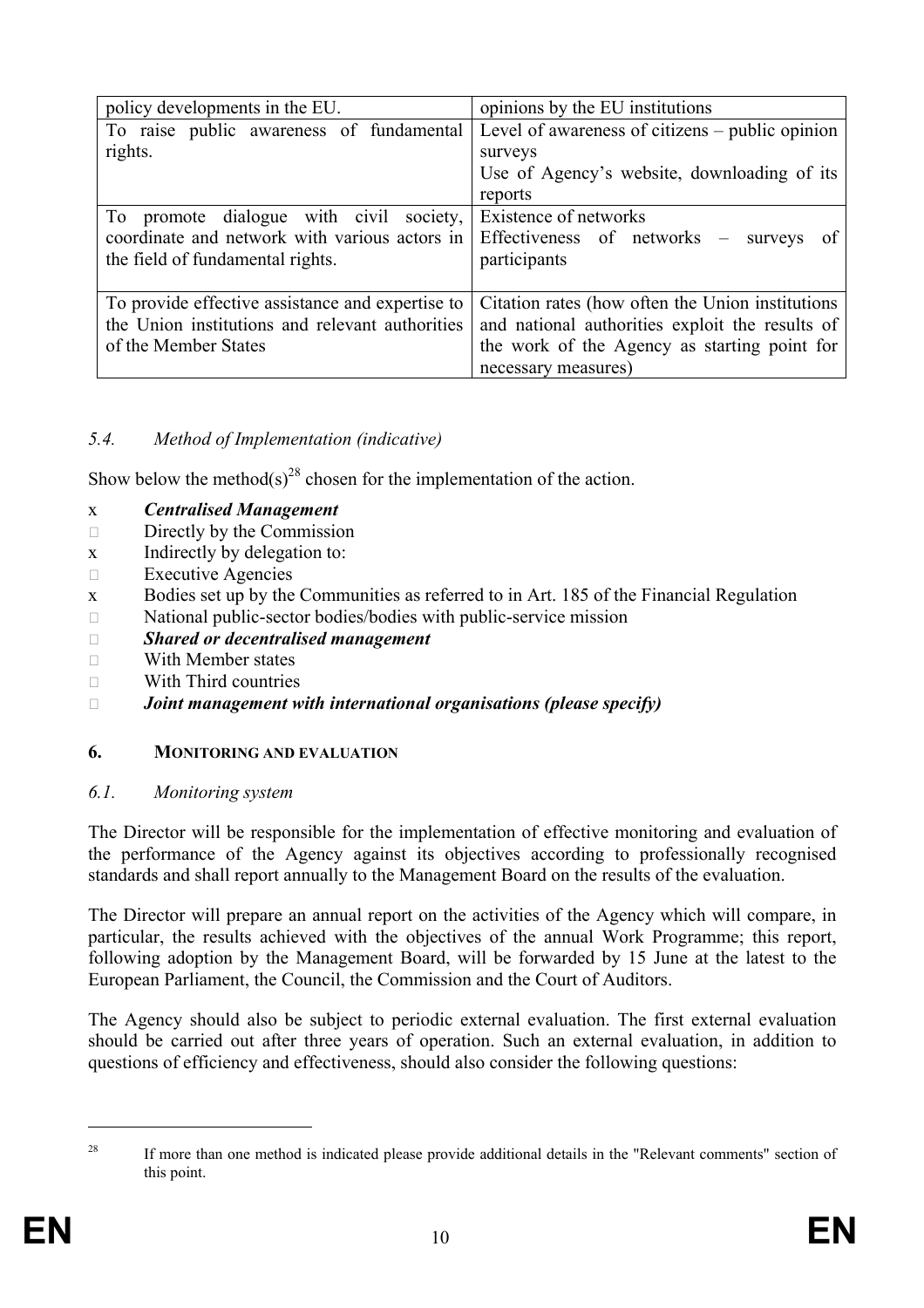- the Agency's place in, and contribution to, the system of European governance (as a means of delivering Community policy objectives);

- the consistency of the Agency's activities with those of other international organisations, such as the Council of Europe, OSCE and UN, and other relevant European bodies, such as the European Institute for Gender Equality;

- the value added by the Agency as a type of implementation of Community policy (compared to "in-house" implementation by Commission departments);

- the longer-term impact of the Agency's activities on citizens and their level of awareness of their fundamental rights.

Table 2 suggests several indicators which can be used to evaluate the progress made by the Agency towards achieving each of the objectives described above. They include both output indicators (e.g. provision of comparable data) and impact indicators (e.g. rising public awareness).

| Table 2 Potential monitoring and evaluation indicators of the Agency |                                                                                                                                                                                                                                                                                                                                    |
|----------------------------------------------------------------------|------------------------------------------------------------------------------------------------------------------------------------------------------------------------------------------------------------------------------------------------------------------------------------------------------------------------------------|
|                                                                      | $\mathbf{r}$ $\mathbf{r}$ $\mathbf{r}$ $\mathbf{r}$ $\mathbf{r}$ $\mathbf{r}$ $\mathbf{r}$ $\mathbf{r}$ $\mathbf{r}$ $\mathbf{r}$ $\mathbf{r}$ $\mathbf{r}$ $\mathbf{r}$ $\mathbf{r}$ $\mathbf{r}$ $\mathbf{r}$ $\mathbf{r}$ $\mathbf{r}$ $\mathbf{r}$ $\mathbf{r}$ $\mathbf{r}$ $\mathbf{r}$ $\mathbf{r}$ $\mathbf{r}$ $\mathbf{$ |

| <b>Objectives</b>                                           | <b>Potential monitoring indicators</b>                                                     |  |  |  |  |  |
|-------------------------------------------------------------|--------------------------------------------------------------------------------------------|--|--|--|--|--|
| To improve definitions, existence and                       | Provision of comparable data on fundamental rights                                         |  |  |  |  |  |
| comparability of data on fundamental rights.                | in the annual report                                                                       |  |  |  |  |  |
|                                                             | Satisfaction rates of data users                                                           |  |  |  |  |  |
| To objectively review and analyse existing                  | Existence of reports reviewing the 'state of the art'                                      |  |  |  |  |  |
| reports, studies, judgments and other evidence on           | in the latest research                                                                     |  |  |  |  |  |
| fundamental rights pertaining to the EU policy.             | Existence of publicly available online resource                                            |  |  |  |  |  |
|                                                             | library                                                                                    |  |  |  |  |  |
| To develop a strong analytical capacity and act as          | Citation rates (how often Agency's outputs are                                             |  |  |  |  |  |
| a centre of expertise on fundamental rights.                | mentioned in other documents)                                                              |  |  |  |  |  |
| To monitor the application of fundamental rights            | Quality of annual and thematic reports - regular                                           |  |  |  |  |  |
| standards in practice by the Union institutions,            | surveys of users                                                                           |  |  |  |  |  |
| bodies and agencies.                                        |                                                                                            |  |  |  |  |  |
| To monitor the application of fundamental rights            | Quality of annual and thematic reports - regular                                           |  |  |  |  |  |
| standards on the ground by Member States when               | surveys of users                                                                           |  |  |  |  |  |
| they are implementing Community law.                        |                                                                                            |  |  |  |  |  |
| To identify good practice in respecting and                 | Quality of annual and thematic reports - regular                                           |  |  |  |  |  |
| promoting fundamental rights by the Union                   | surveys of users                                                                           |  |  |  |  |  |
| institutions, bodies and agencies and Member                |                                                                                            |  |  |  |  |  |
| States.<br>To express opinions on fundamental rights policy |                                                                                            |  |  |  |  |  |
|                                                             | Perception of the quality and relevance of the                                             |  |  |  |  |  |
| developments in the EU.                                     | opinions by the Union institutions                                                         |  |  |  |  |  |
|                                                             | Citation rates (how often Agency's outputs are<br>mentioned in the measures taken by Union |  |  |  |  |  |
|                                                             | institutions)                                                                              |  |  |  |  |  |
| To raise public awareness of fundamental rights.            | Level of awareness of citizens - public opinion                                            |  |  |  |  |  |
|                                                             | surveys                                                                                    |  |  |  |  |  |
|                                                             | Use of Agency's website, downloading of its reports                                        |  |  |  |  |  |
| To promote dialogue with civil society, coordinate          | Existence of networks                                                                      |  |  |  |  |  |
| and network with various actors in the field of             | Effectiveness of networks – surveys of participants                                        |  |  |  |  |  |
| fundamental rights.                                         |                                                                                            |  |  |  |  |  |
| To work in a complementary way and to avoid                 | Low level of overlapping outputs (reports, surveys,                                        |  |  |  |  |  |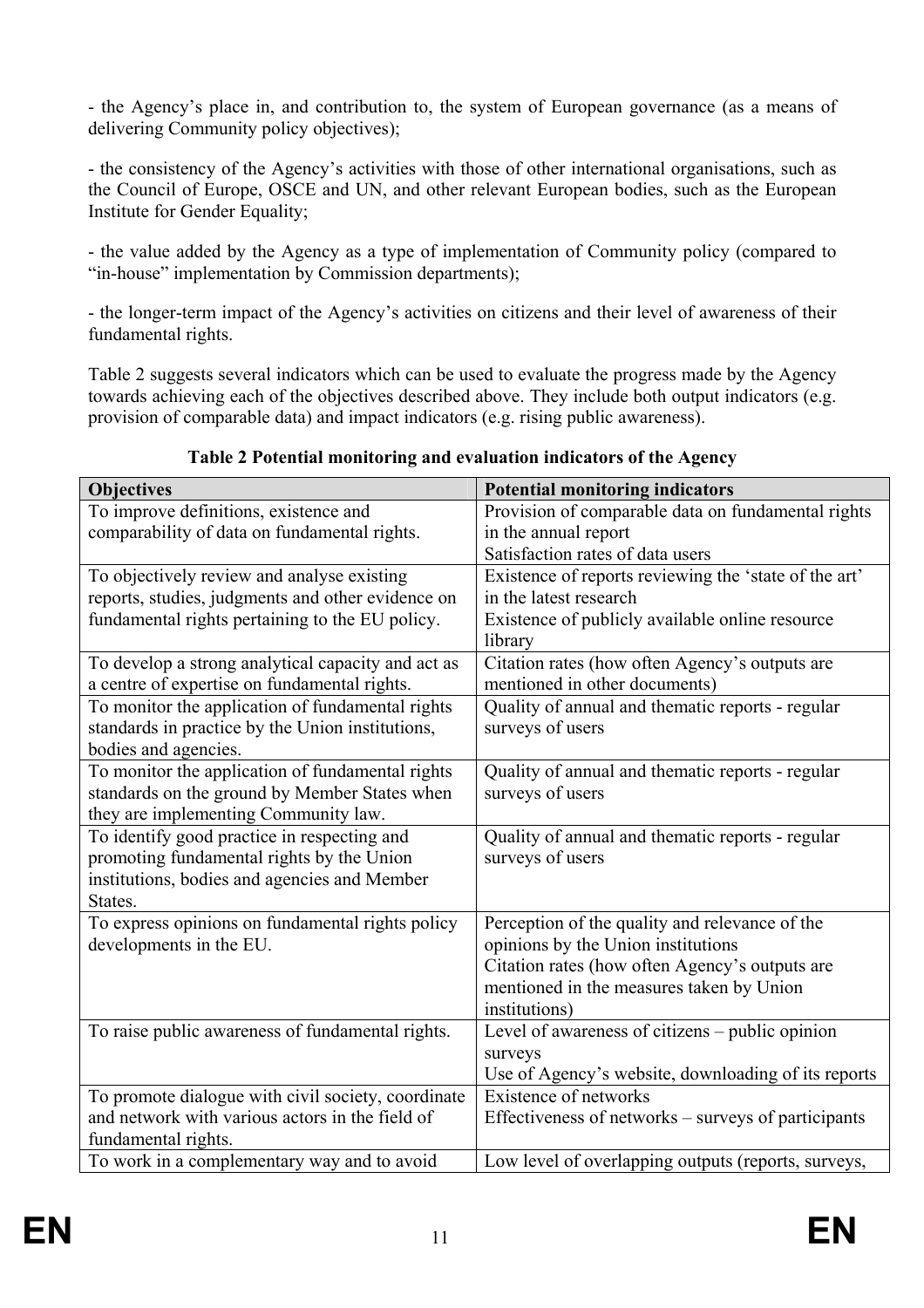| overlap with the relevant international            | campaigns)                                              |
|----------------------------------------------------|---------------------------------------------------------|
| organisations, in particular with the Council of   | Number of cooperation projects                          |
| Europe, and with the relevant Community            | Effectiveness of cooperation – surveys of               |
| agencies and Union bodies when pursuing its        | international organisations, Community agencies and     |
| objectives                                         | Union bodies                                            |
| To provide effective assistance and expertise to   | Citation rates (how often the Union institutions and    |
| the Union institutions and relevant authorities of | national authorities exploit the results of the work of |
| the Member States                                  | the Agency as starting point for necessary measures)    |

#### *6.2. Evaluation*

#### *6.2.1. Ex-ante evaluation*

The ex-ante evaluation supporting this proposal was conducted in late 2004 and early 2005 by the Commission departments in charge of the policy area of fundamental rights, in particular DG Justice, Freedom and Security. It is based mainly on the Preparatory Study for impact assessment and ex-ante evaluation of the Fundamental Rights Agency,  $2005^{29}$  and on the Meta-Evaluation Report on the Community Agency System,  $2003^{30}$  and the evaluation of the functioning of the European Monitoring Centre on Racism and Xenophobia.<sup>31</sup> These studies allowed for a comprehensive identification of existing needs; the formulation of objectives and respective indicators; the scoping of different policy options as regards mandate and structure of the Agency, including alternative zero and their potential results; the evaluation of the value added by Community-level action; assessment of associated risks, also on the basis of similar experiences in the past; the definition of monitoring and evaluation systems; and a preliminary cost effectiveness analysis, covering estimations on appropriations, human resources and other administrative expenditure.

#### *6.2.2. Measures taken following an intermediate/ex-post evaluation and risk assessments (lessons learned from similar experiences in the past)*

The establishment of the European Union Agency for Fundamental Rights takes account of similar experience in the establishment of other Community agencies. Table 3 presents a description of a number of lessons learnt in the establishment and operation of those agencies and possibilities for addressing the risks in the work of the Agency, based on the experiences of establishing Community agencies in the past.  $32^{\circ}$ 

 $\overline{a}$ 

 $^{29}$  Conducted by European Policy Evaluation Consortium (EPEC), February 2005)

<sup>&</sup>lt;sup>30</sup> European Commission, Budget Directorate General,  $15/9/2004$ <br><sup>31</sup> Communication from the Commission on the activities of the European Monitoring Centre on Racism and Xenophobia, together with proposals to recast Council Regulation (EC) 1035/97, COM(2003) 483, 5.08.2004<br>The table is primarily based on: the external EUMC evaluation report from 2002; EPEC visit to EUMC in

February 2005; and the Meta-Evaluation of the Community Agency system carried out by DG Budget in 2003.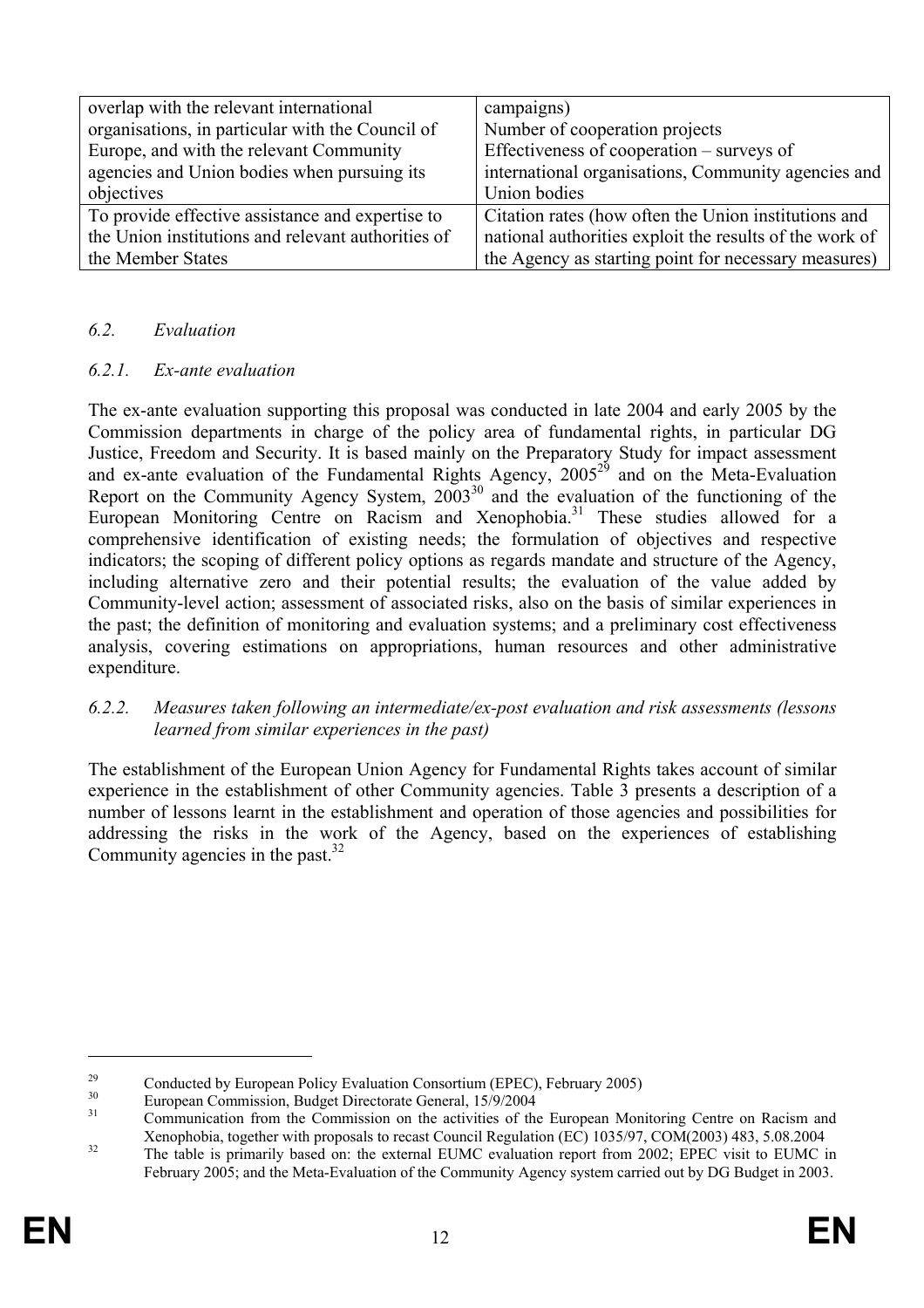| <b>Risk</b>                                                                                                                   | What could be done about addressing the                                                                                                                                                                                                                                                                                                                                     |
|-------------------------------------------------------------------------------------------------------------------------------|-----------------------------------------------------------------------------------------------------------------------------------------------------------------------------------------------------------------------------------------------------------------------------------------------------------------------------------------------------------------------------|
|                                                                                                                               | risk? (lessons from the past)                                                                                                                                                                                                                                                                                                                                               |
| Difficulties in major extension of the mandate<br>of the EUMC                                                                 | Master plan, including a feasibility study,<br>planning of team, infrastructure etc.                                                                                                                                                                                                                                                                                        |
| Failure to ensure high quality (e.g. as regards<br>comparability) of the data collected and of the<br>results of its analysis | Ensure that the staffing of the research unit<br>within the Agency is sufficient<br>in<br>the<br>establishment phase<br>Monitor closely (on an annual basis) the quality<br>of outputs delivered by the Agency                                                                                                                                                              |
| Lack of focus in collecting data                                                                                              | Mechanism of consultation<br>with<br>main<br>stakeholders, mapping of existing data and<br>mapping of needs                                                                                                                                                                                                                                                                 |
| Incomplete coverage of Member States in<br>establishing the network of national focal<br>points                               | Flexibility in financing could mean that the<br>Agency could give grants to organisations to<br>act as a national focal point for a 'trial period'<br>and build capacity of data collection locally                                                                                                                                                                         |
| Lack of close work with Member States in<br>providing comparable or compatible data                                           | Ensure that the establishment of a liaison<br>network with the officials from the Member<br>State governments is taken as a prime task in<br>the establishment phase<br>a formal liaison network<br>Establish<br>with<br>national<br>statistical<br>institutes<br>other<br>and<br>stakeholders                                                                              |
| Lack of effectiveness in disseminating the<br>outputs of work                                                                 | Clear and targeted communications strategy<br>identifying key audiences and best ways to<br>reach them                                                                                                                                                                                                                                                                      |
| Lack of engagement with the Union institutions<br>Lack of clarity on primary beneficiaries of the<br>Agency <sup>33</sup>     | Agency has an obligation to respond quickly to<br>requests for information and assessment from<br><b>EU</b> Institutions<br>Agency's outputs need to reflect EU priorities<br>and needs                                                                                                                                                                                     |
| Difficulty of producing tailor made and timely<br>outputs matching the Union institutions' needs                              | Good communication between the Agency and<br>institutions<br>Union<br>(memorandum<br>of<br>informal meetings,<br>understanding, regular<br>consultation over annual work programmes)                                                                                                                                                                                        |
| Risk of duplicating the work of other<br>institutions                                                                         | Good communication between 1) the Agency<br>and the Union institutions; 2) the Agency and<br>the Council of Europe and other international<br>organisations such as the OSCE and the UN,<br>and 3) the Agency and relevant Community<br>agencies and Union bodies (memorandums of<br>understanding, regular informal meetings,<br>consultation over annual work programmes) |
| expectations from non-governmental<br>High<br>organisations and citizens                                                      | Clarity in the Communication Strategy about<br>objectives and tasks of the Agency                                                                                                                                                                                                                                                                                           |

# **Table 3 Main risks in the work of the Agency**

 $\overline{a}$ 

<sup>33</sup> This was an issue also raised in the course of public consultation.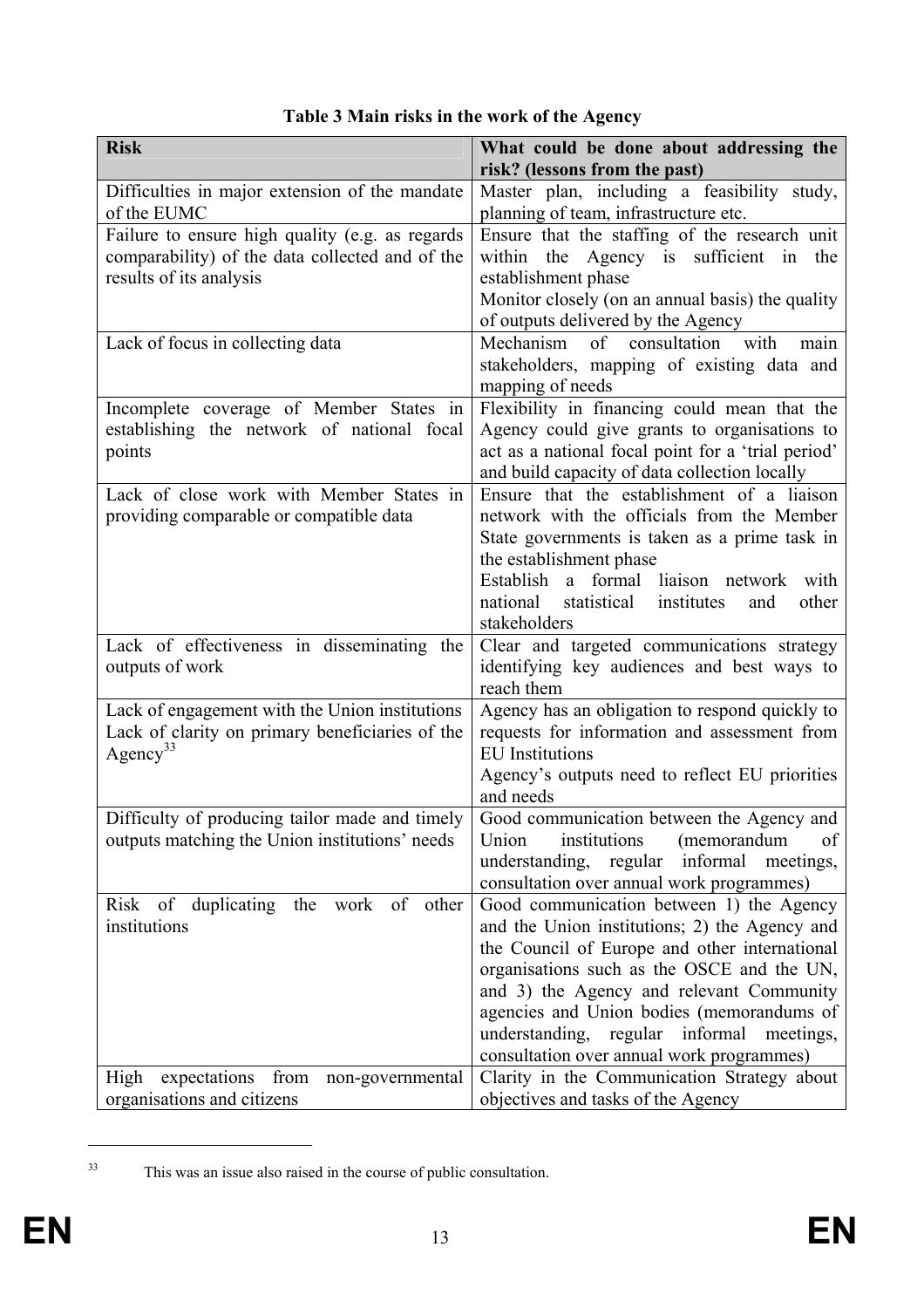| Failure to get good value for money            | Focus on the objective and keep good contacts<br>with all the stakeholders, including Union |
|------------------------------------------------|---------------------------------------------------------------------------------------------|
|                                                |                                                                                             |
|                                                | institutions, while acting in fully independence                                            |
|                                                | Failure to respect all rules for financial Set down and implement 24 internal control       |
| procedure laid down in the Financial standards |                                                                                             |
| Regulation                                     | Ensure that there is sufficiently staff with                                                |
|                                                | financial expertise and experience                                                          |

## *6.2.3. Terms and frequency of future evaluation*

By the end of the third year following the entry into force of this Regulation, the Agency is to commission an independent external evaluation of its achievements, on the basis of terms of reference drawn up by the Management Board in agreement with the Commission. The Commission is to transmit the evaluation report accompanied by the recommendations of the Management Board to the European Parliament, the Council, the Economic and Social Committee and the Committee of the Regions and make them public. After assessment of the evaluation report and the recommendations, the Commission may submit any proposal for amendments to this Regulation which it deems necessary.

## **7. ANTI-FRAUD MEASURES**

The financial rules applicable to the Agency are to be adopted by the Management Board following consultation with the Commission. They may not depart from Commission Regulation (EC, Euratom) No 2343/2002 of 19 November 2002 on the framework Financial Regulation for the bodies referred to in Article 185 of Council Regulation (EC, Euratom) No 1605/2002 on the Financial Regulation applicable to the general budget of the European Communities<sup>34</sup>. In accordance with Art.71 of Commission Regulation 2343/2002, the Agency is to have an internal auditing function that must be performed in compliance with the relevant international standards while the Commission's internal auditor will exercise the same powers with respect to the Agency as with respect to Commission departments.

All measures developed by the Agency are to form part of its Multiannual Framework, adopted by the Commission in accordance with a comitology procedure, and of its annual Work Programme agreed by the Management Board. The Director will be accountable for the management of his/her activities to the Management Board. In addition, controls by the Commission or the Court of Auditors of the European Communities may be carried out on the basis of documents or on the spot.

 $\overline{a}$ 

<sup>34</sup> OJ L 357, 21.12.2002, p. 72 with Corrigendum in OJ L 2, 7.1.2003, p. 39.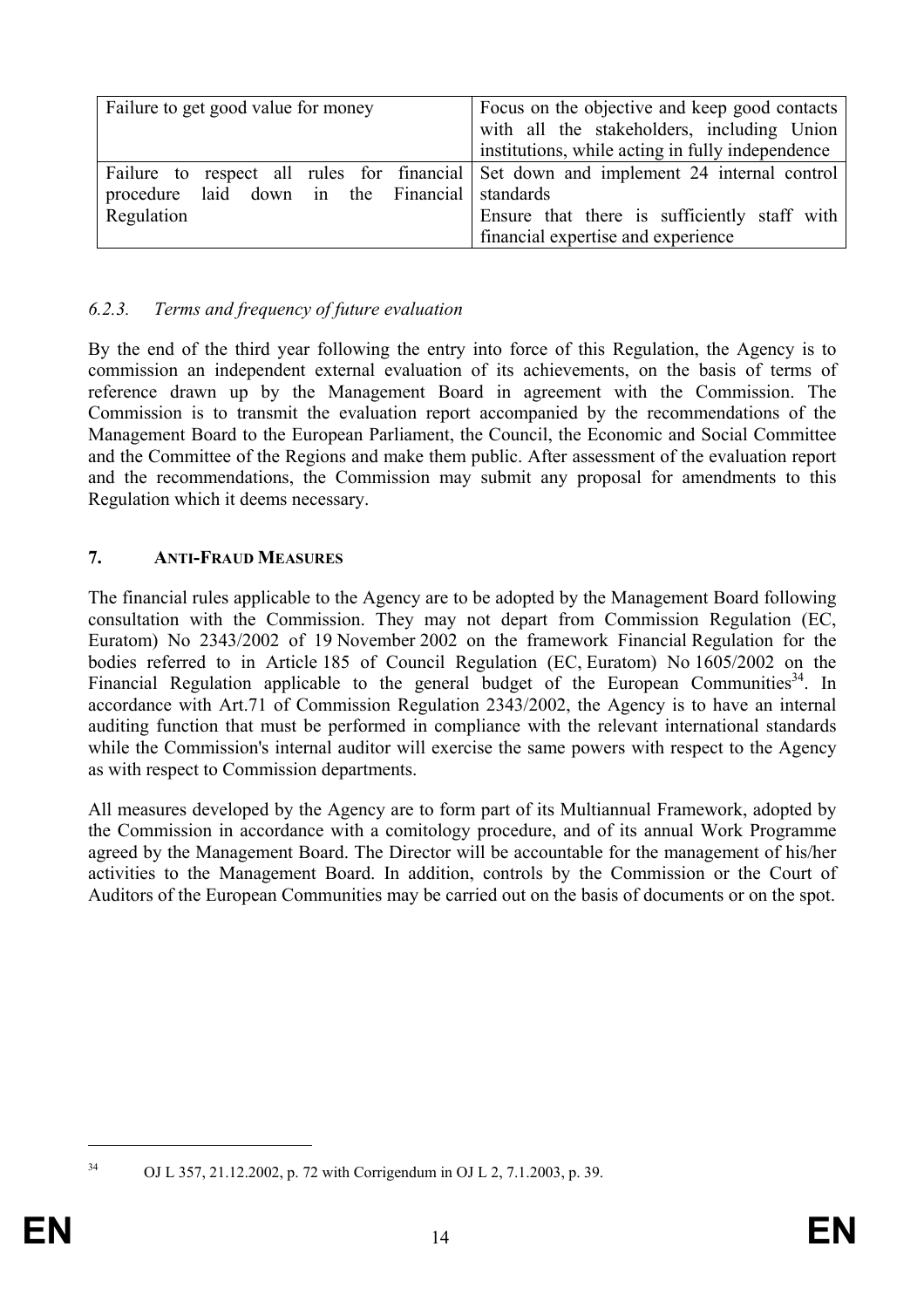# **8. DETAILS OF RESOURCES**

#### *8.1. Resources included in reference amount*

Information below is indicative. It will be developed after a more detailed examination, taking into account the final tasks and needs of the Agency as regards the human and administrative resources.

| Types of<br>post                                            |                        | Staff to be assigned to management of the action using existing and/or additional<br>resources (number of posts/FTEs) |      |      |      |      |            |      |
|-------------------------------------------------------------|------------------------|-----------------------------------------------------------------------------------------------------------------------|------|------|------|------|------------|------|
|                                                             |                        | 2007                                                                                                                  | 2008 | 2009 | 2010 | 2011 | 2012       | 2013 |
|                                                             | $A^*$ /AD              | Existing<br>EUMC:<br>15                                                                                               | 23   | 27   | 31   | 35   | 37         | 37   |
|                                                             |                        | New:                                                                                                                  |      |      |      |      |            |      |
| Officials<br>or<br>temporary<br>$\text{staff}(XX)$<br>0101) |                        | 5                                                                                                                     |      |      |      |      |            |      |
|                                                             | $B^*$ ,<br>$C^*/AST$   | Existing<br>EUMC:                                                                                                     | 42   | 48   | 54   | 60   | 63         | 63   |
|                                                             |                        | 22                                                                                                                    |      |      |      |      |            |      |
|                                                             |                        | New:                                                                                                                  |      |      |      |      |            |      |
|                                                             |                        | 10                                                                                                                    |      |      |      |      |            |      |
| XX 01 02                                                    | Staff financed by art. |                                                                                                                       |      |      |      |      |            |      |
| Other staff financed by<br>art. XX 01 04/05                 |                        |                                                                                                                       |      |      |      |      |            |      |
| <b>TOTAL</b>                                                |                        | 52                                                                                                                    | 65   | 75   | 85   | 95   | <b>100</b> | 100  |

#### *8.1.1. Number and type of human resources – title 1*

- For 2007 the full cost per official or temporary staff is  $\epsilon$  108,000. This amount includes personnel costs and administrative expenditure (buildings, IT, etc). From 2008 an annual deflator of 2 % is used.
- 15 new persons will be recruited for the first year on average by mid year so the number of new staff is half of 15 for calculation purposes. For 2007, the calculation is  $(37 + 7.5)$  $* 108.000 = 4.806.000$

## *8.1.2. Description of tasks deriving from the action*

• Collect information and data on fundamental rights situation, policies and practices within the European Union through administrations, NGOs, experts; carry out surveys, when necessary;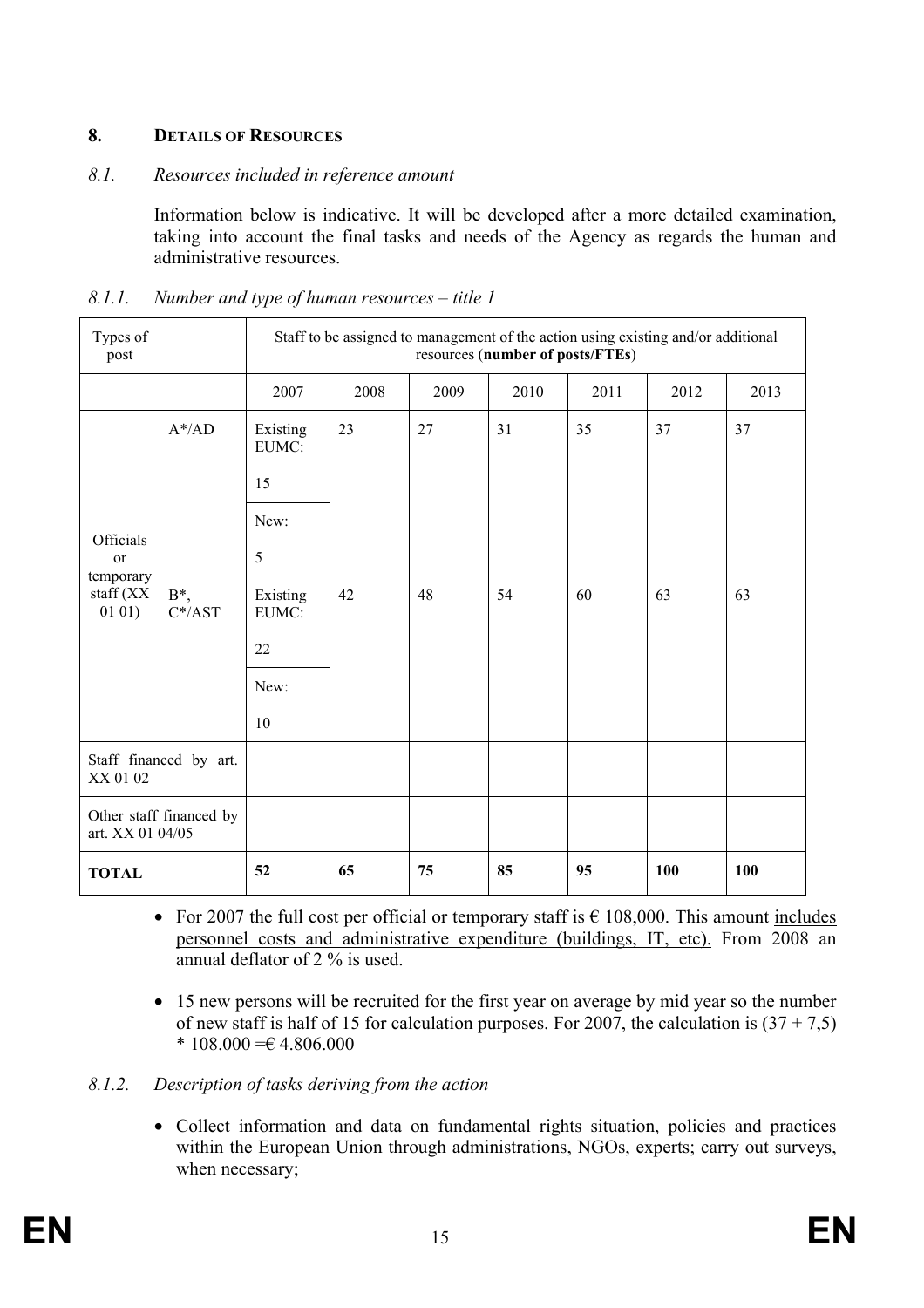- Record this information eventually in a common database;
- Analyse the information gathered directly or by experts, publish and disseminate results of such analysis,
- Develop methods to improve the comparability, objectivity and reliability of data on fundamental rights at Community level; develop analyse and evaluate relevant methodological tools; develop common standards for the establishment and collection of those data,
- Prepare and organise meetings of experts on legal, economical and social aspects of fundamental rights;
- Organise conferences, round tables and meetings at European level on topics directly relevant for fundamental rights;
- Organise campaigns for promotion of fundamental rights in the European medias;
- Edit, publish and distribute results of studies and other information (annual report, magazine, posters, videos, CD ROM, etc.), in formats that take into account also the needs of disabled persons;
- Edit publish and distribute reports and conclusions based on the results of the studies and meetings organised;
- Set up and coordinate an internet information network on issues related to fundamental rights: the Agency is to establish permanent cooperation with the relevant academic, research, governmental and non-governmental organisations at national level in each Member State;
- Disseminate best practices and the results of concrete cooperation, be it through the organization of conferences and seminars, the publication of booklets or other information materials and/ or the use of electronic means of communication;
- Develop training material on fundamental rights for Member States' administrations and organisations involved in fundamental rights policies or wishing to develop actions in this field,
- Launch call for tenders and proposals for the relevant actions, manage contracts and grant agreements, proceed to commitments and payments, evaluate results and outputs,
- Organise meetings of the Management Board, Executive Board and the Fundamental Rights Forum.

## *8.1.3. Sources of human resources (statutory)*

*(When more than one source is stated, please indicate the number of posts originating from each of the sources)*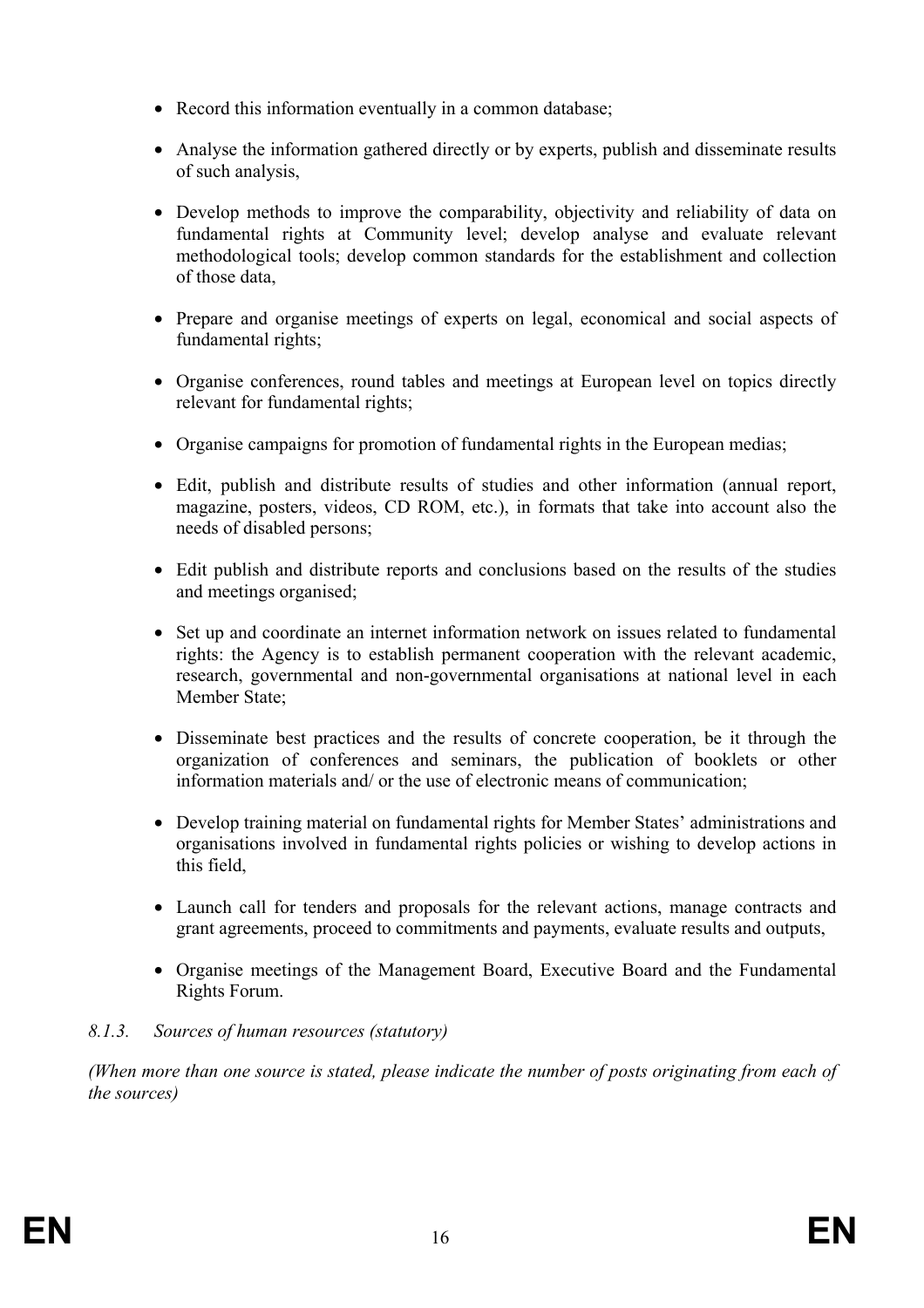The European Monitoring Centre on Racism and Xenophobia currently has 37 posts, of which 15 are  $A^*$ , 13  $B^*$  and 9  $C^*$  posts. The contracts of the current holders of these posts will be continued in the framework of the Agency.

**X** Posts currently allocated for the European Monitoring Centre on Racism and Xenophobia to be replaced or extended (**37**)

 $\square$  Posts pre-allocated within the APS/PDB exercise for year n

**X** Posts to be requested in the next APS/PDB (2007) procedure (**15**)

 $\square$  Posts to be redeployed using existing resources within the managing service (internal redeployment)

 $\square$  Posts required for year n although not foreseen in the APS/PDB exercise of the year in question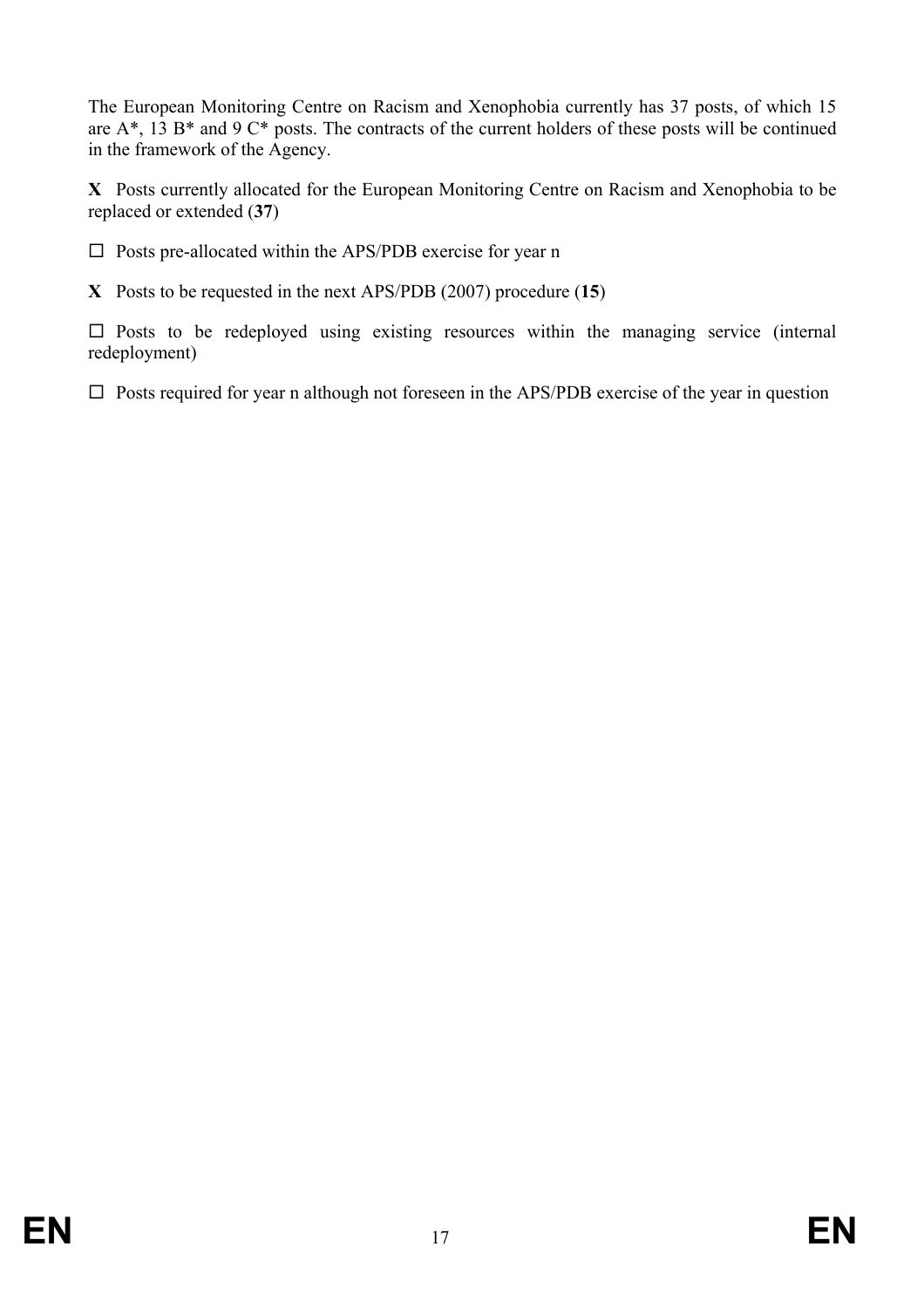## *8.1.4 Objectives of the proposal in terms of their financial cost –title 3*

*(The subsidy of administrative expenditure – title 2 will cover the operational objectives 4 and 5 under heading of 18 04 05 01 the Community budget)* 

| (Headings of Objectives, actions and outputs should be provided)                                                                                                                                                                                                                                                                                                                                                                                                                                                                                                                     |       | Cost<br>vear<br>2008 | Cost<br>vear<br>2009 | Cost<br>vear<br>2010 | Cost<br>year<br>2011 | Cost year<br>2012 | Cost<br>year<br>2013 | <b>Number</b><br>of<br>output | <b>Total</b> |
|--------------------------------------------------------------------------------------------------------------------------------------------------------------------------------------------------------------------------------------------------------------------------------------------------------------------------------------------------------------------------------------------------------------------------------------------------------------------------------------------------------------------------------------------------------------------------------------|-------|----------------------|----------------------|----------------------|----------------------|-------------------|----------------------|-------------------------------|--------------|
| <b>OPERATIONAL OBJECTIVE No.1<sup>35</sup></b>                                                                                                                                                                                                                                                                                                                                                                                                                                                                                                                                       |       |                      |                      |                      |                      |                   |                      |                               |              |
| Provision of assistance to Union Institutions, and the Member States                                                                                                                                                                                                                                                                                                                                                                                                                                                                                                                 |       |                      |                      |                      |                      |                   |                      |                               |              |
| Action 1: to collect, record, analyse and disseminate data and information on how fundamental rights are<br>affected by the implementation of Community policies, including results from research and monitoring<br>communicated to it by Members States, Union institutions, national bodies, international organisations etc.<br>Data collection would be done by establishing and maintaining information networks with focal points in each<br>Member State. National focal points will collect, analyse, assess and channel the relevant data and information<br>to the Agency. | 2,700 | 3,700                | 4,750                | 5,000                | 6,100                | 6.100             | 6,900                |                               |              |
| - Output: This appropriation is intended to cover the specific reports which will contribute to the<br>implementation of the Work Programme and will necessitate external contractors. It is also intended to cover<br>the setting-up and coordination of appropriate tools for the collect of data, including information networks.                                                                                                                                                                                                                                                 |       |                      |                      |                      |                      |                   |                      |                               |              |
| Action 2: to identify and to validate good practice in how fundamental rights are respected by Union<br>institutions, bodies and agencies and Member States when implementing Union law. There are a number of<br>mechanisms tried and tested at the Union level for identification, validation and sharing of good practice. One<br>avenue could be to use external experts to validate good practices identified within the network of the Agency.                                                                                                                                 | 1,050 | 1,300                | 1,300                | 1,000                | 1,000                | 1,000             | 1,500                |                               |              |
| - Output: This appropriation is intended to cover all the costs relevant to the above-mentioned meetings.                                                                                                                                                                                                                                                                                                                                                                                                                                                                            |       |                      |                      |                      |                      |                   |                      |                               |              |
| Action 3: to develop methods to improve the comparability and quality of the fundamental rights data<br>collected at the European and national level, working together with national statistical institutes and other<br>government departments as well as with the Commission. Such consensual approach would serve to identify<br>the gaps in information and agree on the common definitions for collecting new primary data and information.                                                                                                                                     | 1,000 | 1,000                | 1,000                | 1,050                | 0,500                | 0,100             | 0,100                |                               |              |
| - Output:                                                                                                                                                                                                                                                                                                                                                                                                                                                                                                                                                                            |       |                      |                      |                      |                      |                   |                      |                               |              |
| Action 4: to carry out, cooperate with or encourage scientific research and surveys, preparatory studies and<br>feasibility studies. This might require organizing meetings of experts and, whenever necessary, set up ad hoc<br>working parties. The Agency would also be able to give grants (or contracts) to fund research, according to the                                                                                                                                                                                                                                     | 2,000 | 2,000                | 2,000                | 2,000                | 1,750                | 1,950             | 1,950                |                               |              |

*Commitment appropriations in EUR million (to 3 decimal places)* 

<sup>35</sup> As described under Section 5.3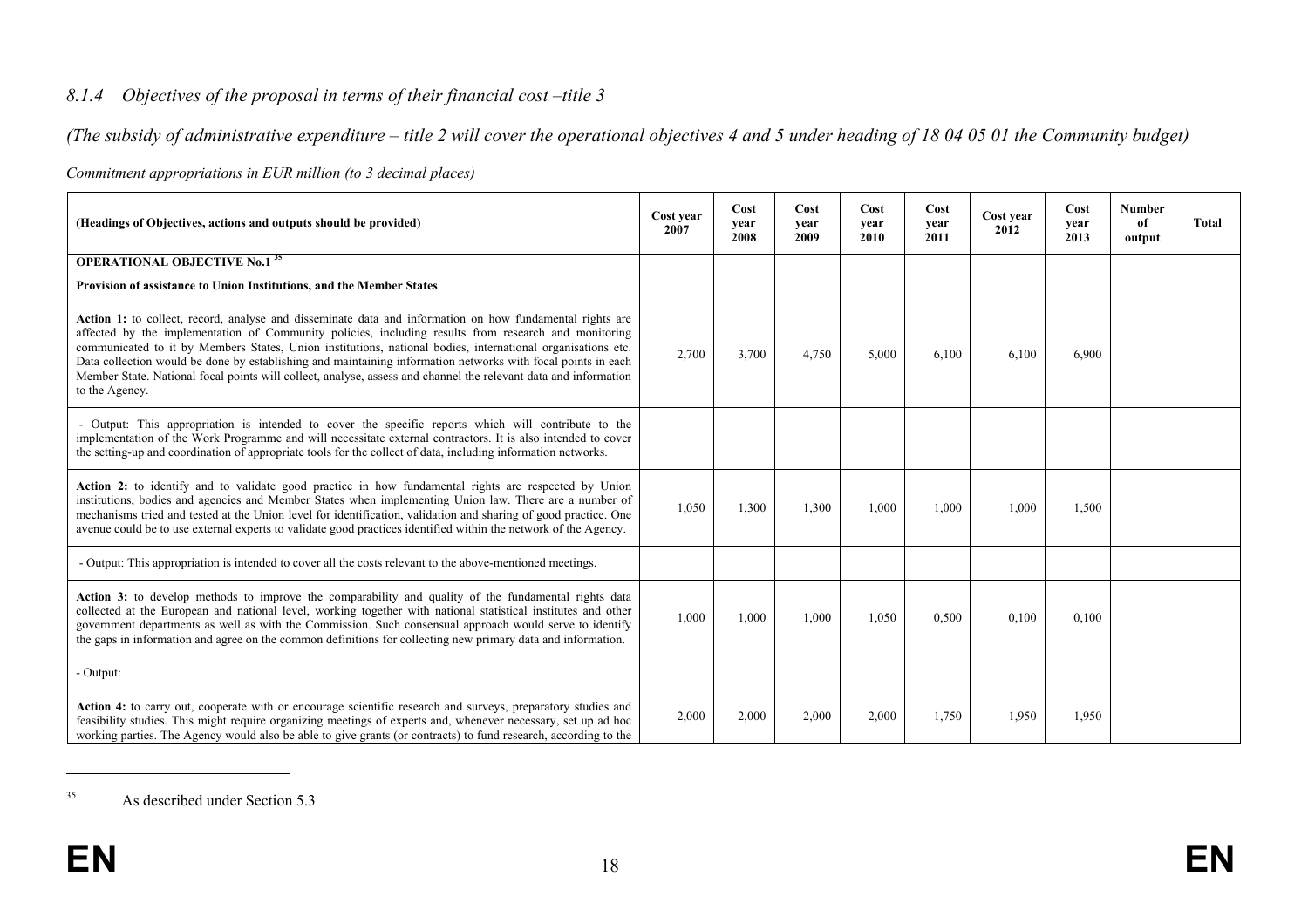| needs identified in the work of the Agency. The ability to provide grants could foster long-term cooperation<br>and capacity building.                                                                                                                                                                                                                                                                                                                                                                                                                                                |       |       |       |       |       |       |        |  |
|---------------------------------------------------------------------------------------------------------------------------------------------------------------------------------------------------------------------------------------------------------------------------------------------------------------------------------------------------------------------------------------------------------------------------------------------------------------------------------------------------------------------------------------------------------------------------------------|-------|-------|-------|-------|-------|-------|--------|--|
| - Output: This appropriation is intended to cover the organisation of the above-mentioned activities, including<br>travel and subsistence expenses, interpretation costs, etc.                                                                                                                                                                                                                                                                                                                                                                                                        |       |       |       |       |       |       |        |  |
| <b>Sub-total Objective 1</b>                                                                                                                                                                                                                                                                                                                                                                                                                                                                                                                                                          | 6,750 | 8.000 | 9.050 | 9.050 | 9.350 | 9.150 | 10.450 |  |
| <b>OPERATIONAL OBJECTIVE No.2</b>                                                                                                                                                                                                                                                                                                                                                                                                                                                                                                                                                     |       |       |       |       |       |       |        |  |
| Promotion of networking of stakeholders and dialogue at European level:                                                                                                                                                                                                                                                                                                                                                                                                                                                                                                               |       |       |       |       |       |       |        |  |
| Action 1: To enhance cooperation between civil society, including non-governmental organisations, the social<br>partners, research centres and representatives of competent public authorities and other persons or bodies<br>involved in dealing with fundamental rights, in particular by networking, promoting dialogue at European level<br>and participating where appropriate in discussions or meetings at national level. This means for example<br>organising, with relevant stakeholders, conferences, campaigns, round tables, seminars and meetings at<br>European level. | 1.000 | 1.600 | 1.000 | 1.000 | 1,500 | 2.000 | 2,000  |  |
| - Output:                                                                                                                                                                                                                                                                                                                                                                                                                                                                                                                                                                             |       |       |       |       |       |       |        |  |
| <b>Sub-total Objective 2</b>                                                                                                                                                                                                                                                                                                                                                                                                                                                                                                                                                          | 1.000 | 1.600 | 1.000 | 1.000 | 1.500 | 2.000 | 2.000  |  |
| <b>OPERATIONAL OBJECTIVE No3</b>                                                                                                                                                                                                                                                                                                                                                                                                                                                                                                                                                      |       |       |       |       |       |       |        |  |
| Promotion and dissemination of information and awareness - raising activities to enhance visibility on<br>fundamental rights:                                                                                                                                                                                                                                                                                                                                                                                                                                                         |       |       |       |       |       |       |        |  |
| Action 1: to produce annual reports of sectored type on the state of play of fundamental rights in the Union,<br>when Union policies are applied by EU institutions, bodies and agencies and Member States when<br>implementing EU policies. The report would consist of descriptive and analytical parts, identification of good<br>practice and recommendations for improvements.                                                                                                                                                                                                   | 0.500 | 0.500 | 0,200 | 0,500 | 0.500 | 0.500 | 0.500  |  |
| - Output: Publication, editing and distribution costs including databases and mailing of results of surveys,<br>other information activities (annual report, magazine, posters, videos, CD ROM, etc. and organisation of a<br>library on fundamental rights research).                                                                                                                                                                                                                                                                                                                |       |       |       |       |       |       |        |  |
| Action 2: to produce thematic reports in the topics of particular importance to the Union's policies, which<br>would consist of descriptive and analytical parts, identification of good practice and recommendations for<br>improvements.                                                                                                                                                                                                                                                                                                                                            | 0,250 | 0.250 | 0.100 | 0,250 | 0.250 | 0.250 | 0.250  |  |
| - Output:                                                                                                                                                                                                                                                                                                                                                                                                                                                                                                                                                                             |       |       |       |       |       |       |        |  |
| Action 3: to develop a communication strategy aimed at awareness raising of general public, set up<br>documentation resources accessible to the public and prepare educational material, promoting cooperation and<br>avoiding duplication with other sources of information.                                                                                                                                                                                                                                                                                                         | 0,400 | 0,750 | 0,150 | 1,000 | 1,500 | 1,500 | 2,000  |  |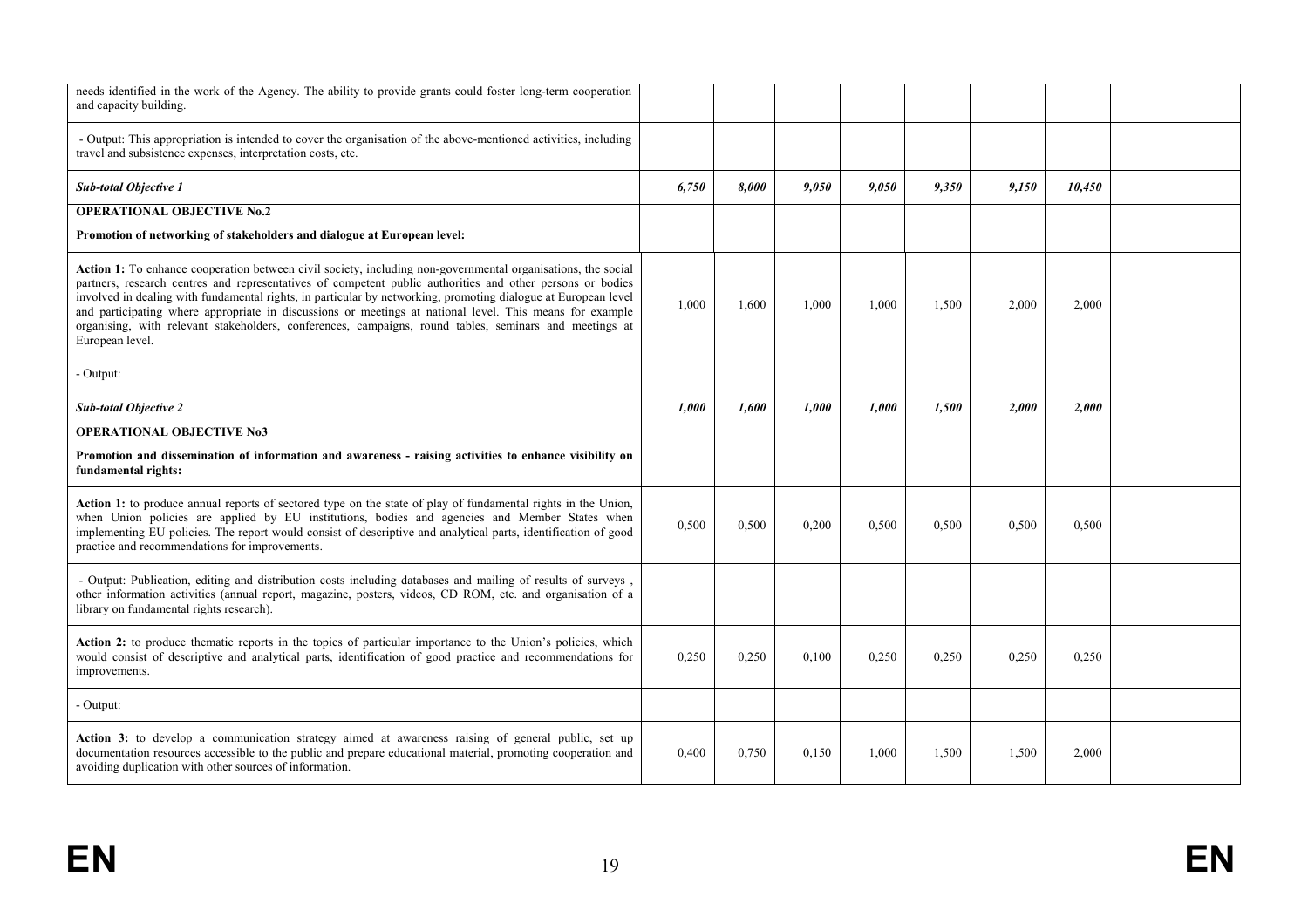| - Output:                                                                                                                                                                                                                                                                                                                                                    |       |        |        |        |        |        |        |        |
|--------------------------------------------------------------------------------------------------------------------------------------------------------------------------------------------------------------------------------------------------------------------------------------------------------------------------------------------------------------|-------|--------|--------|--------|--------|--------|--------|--------|
| <b>Sub-total Objective 3</b>                                                                                                                                                                                                                                                                                                                                 | 1,150 | 1,500  | 0,450  | 1.750  | 2,250  | 2,250  | 2,750  |        |
| <b>OPERATIONAL OBJECTIVE No.4: Effective functioning of management structure</b>                                                                                                                                                                                                                                                                             |       |        |        |        |        |        |        |        |
| Action 1 Meetings of the Management Board, the Executive Board and the Fundamental Rights Forum.                                                                                                                                                                                                                                                             | 0,300 | 0,300  | 0,300  | 0,300  | 0,300  | 0,300  | 0,300  | 2.100  |
| - Output: This appropriation is intended to cover the operating expenses including travel and subsistence<br>expenses and interpretation costs. (1 regular and 1 supplementary meeting for the Management Board, 4<br>meetings of Executive Board and 1 meeting for the consultative Forum of 100 persons per year).                                         |       |        |        |        |        |        |        |        |
| <b>Sub-total Objective 4</b>                                                                                                                                                                                                                                                                                                                                 | 0,300 | 0,300  | 0.300  | 0,300  | 0,300  | 0,300  | 0,300  | 2,100  |
| <b>OPERATIONAL OBJECTIVE No.5: Costs related to effective implementation of operations</b>                                                                                                                                                                                                                                                                   |       |        |        |        |        |        |        |        |
| Action 1 Mission, representation expenses, etc.                                                                                                                                                                                                                                                                                                              | 0,174 | 0.200  | 0.200  | 0.190  | 0,360  | 0,380  | 0,380  | 2.005  |
| - Output: This appropriation is intended to cover expenditure on transport, daily mission allowances and other<br>exceptional expenses incurred by established staff in the interest of the service, in accordance with the staff<br>regulations                                                                                                             |       |        |        |        |        |        |        |        |
| Action 2 Cost of translation of studies, reports, working documents, leaflets, etc.                                                                                                                                                                                                                                                                          | 0,500 | 0,500  | 0,500  | 0,500  | 0,500  | 0,500  | 0,500  | 1,500  |
| - Output: This appropriation is intended to cover the translation of studies, reports, as well as working<br>documents for the Management Board and Forum and for conferences, seminars, etc. into the different<br>Community languages. The translation work will mainly be carried out by the Translation Centre for the bodies<br>of the EU in Luxembourg |       |        |        |        |        |        |        |        |
| Action 3 Interpretation costs for non-routine conferences                                                                                                                                                                                                                                                                                                    | 0.020 | 0.032  | 0.040  | 0.020  | 0.020  | 0.020  | 0.020  | 0.140  |
| - Output: This appropriation is intended to cover interpreting services to be billed to the Agency by the<br>European Commission. It is also intended to cover the payment of freelance interpreters hired for non-routine<br>conferences for which the Commission is unable to provide interpreting.                                                        |       |        |        |        |        |        |        |        |
| <b>Sub-total Objective 5</b>                                                                                                                                                                                                                                                                                                                                 | 0,694 | 0,732  | 0,740  | 0,710  | 0,880  | 0,900  | 0,900  | 3,645  |
| <b>TOTAL COST</b>                                                                                                                                                                                                                                                                                                                                            | 9,894 | 12,132 | 11,540 | 12,810 | 14,280 | 14,600 | 16,400 | 91,656 |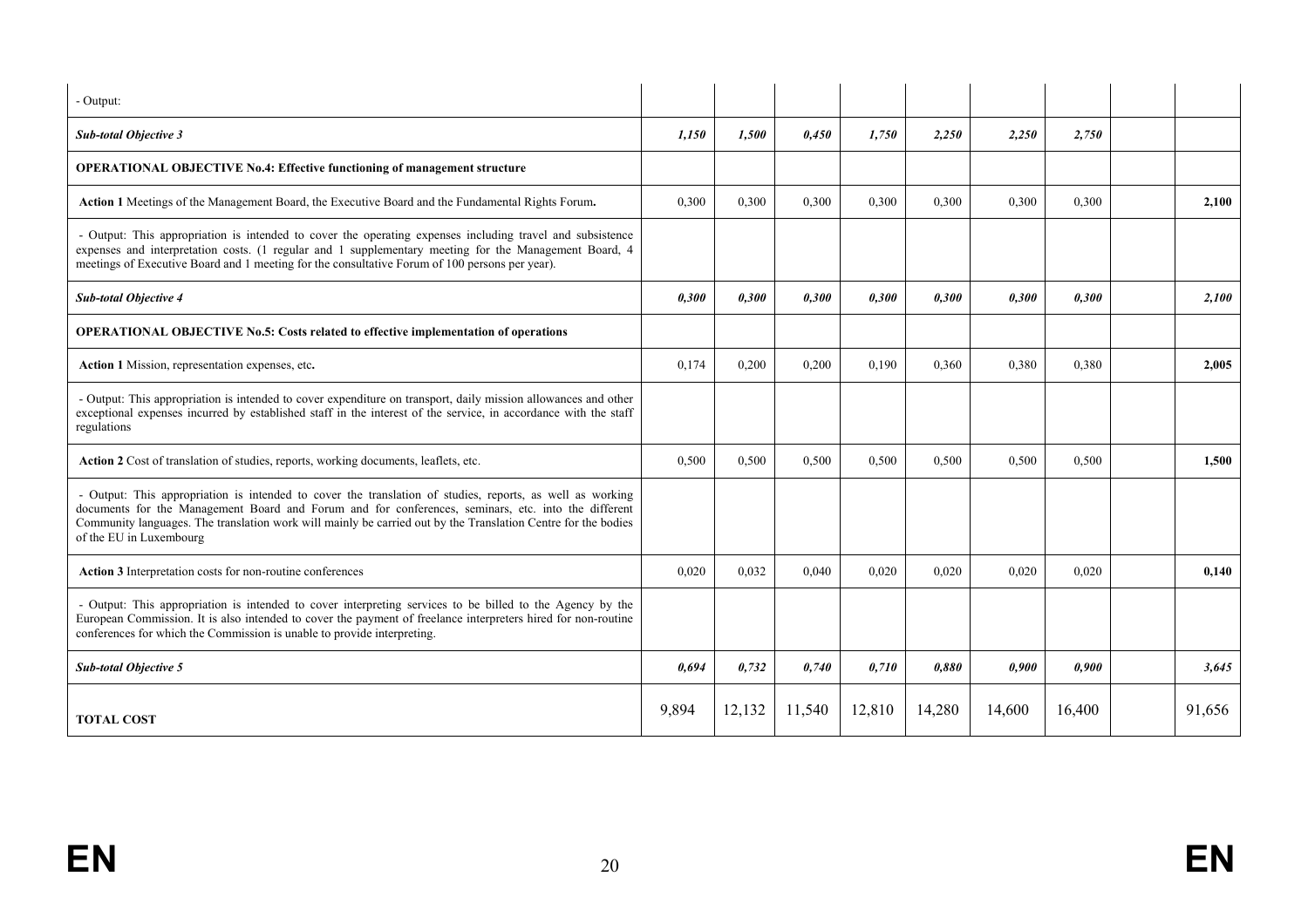#### *8.1.5. Other Administrative expenditure included in reference amount (XX 01 04/05 – Expenditure on administrative management)*

#### *None*

*EUR million (to 3 decimal places)* 

| Budget line<br>(number and heading)                                                          | Year<br>n | Year<br>$n+1$ | Year<br>$n+2$ | Year<br>$n+3$ | Year<br>$n+4$ | Year $n+5$<br>and later | <b>TOTAL</b> |
|----------------------------------------------------------------------------------------------|-----------|---------------|---------------|---------------|---------------|-------------------------|--------------|
| administrative<br><b>Technical</b><br>and<br>1<br>assistance (including related staff costs) |           |               |               |               |               |                         |              |
| Executive agencies <sup>36</sup>                                                             |           |               |               |               |               |                         |              |
| administrative<br>technical<br>Other<br>and<br>assistance                                    |           |               |               |               |               |                         |              |
| - intra muros                                                                                |           |               |               |               |               |                         |              |
| - extra muros                                                                                |           |               |               |               |               |                         |              |
| Total Technical and administrative<br>assistance                                             |           |               |               |               |               |                         |              |

#### *8.2 Resources not included in reference amount*

*8.2.1. Financial cost of human resources and associated costs not included in the reference amount* 

| EUR million (to 3 decimal places) |  |  |
|-----------------------------------|--|--|
|                                   |  |  |

| Type of human resources                                                                      | 2007                 | 2008               | 2009                 | 2010               | 2011               | 2012-2013           |  |
|----------------------------------------------------------------------------------------------|----------------------|--------------------|----------------------|--------------------|--------------------|---------------------|--|
| Officials and temporary                                                                      | 0.162                | 0.165              | 0.168                | 0.230              | 0.234              | 0.238               |  |
| staff $(18040501)$                                                                           | $(1.5 \times 0.108)$ | $(1.5 \times 110)$ | $(1.5 \times 0.112)$ | $(2 \times 0.115)$ | $(2 \times 0.117)$ | $(2 \times 0.119)2$ |  |
| Staff financed by Art XX<br>01 02 (auxiliary, END,<br>contract staff, etc.)                  |                      |                    |                      |                    |                    |                     |  |
| <b>Total cost of Human</b><br>Resources and<br>associated costs (NOT<br>in reference amount) | 0.162                | 0.165              | 0.168                | 0.23               | 0.234              | 0.238               |  |

This is the cost of the staff devoted to evaluation, control and coordination of the Agency within the Commission.

1

<sup>&</sup>lt;sup>36</sup> Reference should be made to the specific legislative financial statement for the Executive Agency(ies) concerned.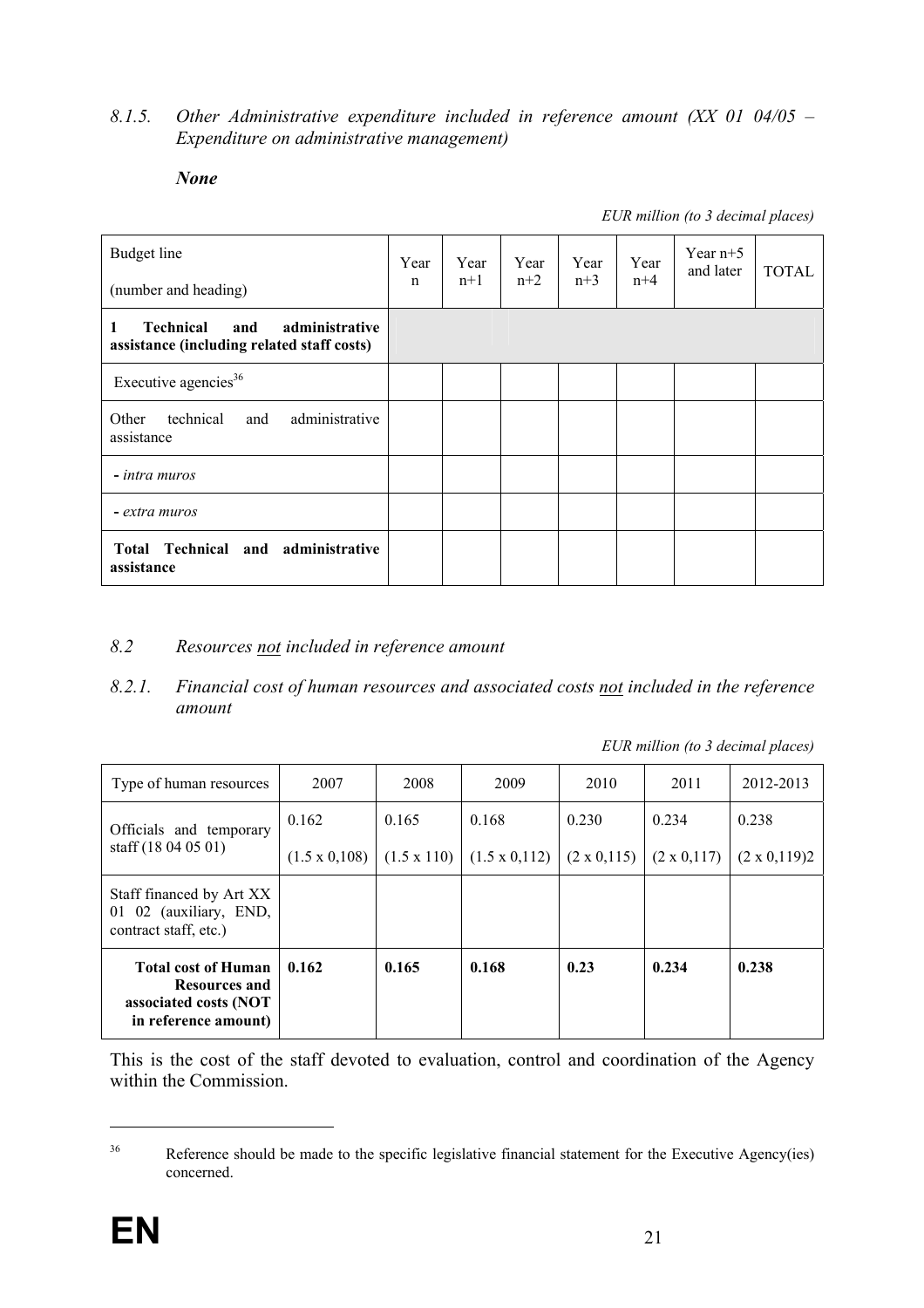# Calculation – *Officials and Temporary agents*

In 2007-2009, 1,5 officials/year are allocated to the tasks of control, budget drafting and funding and coordination between the Commission and the Agency. Later, when the Agency will be reaching its full capacity, there is a need for 2 officials/year for these tasks. See details in table 8.2.1. The estimation of the workload is based on the experience with existing agencies, in particular the EUMC. The staff needed is A-grade officials.

# Calculation – *Staff financed under art. XX 01 02*

No such staff foresee, ref. table 8.2.1.

## *8.2.2 Other administrative expenditure not included in reference amount*

*EUR million (to 3 decimal places)* 

|                                                                                                                                      | 2007 | 2008 | 2009 | 2010 | 2011 | 2012-<br>2013 | <b>TOTAL</b> |
|--------------------------------------------------------------------------------------------------------------------------------------|------|------|------|------|------|---------------|--------------|
| $XX$ 01 02 11 01 – Missions                                                                                                          | 0,2  | 0,2  | 0,2  | 0,2  | 0,2  | 0,2           | 1,400        |
| $XX$ 01 02 11 02 – Meetings & Conferences                                                                                            |      |      |      |      |      |               |              |
| .57XX 01 02 11 03 – Committees <sup>37</sup>                                                                                         |      |      |      |      |      |               |              |
| $XX$ 01 02 11 04 – Studies & consultations                                                                                           |      |      |      |      |      |               |              |
| XX 01 02 11 05 - Information systems                                                                                                 |      |      |      |      |      |               |              |
| <b>Total Other Management Expenditure</b><br>(XX 01 02 11)                                                                           |      |      |      |      |      |               |              |
| Other expenditure of an administrative<br><b>nature</b> (specify including reference to budget)<br>line)                             |      |      |      |      |      |               |              |
| <b>Total Administrative expenditure, other</b><br>than human resources and associated<br>costs (NOT included in reference<br>amount) | 0,2  | 0,2  | 0,2  | 0,2  | 0,2  | 0,2           | 1,400        |

Calculation – *Other administrative expenditure not included in reference amount* 

1

<sup>&</sup>lt;sup>37</sup> Specify the type of committee and the group to which it belongs.